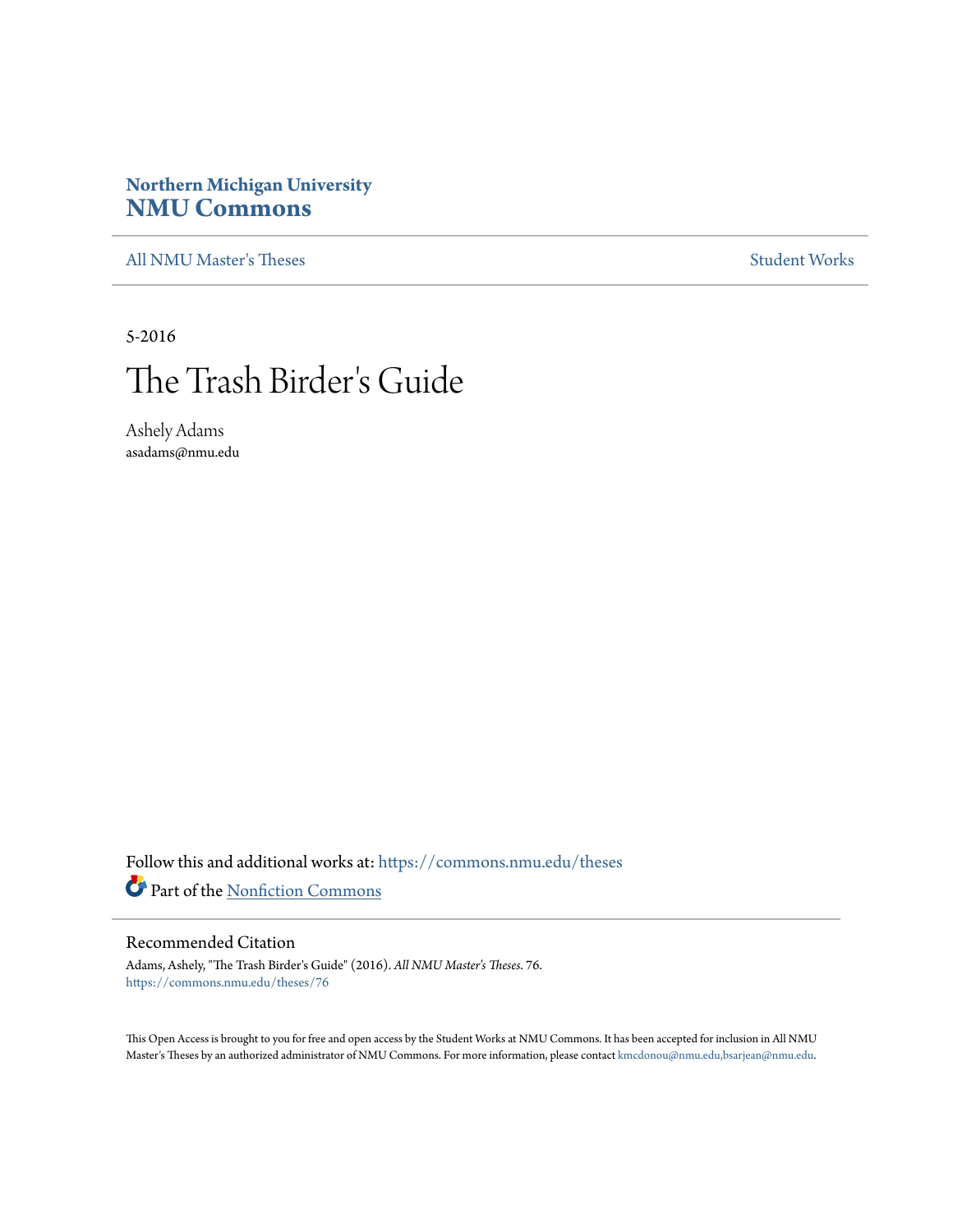## THE TRASH BIRDER'S GUDIE

By

Ashely Adams

## THESIS

Submitted to Northern Michigan University In partial fulfillment of the requirements For the degree of

MASTER OF ARTS

Office of Graduate Education and Research

May 2016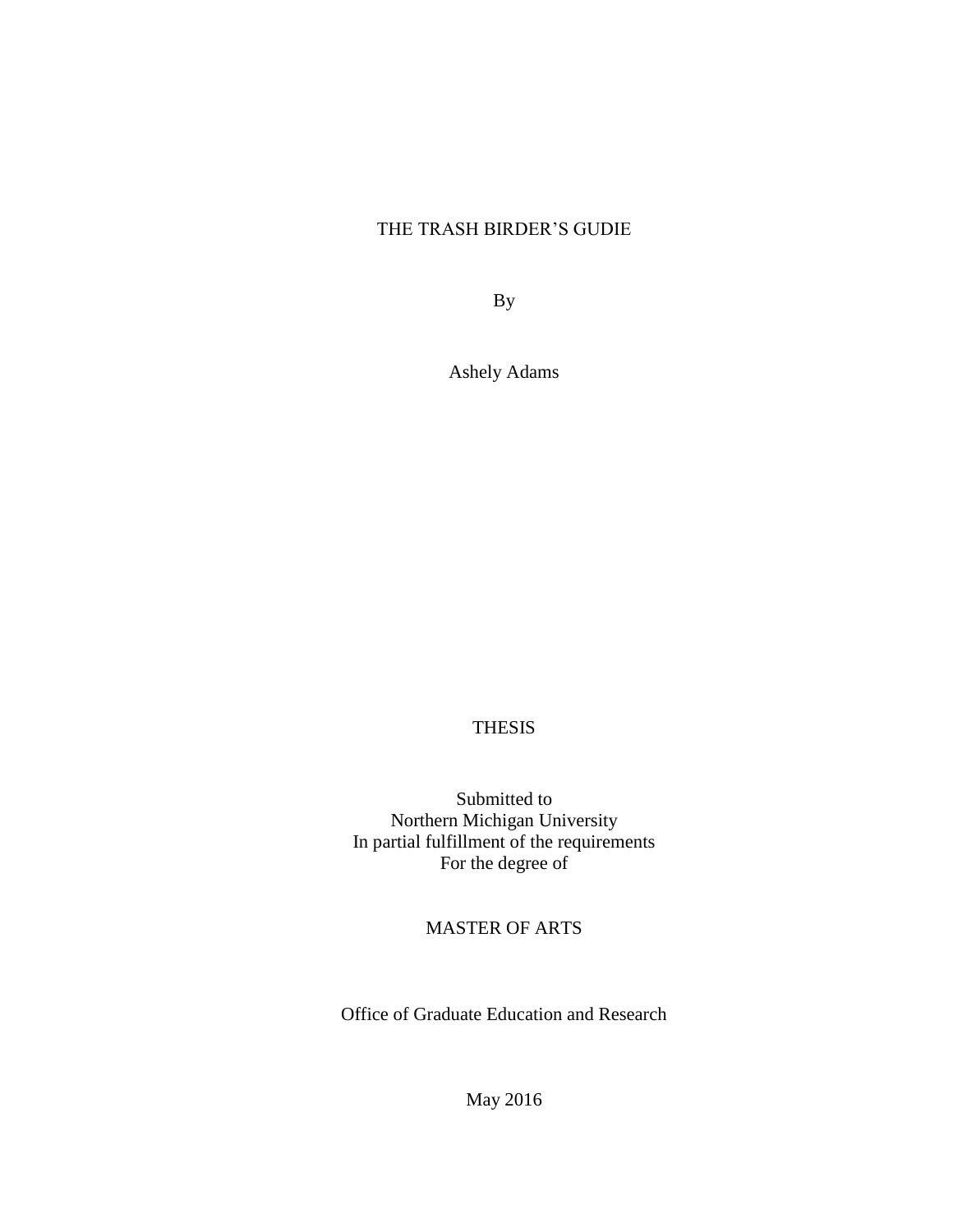## SIGNATURE APPROVAL FORM

## THE TRASH BIRDER'S GUIDE

This thesis by Ashely Adams is recommended for approval by the student's Thesis Committee and Department Head in the Department of English and by the Assistant Provost of Graduate Education and Research.

| Committee Chair: Josh MacIvor-Andersen | Date |
|----------------------------------------|------|
| First Reader: Rachel May               | Date |
| Second Reader (if required): N/A       | Date |
| Department Head: Lynn Domina           | Date |

Dr. Robert J. Winn Date Interim Assistant Provost of Graduate Education and Research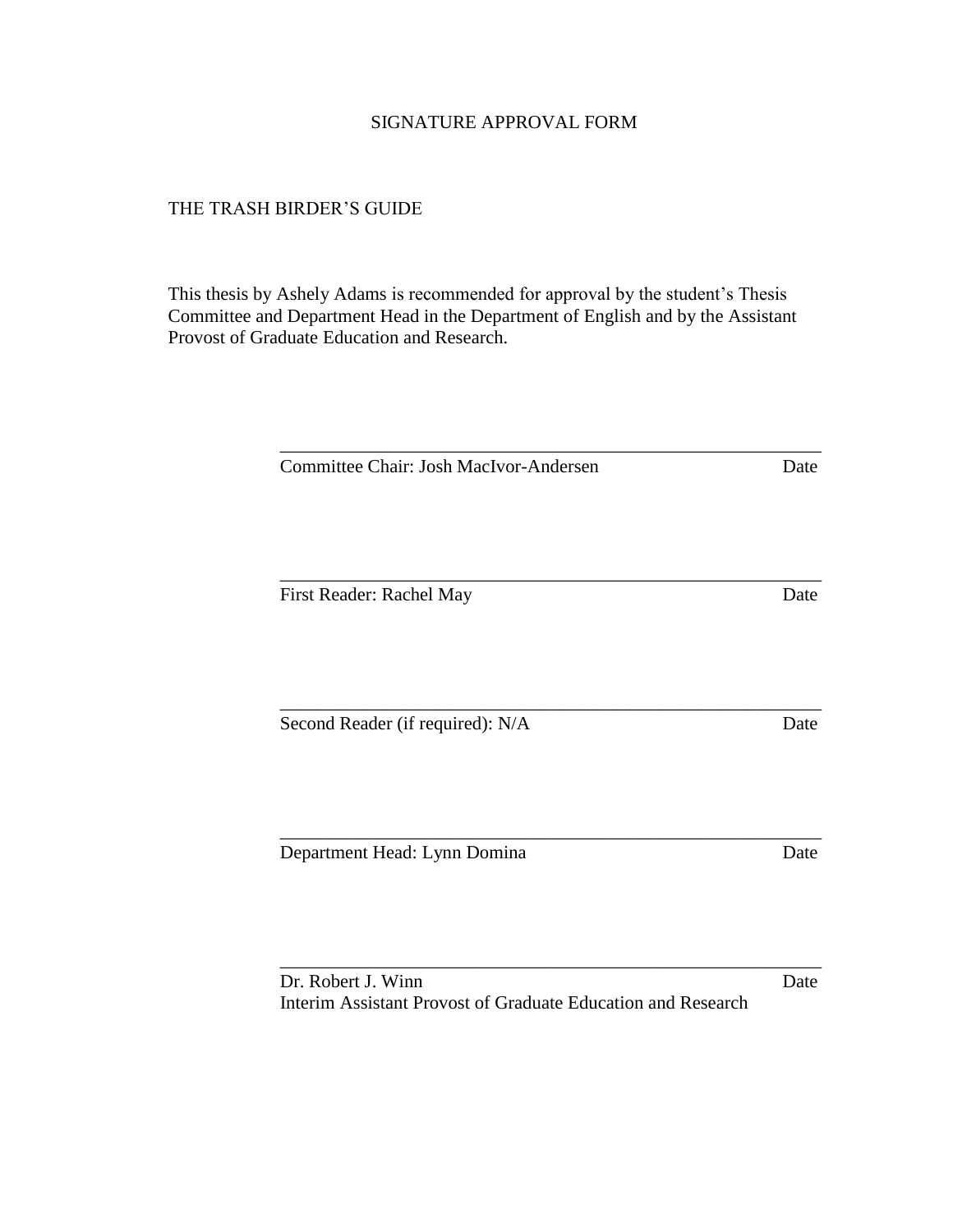## ABSTRACT

## THE TRASH BIRDER'S GUIDE

By

## Ashely Adams

This collection of essays details the author's experience with birds and the bird watching sub-culture. The author grapples with obsession, exploration, and humananimal relationships. Essays include the search for peregrine falcons and 'u'aus, navigating "The Biggest Week in American Birding," and tending to owls and geese at a bird sanctuary. In addition, the essays seek to use the language and images of birding to create an interconnected narrative that not only illuminates the birding sub-culture, but also the world of a transient young birder.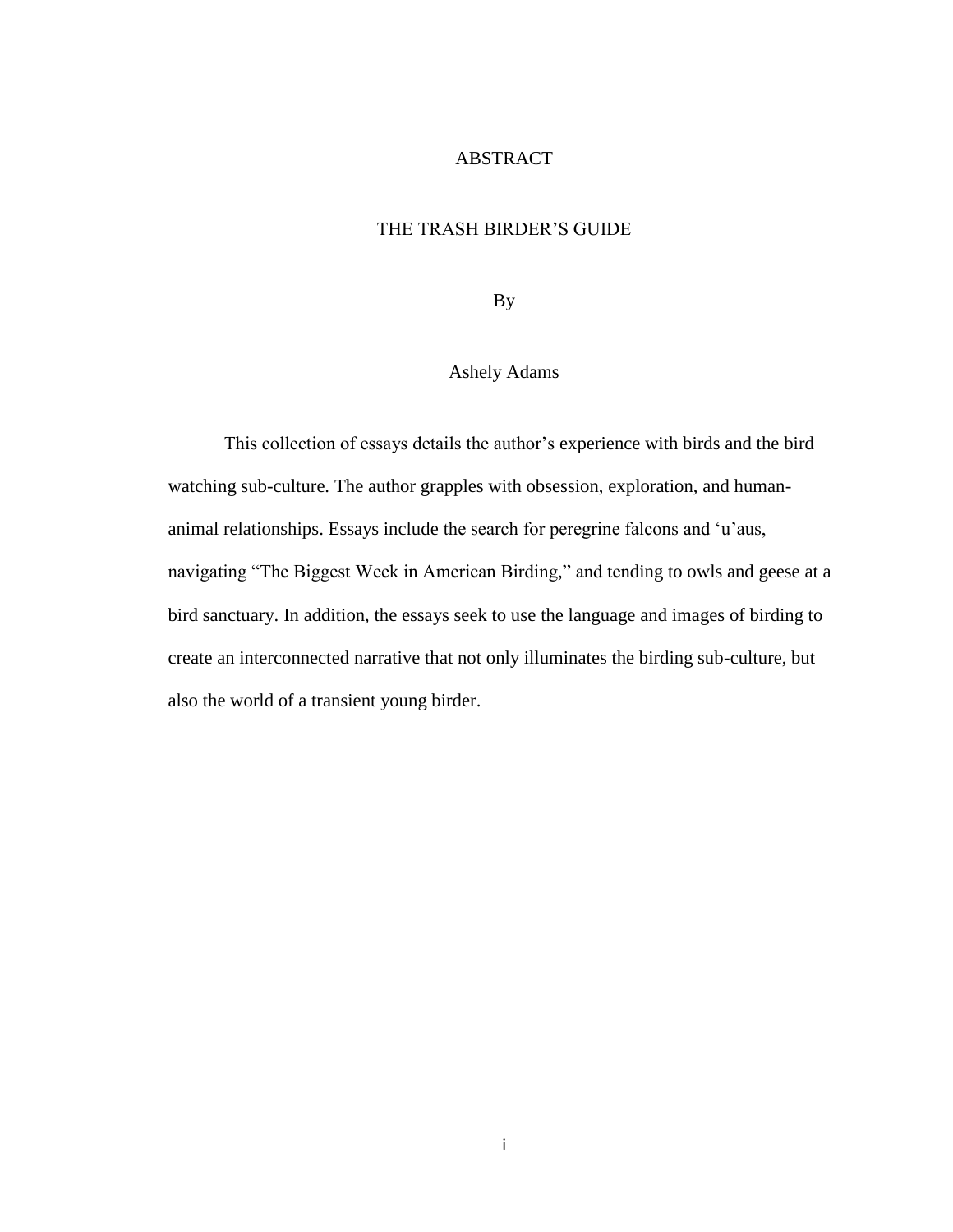Copyright by ASHELY ADAMS May 2016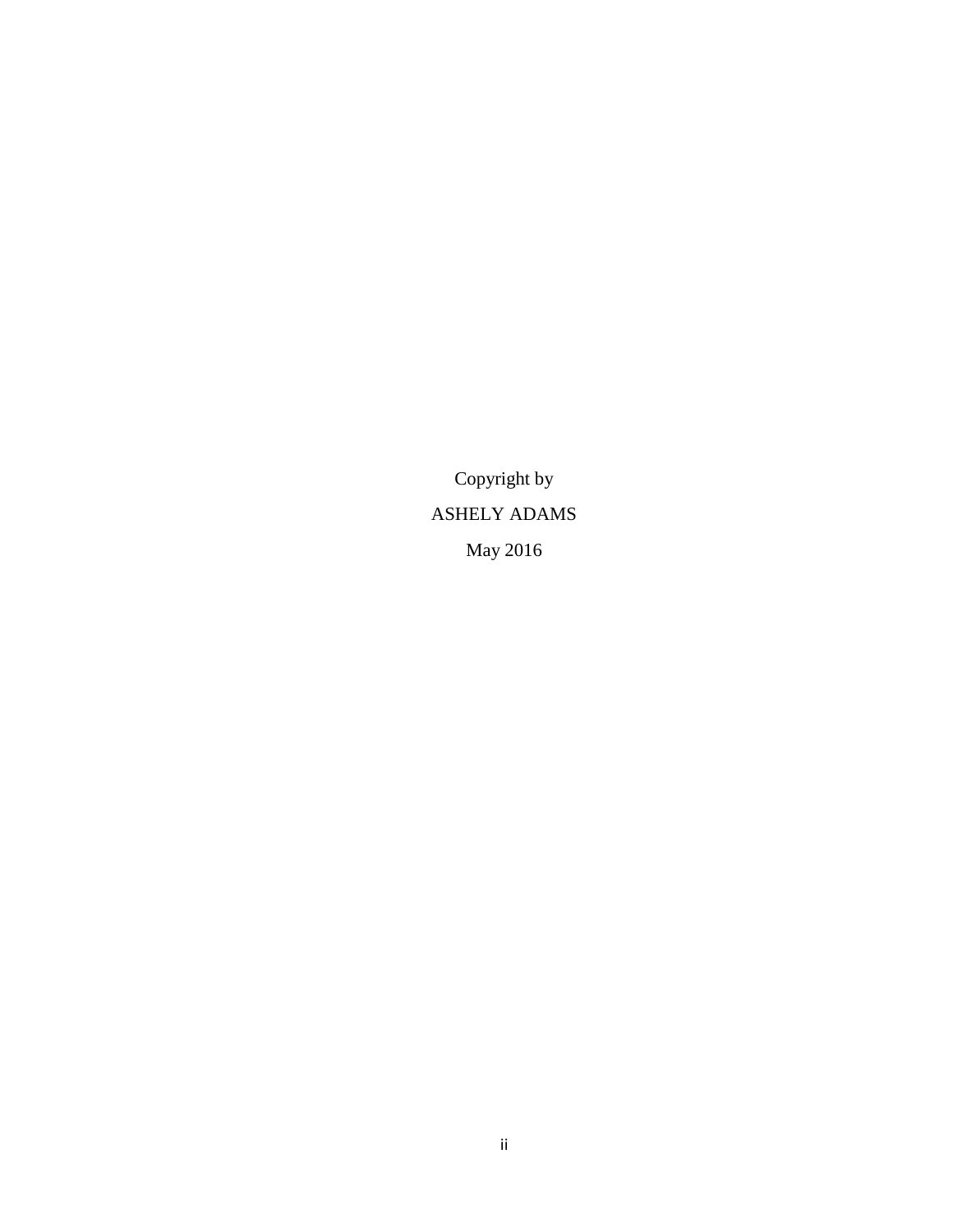## DEDICATION

To my family. To my friends. To the birds.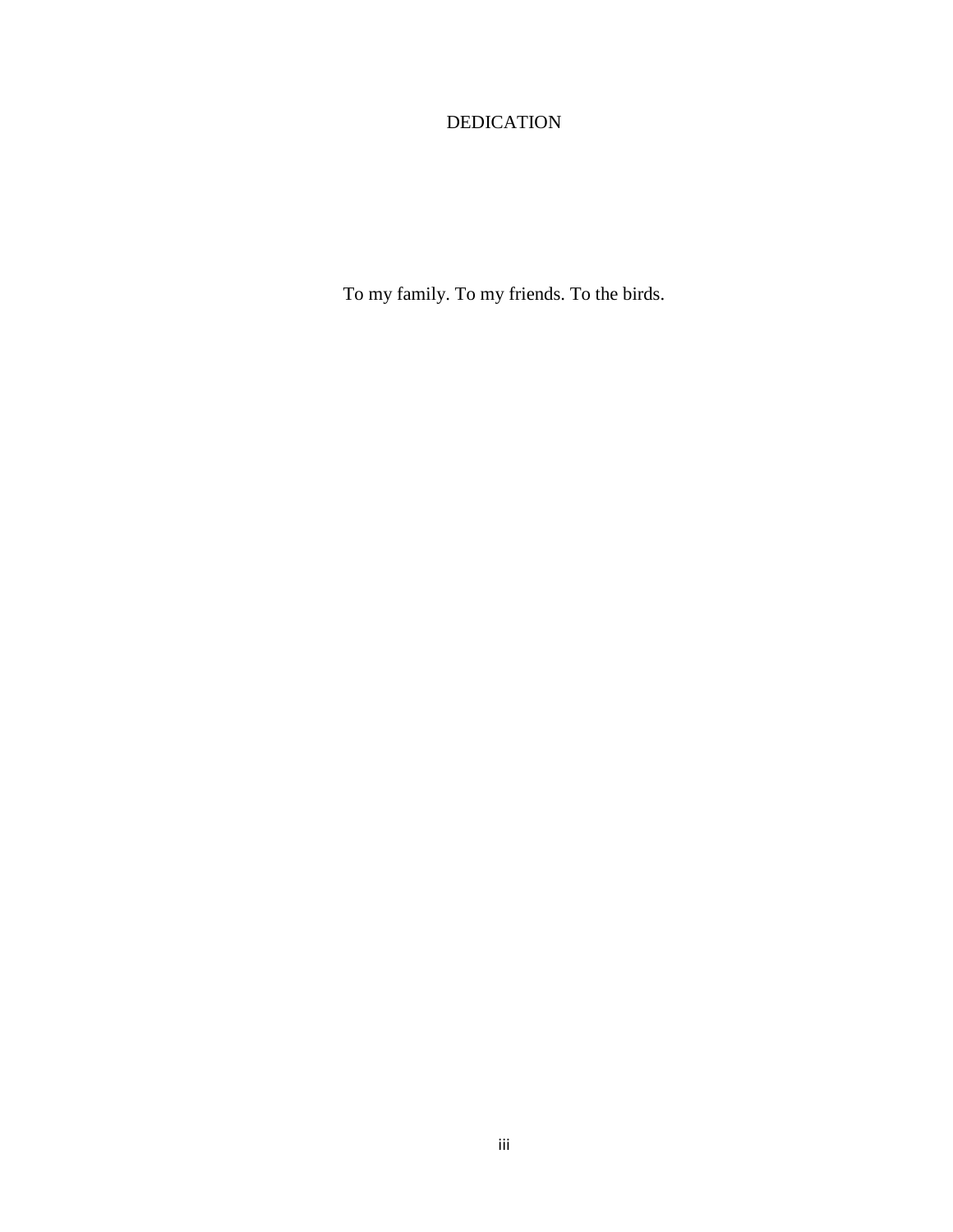#### ACKNOWLEDGEMENTS

There are so many people I have to thank that a page hardly seems enough. First, I have to thank my family for the endless support, especially my parents. Thank you Mom and Dad for reading *The Foot Book* to me every night, for letting me play with snakes and toads, listening to my two rants about invasive species management, and all the countless things you've done to help me be the person I am today.

Thank you to my thesis advisor, Josh MacIvor-Andersen, for all your encouragement and thoughtful comments. I don't know how I will ever express how much your kindness and support has meant to me during this project. Thank you to all my past and present workshop instructors, Matt Frank, Jason Markle and Matt Bell, for your helping me grow as a writer. Thank you to Heather Perry for encouraging my artistic drive while I was an awkward teenager. Thank you to my friends and colleagues at NMU who have supported me in all my weirdness. Finally, thank you to the MSU Birding Club, especially Danielle, Austin, Rob, and D.J. who helped me earn my "wings".

This thesis follows the format described by the *MLA Style Manual* and the Department of English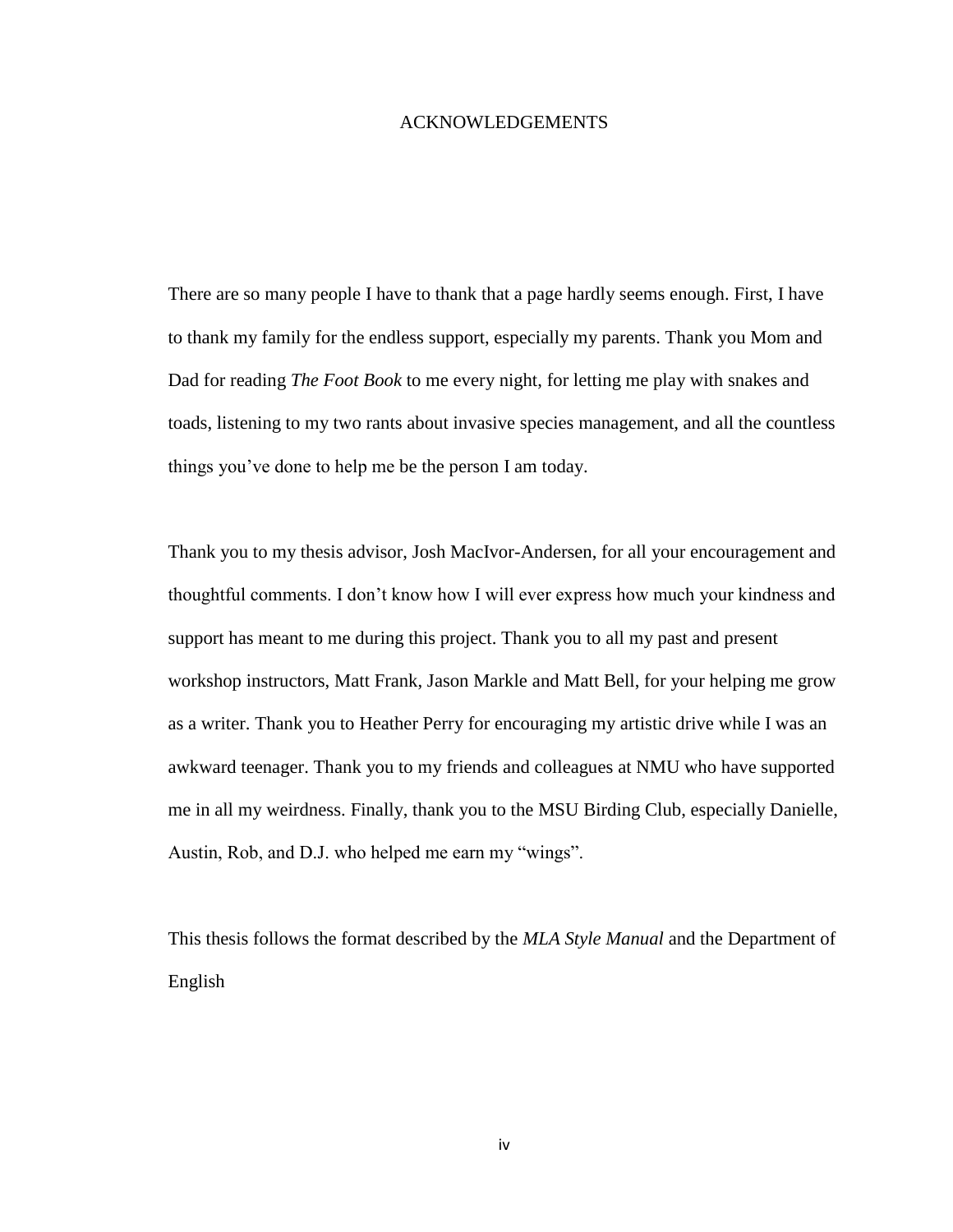## **TABLE OF CONTENTS**

| $\label{eq:1} \text{Introduction}\hspace{1cm}\hspace{1cm}\hspace{1cm}\hspace{1cm}\hspace{1cm}$ |  |
|------------------------------------------------------------------------------------------------|--|
|                                                                                                |  |
|                                                                                                |  |
|                                                                                                |  |
|                                                                                                |  |
|                                                                                                |  |
|                                                                                                |  |
|                                                                                                |  |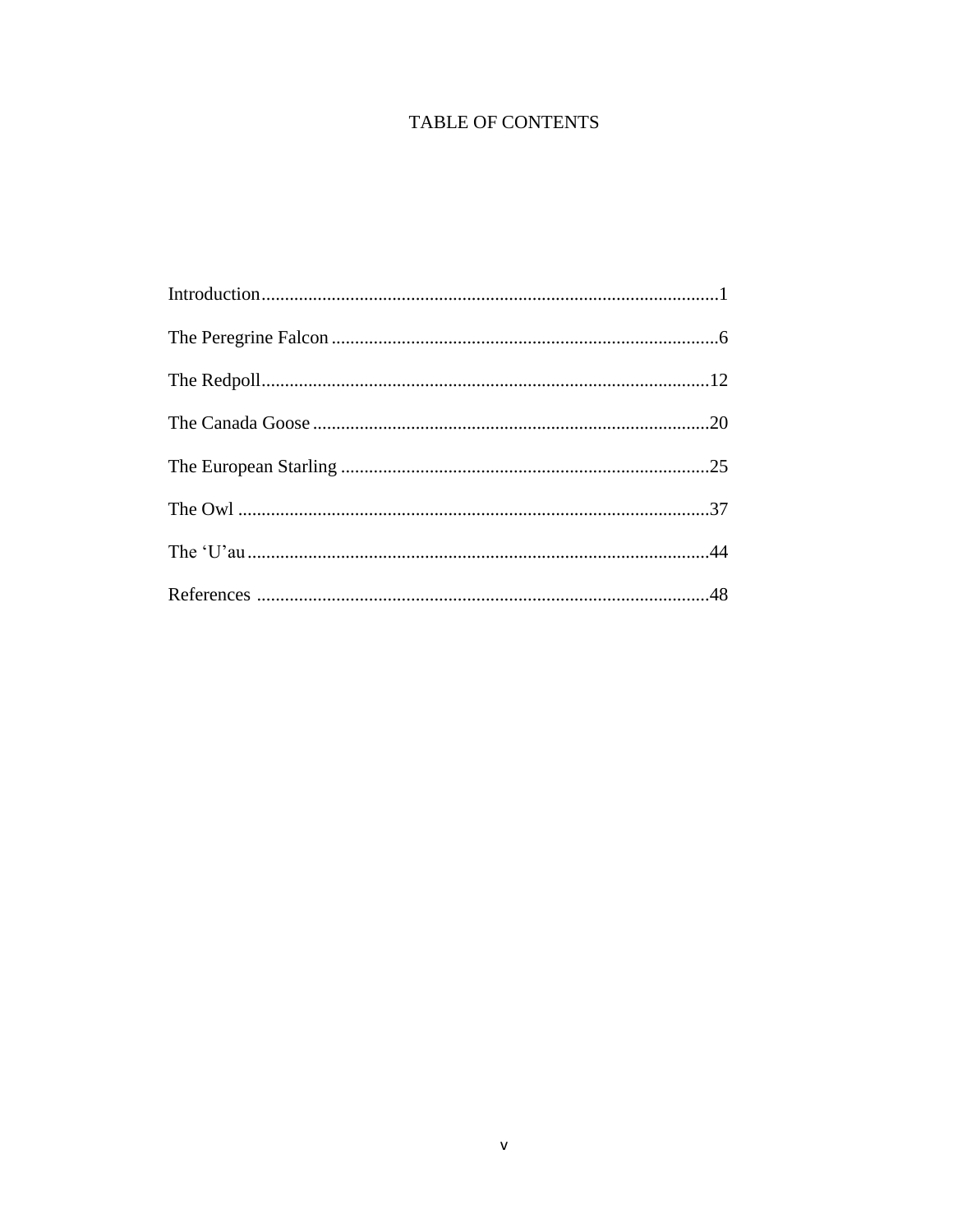#### INTRODUCTION

My life has always been an obsessive life.

When I was barely older than a toddler, I snuck out of my bedroom and watched *Jurassic Park* behind the couch, unknown to my parents who were watching the movie (I later found out they very much knew I was there). My parents didn't want me to see it for fear that it would scare me. Instead, it awakened a fascination in dinosaurs that defined almost all of my childhood moments. I didn't know how to talk about anything but dinosaurs. There are still many who know me as the "weird dinosaur girl" in my hometown. I guess this isn't the worst legacy to leave behind.

The same thing happened for meteorology, astronomy, metal music as I got older. There was always something new to scratch out. I read books about string theory as a preteen. I learned all the names for different clouds. I refreshed eBay, looking for obscure Columbian metal bands.

I suppose it shouldn't be a surprise that I got into birding. Birds, after all, are the last living dinosaurs. I'd always liked them, but it wasn't until I fell into a group of birders during undergrad that I came to fully appreciate their diversity and behavior. On my first birding trip, I was overwhelmed by how many living creatures I could see in an evening. I still remember the thrill of the first bird I identified as a birder, an Eastern bluebird. It was perched on a stake, blue as the sky. The only reason I knew what I was looking at was because one of my professors did a species of the week presentation and a few weeks prior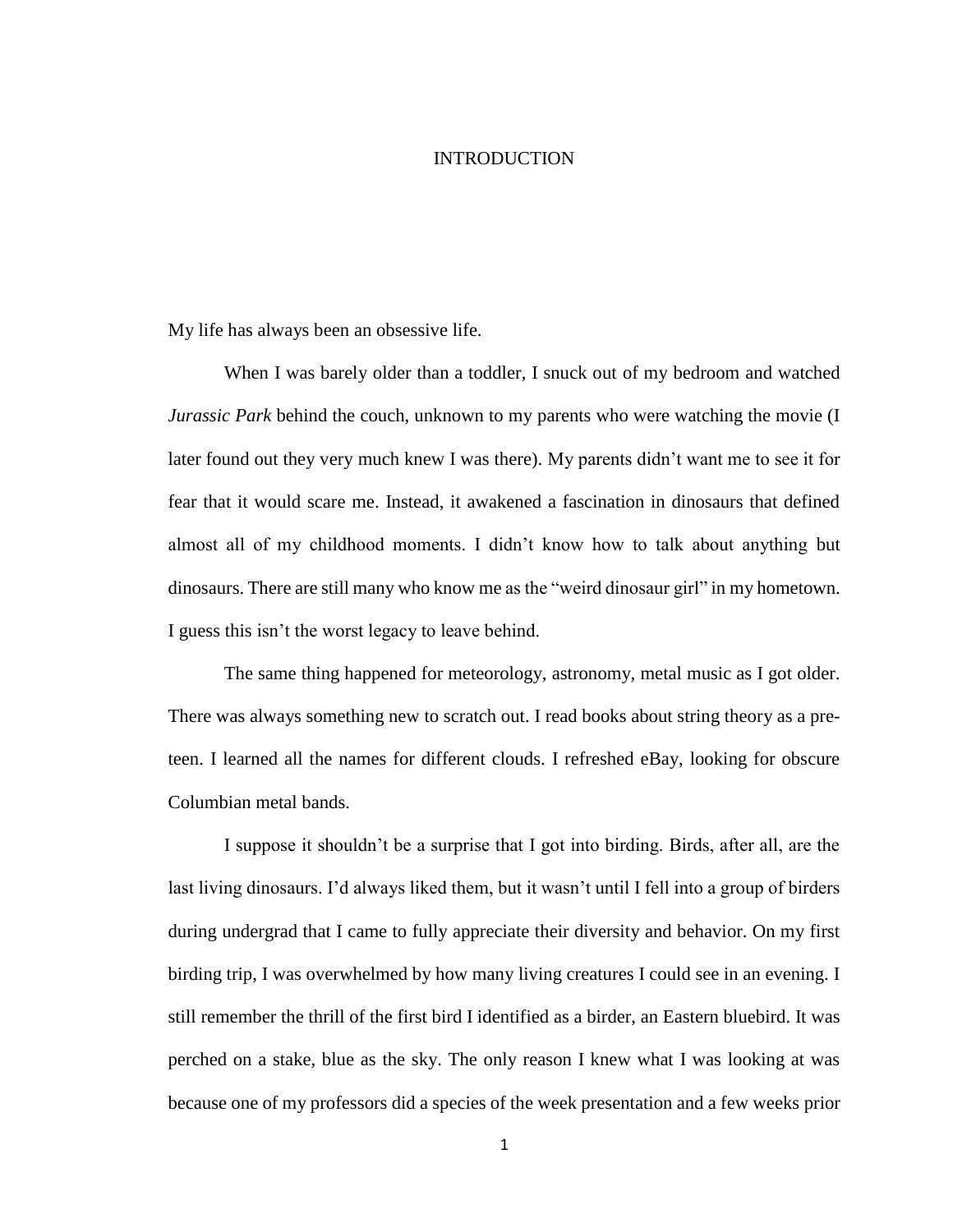that covered the species in question. Now, it's overwhelming to think of all the birds I've seen in all the places I have been in the handful of years I've been bird watching. I've seen over 300 species in places like Florida, Hawaii, and Ohio.

In many ways, these essays are a product of work that began when I started my graduate program. One of the first classes I took upon enrollment was Matt Bell's fiction workshop. The 30000 word end goal didn't intimidate me. It was my peers. I had spent four years working on a Bachelor's in fisheries and wildlife. I didn't know how to speak in anything but science terminology. I imagined them looking down at my work with disdain. When it came time for me to bring a sample of my novel-in-progress, I had stripped as much of "me" as possible from it. Still, my science sensibilities wormed their way in. Instead of shunning it, the readers asked for more. It didn't even matter that they didn't always understand what I was talking about. It made my world feel more complete.

At the encouragement of a later fiction professor, Jason Markle, I signed up for a set of creative nonfiction classes. I was initially skeptical. Most of my experiences with nonfiction had been limited to old man memoirs and textbooks. That's not even to say that those things are inherently bad, but they weren't the things I wanted to write.

What I found was a place where I could write about all the things that mattered to me. I could write about planets, Lake Superior, anything. I could explore my obsessions.

I first dipped my toes into writing about birding in Matt Frank's nonfiction workshop on an essay sharing the same title as this collection of essays. However, it was structured around birding lingo. As fun as birding language is, it didn't seem to do quite enough. I got comments about expanding this essay into something bigger. Perhaps it was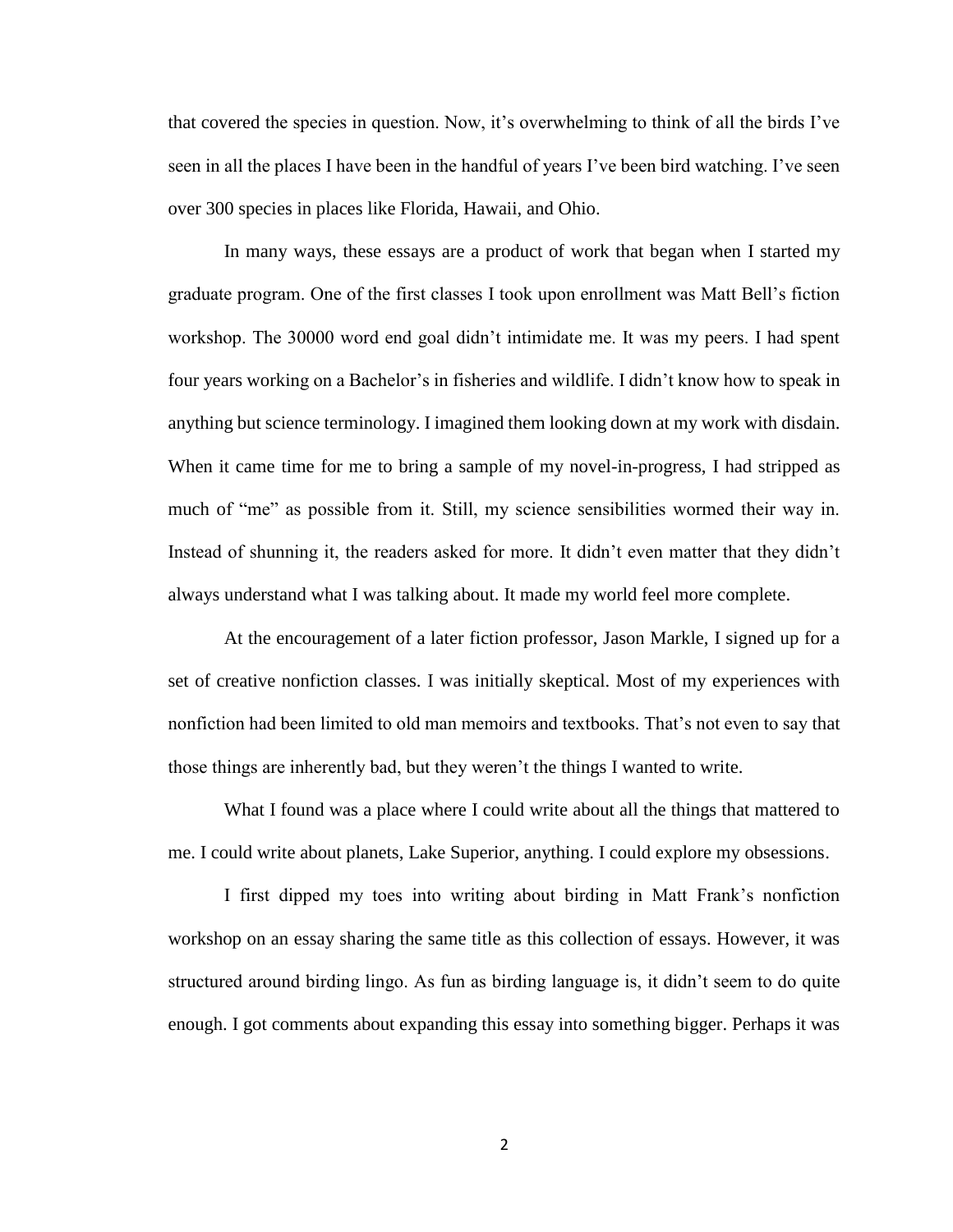not one essay, but a series of essays. When it came time for thesis proposals, I thought about my essay and decided to repurpose it and expand.

During this project, I drew inspiration from many other writers. Structurally, I was inspired by *The Atlas of Remote Islands* by Judith Schalansky. In Schalansky's work, each page features a short essay and photo of different islands, which I used as a basis for how I organized the essays (themed around a different bird). I've also pulled a lot of structural inspiration from field guides. David Sibley's field guides in particular have been an invaluable reference source for information and language. Aldo Leopold's *A Sand County Almanac* has been a formative text for me not only as a writer, but as a naturalist.

While I was in the later stages of this project, I read a book that was an incredible salve to my anxiety, Margaret Lazarus Dean's *Leaving Orbit: Notes from the Last Days of American Spaceflight*. While Dean is chronicling a different subject matter than mine, the space shuttle mission and its final flights, it resonated with my experiences as a birder. Early morning drives across state lines, dealing with people who couldn't understand why your obsession was important, the bittersweetness of seeing the thing so hard worked for. Her work served as a sort of permission slip for me to just live in the obsession, that writing about birds and enjoying the language and experience was enough.

I have the luck of writing about a subject that I was constantly "researching." I try to bird every day. I keep binoculars and a camera with me most daytime hours. I don't even think that people could mistake me for some sort of window peeper. So synonymous are birds with my character that when colleagues tell me about the hawks and blue jays that find their way into their writing, they tell me they think of me, which is incredibly flattering. It should have been easy to write about something so close to my heart. In the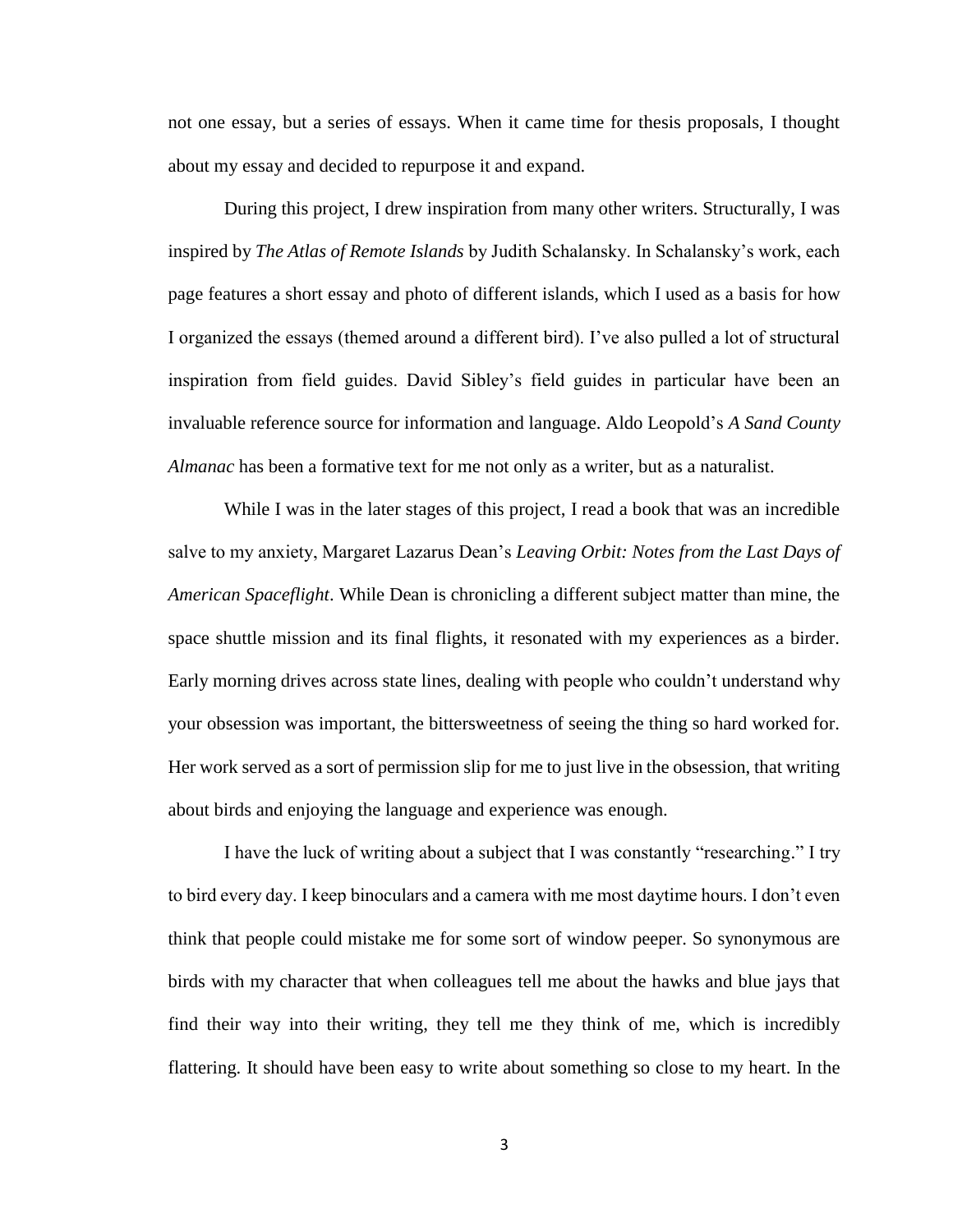course of writing this thesis, though, I found that writing about my personal obsessions could be surprisingly hard.

The biggest challenge with this essay was letting myself appear on the page. I've never even kept a journal unless forced by a teacher. In elementary school, my teachers practically begged me to write about myself, not another paragraph on *Brachiosaurus* (I compromised by writing about *Velociraptors* instead). I simply don't view myself as an interesting subject from a writing or reading viewpoint. There were numerous edits where I fumbled with how to present myself. I must have rewrote the first essay a million times for fear of sounding like a whiny adolescent. Equally hard to put into words was the joy. It's hard to articulate the excitement I felt when seeing my first peregrine falcon or 'u'au without falling into clichés. But, I've always believed that we cannot grow as writers if we're not pushing ourselves to write things that we're uncomfortable with. Much like an artist drawing portraits, how will they ever get better if they only draw one pose?

I also think it's important to talk about my experiences because, in some ways, I have a unique perspective in this sub-culture. The birding demographic skews largely to older, white men living with disposable income. This has been the case for other outdoor recreational groups as well. While there is movement toward diversifying who has access to natural resources, it's still hard to find people who don't fit into the traditional naturalist narrative. I know that I don't speak for everyone's experiences, and I certainly don't intend to. I only hope that in my small way I can complicate the narrative a bit as a young woman in nature.

Ultimately, these essays aren't just about my experiences. They're about the people who brought me into the world of birding and helped me learn. It's about the places I go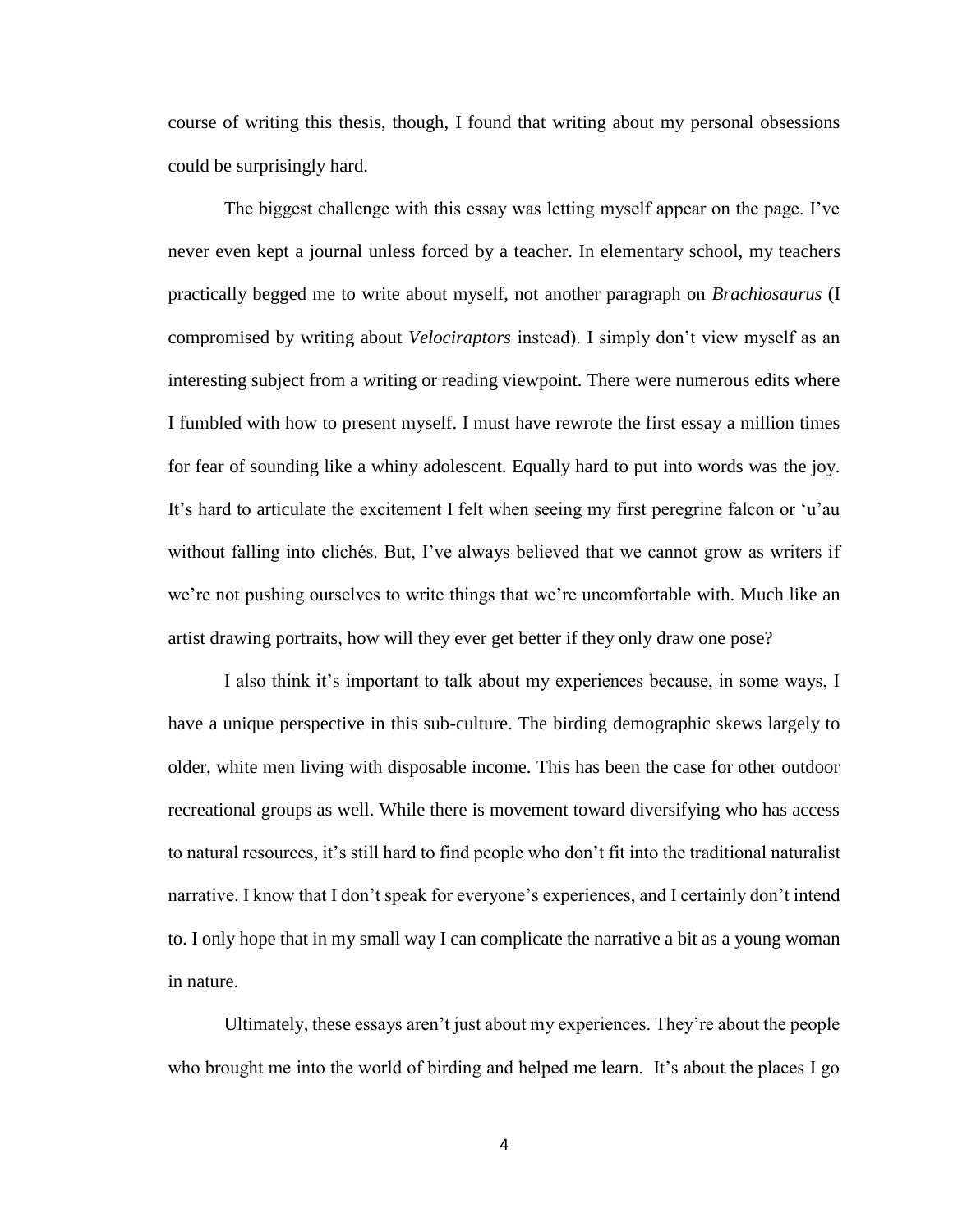to, how they change throughout the seasons, how they're so different and alike in many ways. They're about the birds: the warblers, falcons, petrels, ducks, hawks. These essays are a way to share how they have linked together all the stories I've lived and the beauty and joy they have brought to my life.

With that, I will leave you with the traditional birding sign-off.

Happy birding!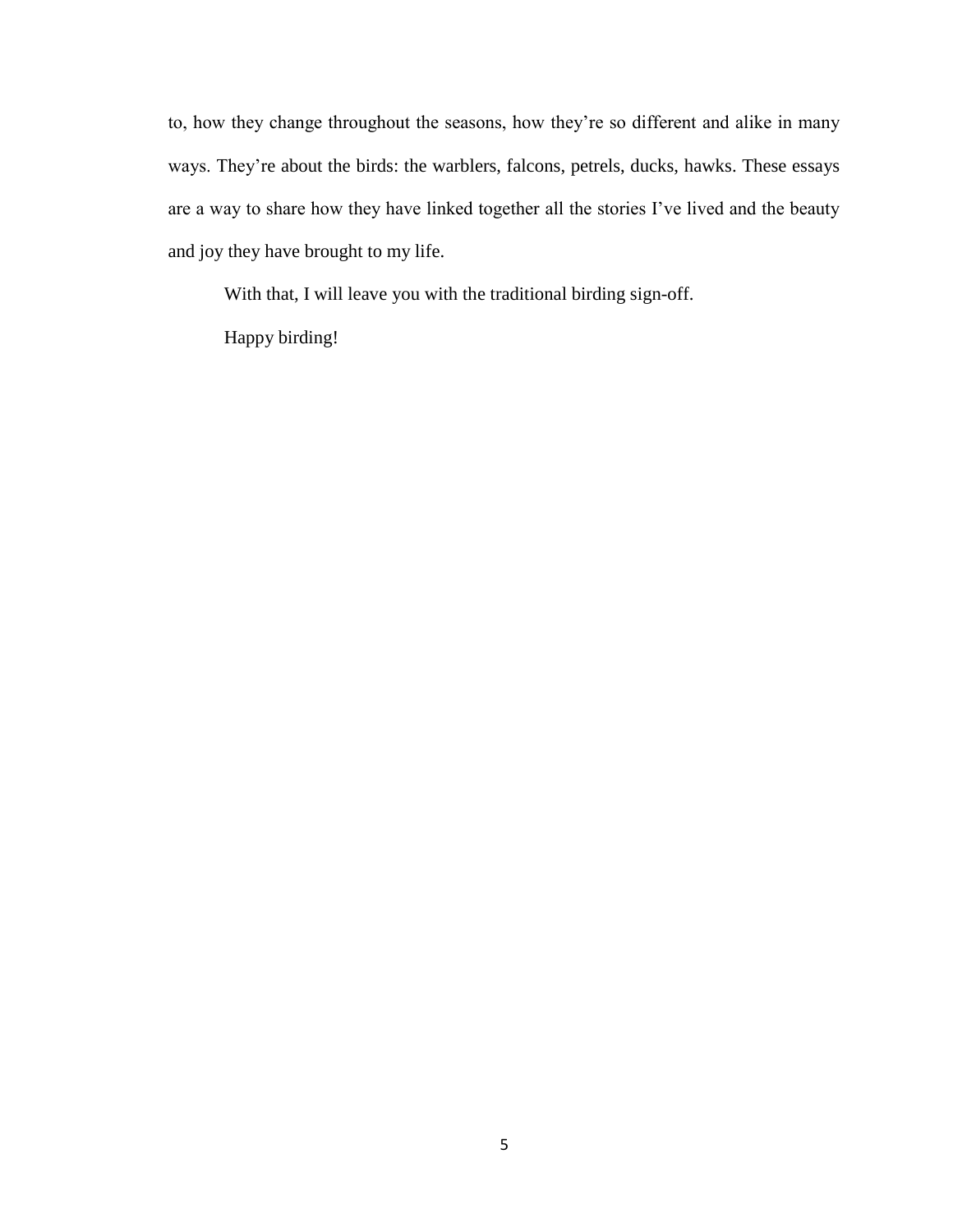#### The Peregrine Falcon

In second grade, I read *Frightful's Mountain*, the last book in Jean Craighead George's *My Side of the Mountain* series. In it, the titular peregrine falcon had to forge her way in the world, free of the young man who had tamed her. I hadn't read the previous two books and never felt that I lost anything from skipping them. The amateur falconer's backstory was a cumbersome distraction from Frightful's journey. I only wanted to live with Frightful—to fly, to hunt, to have nothing directing me but the slowly spinning constellations.

I checked the book out multiple times from the library. The checkout card inside read like tessellation of my name repeated over and over. Sometimes, I wouldn't even open the book, just admire the cover's artwork, a painting of Frightful.

Later, I tried to bring Frightful with me. I traced the cover illustration, bringing sloppy-beaked, scaley-wing imitations of the bird until her outline became like a reflex. I dragged pencil over primaries, coverts, keeled breast; spiral inward repeatedly in tighter circles to make her basalt-black eyes. Over and over I drew Frightful like a prayer whispered on the corner of folders and multiplication tables.

I never thought I'd get to see a peregrine falcon. They were creatures of the Arctic, of small caves sliced out by millennia of seafoam. I was a creature of Southwest Michigan. Berrien County was a place glacial-folded hills, peach trees, and oak scrubland. My home had no cliffs for peregrine falcons to make their home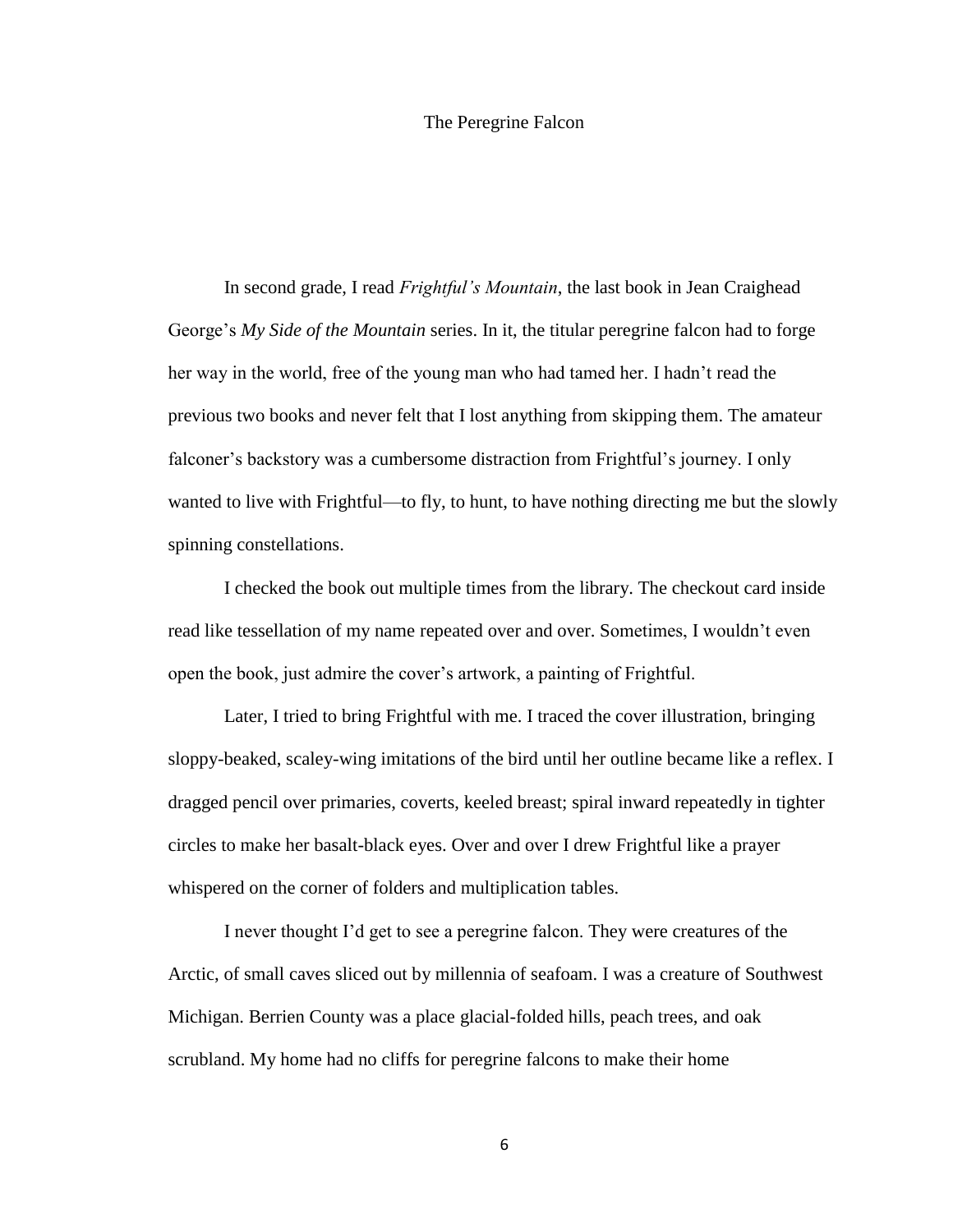I stood on a wooden platform, watching the waves of Lake Superior crash against the multihued sandstone cliffs. I was part of study away program about resource policy in the US-Canadian Great Lakes area. As part of our American leg of the trip, we stopped at Pictured Rocks National Lakeshore. The ranger meeting with us did his best to interest me in Jet Ski regulations, but I'm enraptured by the cliffs. Millions of years of ice and water and wind had carved out the Cambrian bedrock, creating un-Midwesternly seaside cliffs. Iron and copper-stained rock swept out over a hundred feet high. Far below, Lake Superior glimmered a clear blue-green, looking for all the world like a piece of the Caribbean Sea transplanted.

I leaned over the rail, wondering if I might see the shadows of fish in the water when the ranger said, "We have peregrine falcons nesting here."

"Falcons?" I interrupted, voice wavering. His confirmation was casual, but his words reach somewhere deep inside of me. Frightful, who had been sleeping for over a decade inside me, awakened again. Not only were peregrine falcons here, but they were something I could see at any minute.

The poor ranger did his best, and I really did try to look as if I was paying attention, but my eyes were constantly flicking to the sky, waiting. I hope I will know the falcon when I see it.

I spend the rest of the trip searching, nothing but constant vigilance on my quest to see a falcon. The trip ended with no sighting, but I won't give up. I studied the peregrine falcon's shape, its size, and its calls. I looked up places where they have been seen in Michigan. They didn't live in my hometown, not in my little piece of restructured wetlands, but in smokestacks and tall buildings. Theoretically, I didn't even have to make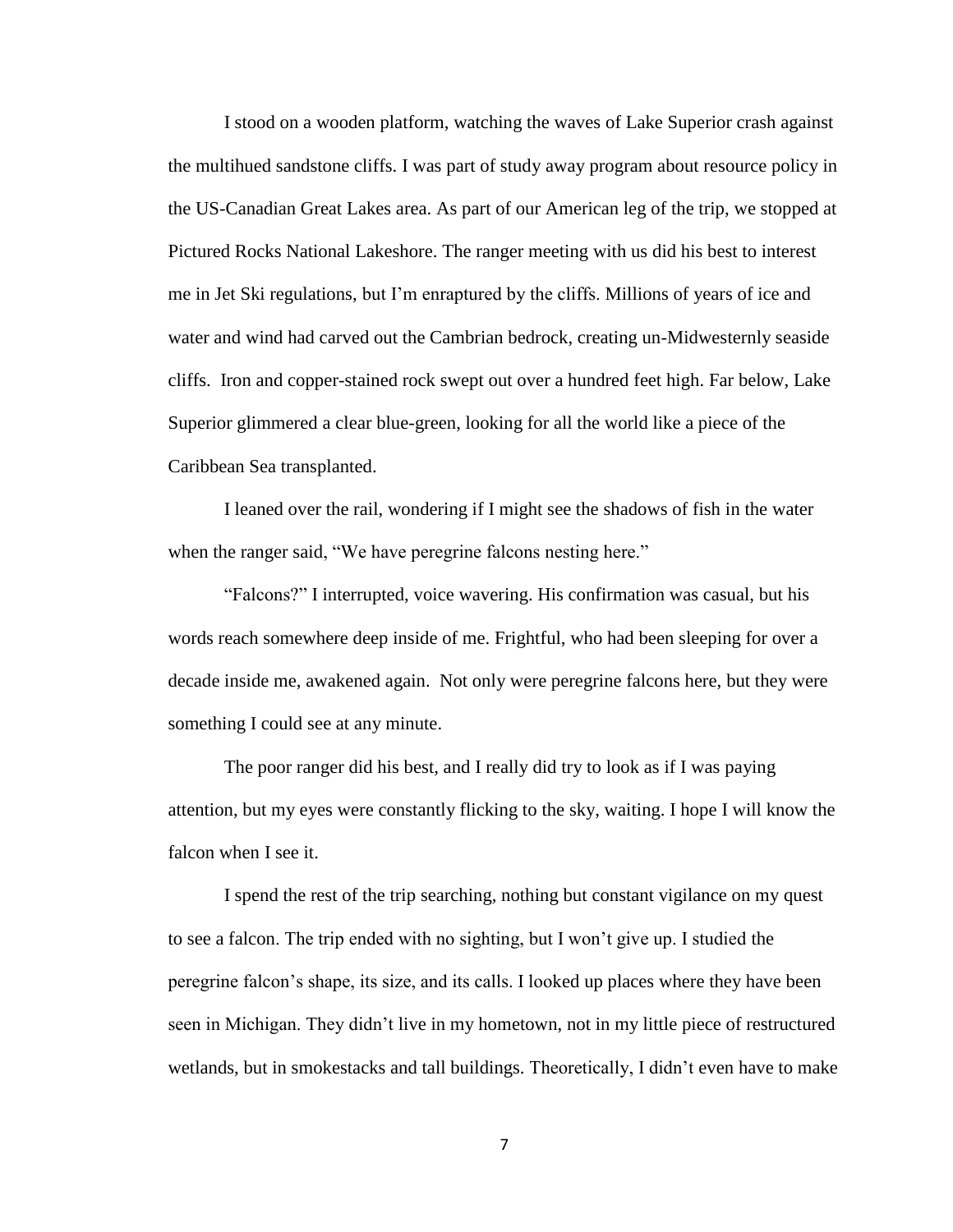the long trip back to the north to see the bird. The impossible was within my grasp if I just looked hard enough.

I took my cheap binoculars with me everywhere, but they never turned up my quarry. Yet, I saw other birds that capture my eye. Bluebirds, egrets, sparrows. Everywhere there was an unexpected world of diversity. These other animals were not quite as enticing as the peregrine falcon, but beautiful in their own way. Bit by bit I found myself in an expanding world of colors and behaviors—cornmeal goldfinches, wobbly woodcocks, the boundless tenacity of chickadees. The peregrine falcon unwittingly tugged me into the world of bird watching. If I'm looking, I might as well make the most of it.

Within the birding world there exists the concept of the nemesis bird. This is a bird that you haven't seen. But it's more than not seeing. There's a lot of birds you'll never see. Birds tucked away in cactus holes in the deepest deserts. Birds with populations of the maximum capacity of your local Burger King. No, the nemesis bird has got to be a bird that, given time and location, you *should* have seen, but manages to elude you at every turn. Like smooth-running cars and emotional fulfillment, everyone else has got it, but you're driving around in your emission-failing rust bucket with a feather-lined hole in your heart.

In the two years since I first put up my binoculars at those sandstone cliffs, I spread myself everywhere the peregrine falcon could be, taking on the life of the wanderer. I looked for it while working in Hawaii, chased leads at birding festivals with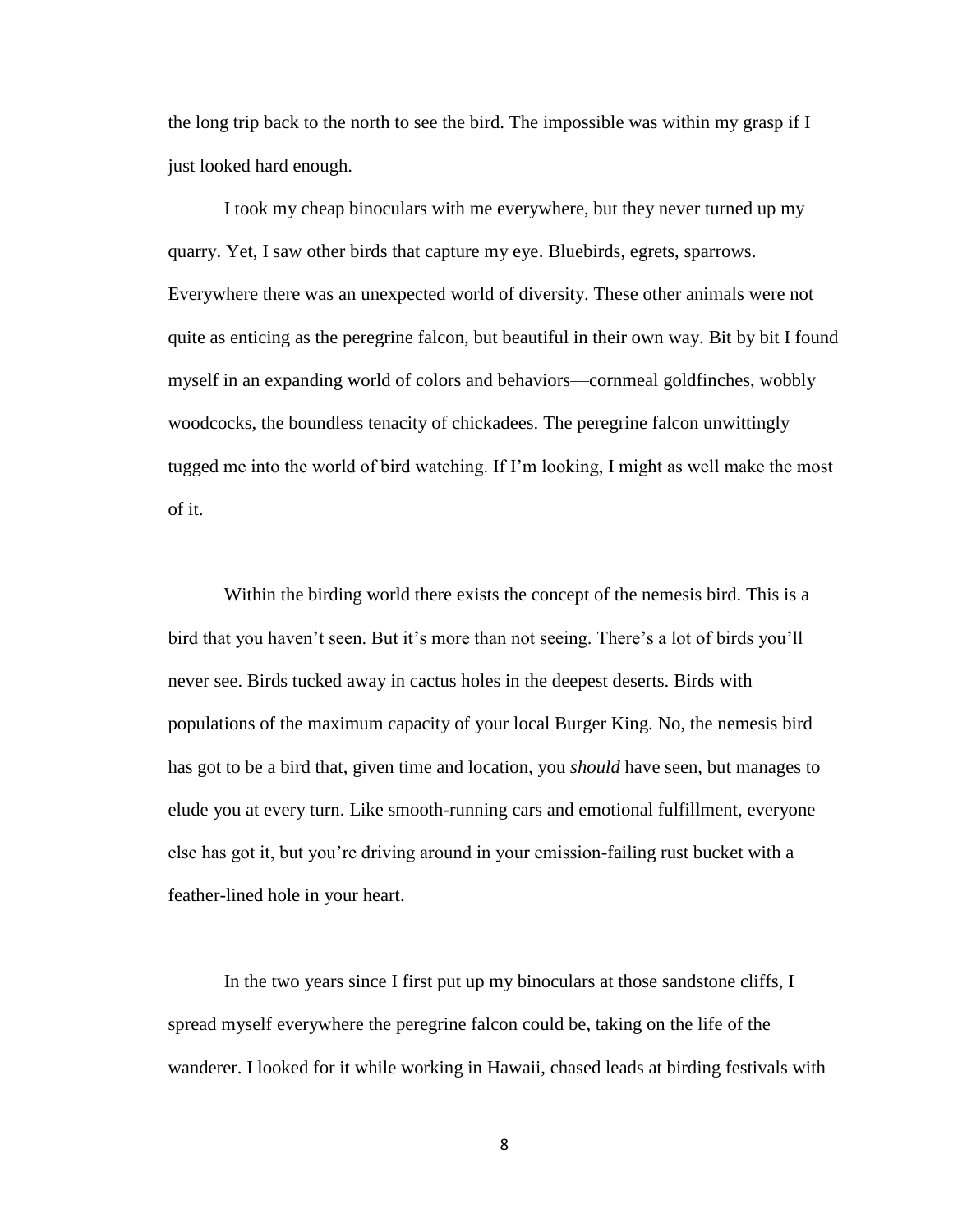hordes of twitchy birders, pulling the kernels I want from the morning chorus of human voices. Yet, for all the thousands of people and thousands of miles I covered looking for my nemesis bird, I turned up empty-handed again and again.

Somehow, the world and tires spun just the right way to bring me to Marquette, only an hour away from the cliffs that had started me out on my quest. It wasn't birds or policy lectures that had brought me back, but graduate school. After spending four years studying wildlife biology, I switched gears and decide to study English. I wasn't sure what I was looking for. Better jobs? New climate? A chance to get my words out? Whatever it was, it couldn't be found wedged in a copy of Sibley's or Peterson's.

While I had ditched the world of academic science, I still volunteered in wildlife activities. In the fall, I joined a group of undergrads doing duck surveys of the area. The morning of November  $4<sup>th</sup>$ , 2016 was much like the other survey mornings. I stood on duty, taking count of every mallard or merganser that paddled through an old harbor, moving like ghosts of the iron ore ships that once populated the city's waterways. Even considering our location forty-six degrees north of the equator, it was unseasonably cold. Each stroke with pen to paper was stiff, forcing hypothermic fingertips to mark down data.

Suddenly, something streaked across my peripheral. The ducks scattered in a flurry of quacks. It was a bird, shooting across the watery gray sky, feather-composite comet, wings sharp and narrow like cobra teeth. I watched as it cut over the harbor, landing in a nearby tree. It was so quick and my brain was so slow that it took me several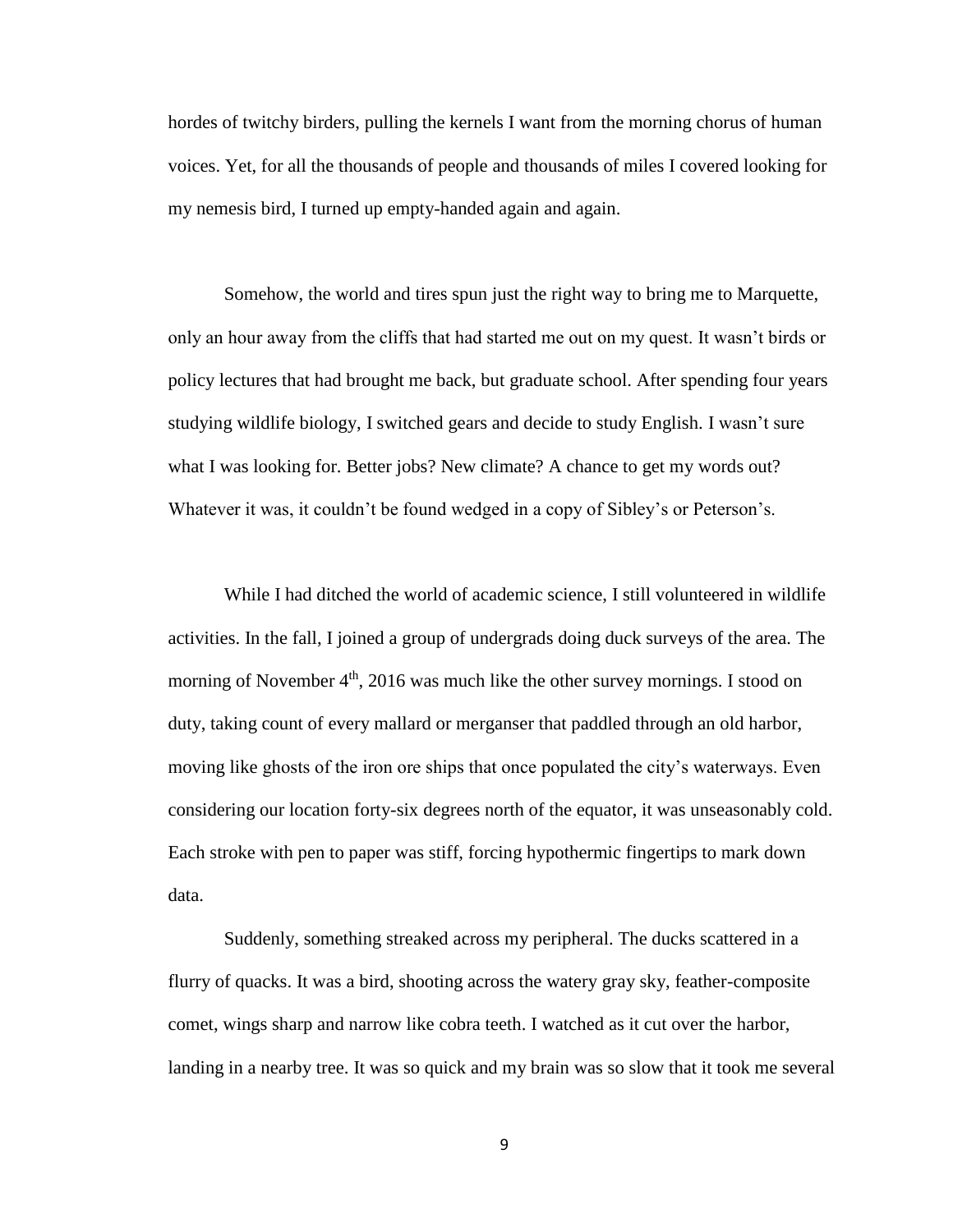seconds to process what had happened. Some birding reflex in me cataloged the shape and movement and colors, spitting out a report I could hardly believe.

Psuedo-sentences rolled off my tongue, "What? Is that? Is that?" I chased after the bird, bulky camo coat *swish-swishing* with every step. I stood on the edge of the street, toes hanging over the concrete curb. I pulled up my binoculars, could barely keep my hands steady enough to confirm what I was seeing.

The peregrine falcon's breast and belly were speckle-striped like light filtering through ash tree stands. It grasped the branch with its lemon-candied talons and I was struck by their dexterity, able to balance on frail autumnal branches and crush pigeon skulls. It held out its wings slightly, the color of storm clouds, ready to bolt at the first sign of trouble. I willed it to stay just a moment, just a lifetime longer.

For the briefest moment our eyes locked. It was just like I remembered from my drawings, corona ring around a black hole, an entrance to a world I would never really begin to know.

I could only imagine what it saw when it looked at me. Its eyes were a hundred times stronger than mine. Did it make a note of every loose polyester strand in my clothing? Every freckle across my nose? Maybe, in its own way, it was storing away a picture of the frayed, red-headed girl standing below it. I'd spent so much time watching the birds, it would be a bit odd to think they couldn't watch back.

Crows in the area roused, cawing amongst each other. The falcon took flight before the mob could form, quickly escaping my sight. The moment, somehow lasting forever and a few seconds, hardly seemed real. It had been so long coming, something I had literally dreamed about. Doubt clung to the edges of the newly formed memory. I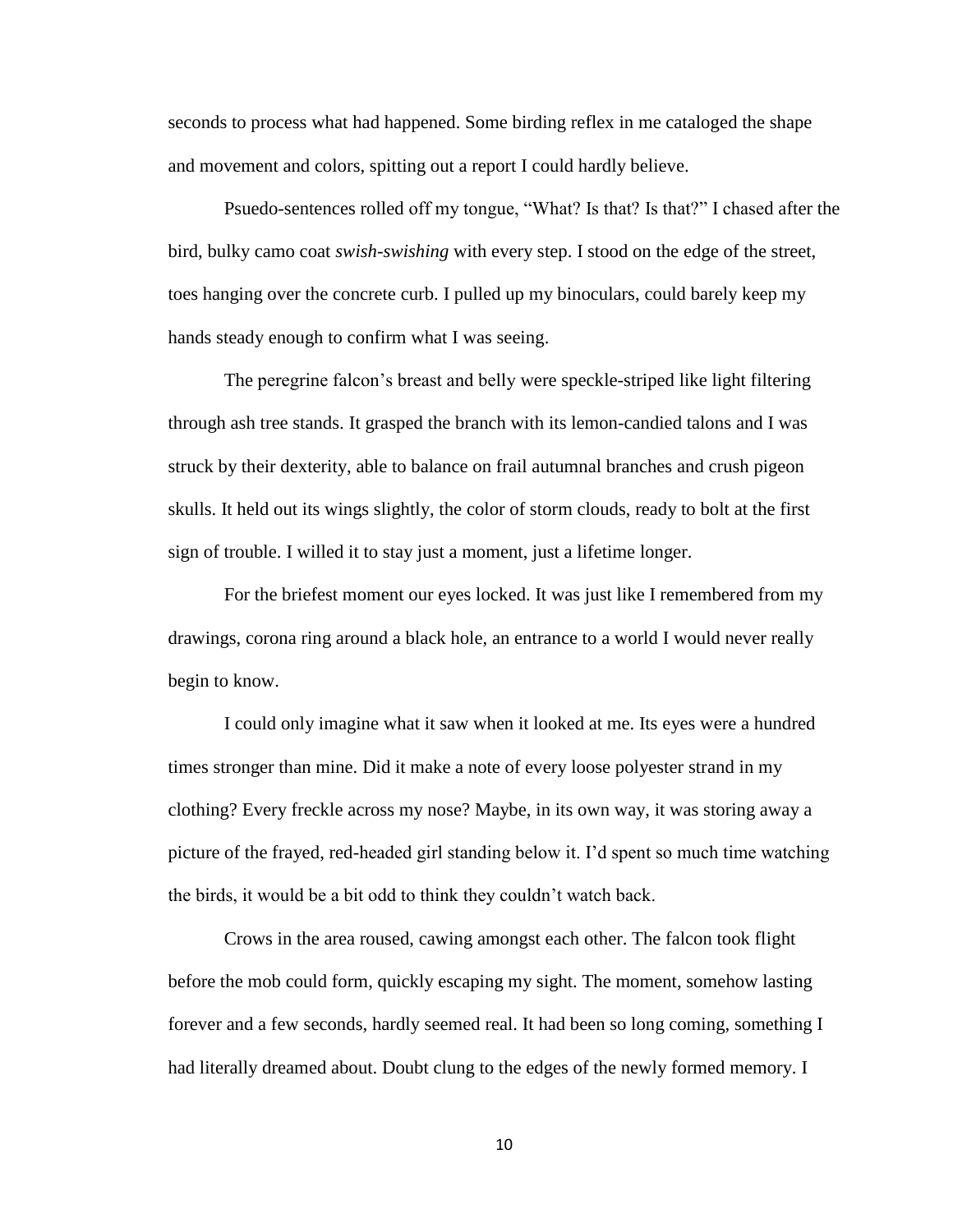could count on my hands (and a few toes) the number of times I had squinted at a merlin or kestrel, trying to turn it into my nemesis bird.

Yet, I remembered Frightful, her outline burned into the back of my mind even after all these years. Even with the falcon gone, I saw Frightful's ghost, balanced on the branches against the November morning sky.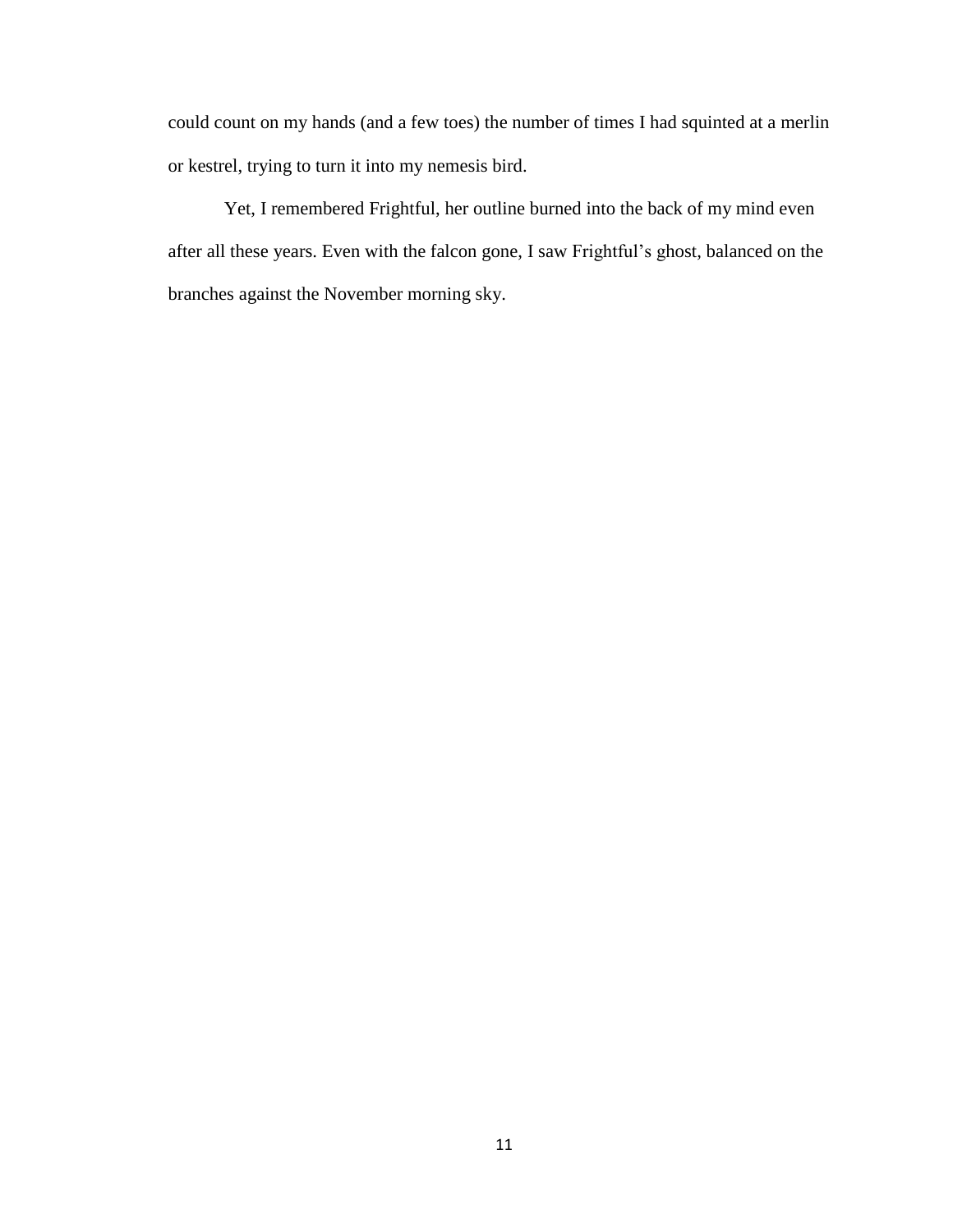#### The Redpoll

I arrived at Northern Michigan University half-awake, curled up under my jacket. I didn't remember much of the twelve hour ride up. A few snatches of Milwaukee, a dream-like wander outside of Lambeau Field, the sudden rockiness of the Upper Peninsula border, the incessant cold of cracked windows. My great-uncle maneuvered his truck through Marquette's streets, squeezed tight by brick buildings thrown up during the city's mining heyday. I thought my hometown in Southwest Michigan was older, but buildings from our golden time were knocked down decades ago and abandoned longer still.

Campus was buried under three feet of snow, many of the parking lots barely maneuverable. The sky above was gray and already starting to go dark even though it was only three in the afternoon. I didn't get a much warmer reception inside. When I checked into my housing unit, a non-traditional dorm for older students, the receptionist was confused when I told her I was moving in. It took her a few minutes to find all my information, long since out of practice checking people in. I supposed people didn't move into Marquette that much. I was confused myself. After rejecting me during MFA applications, the university sent me an email almost six months later asking me if I wanted to join the MA program. I said yes because how could I say no?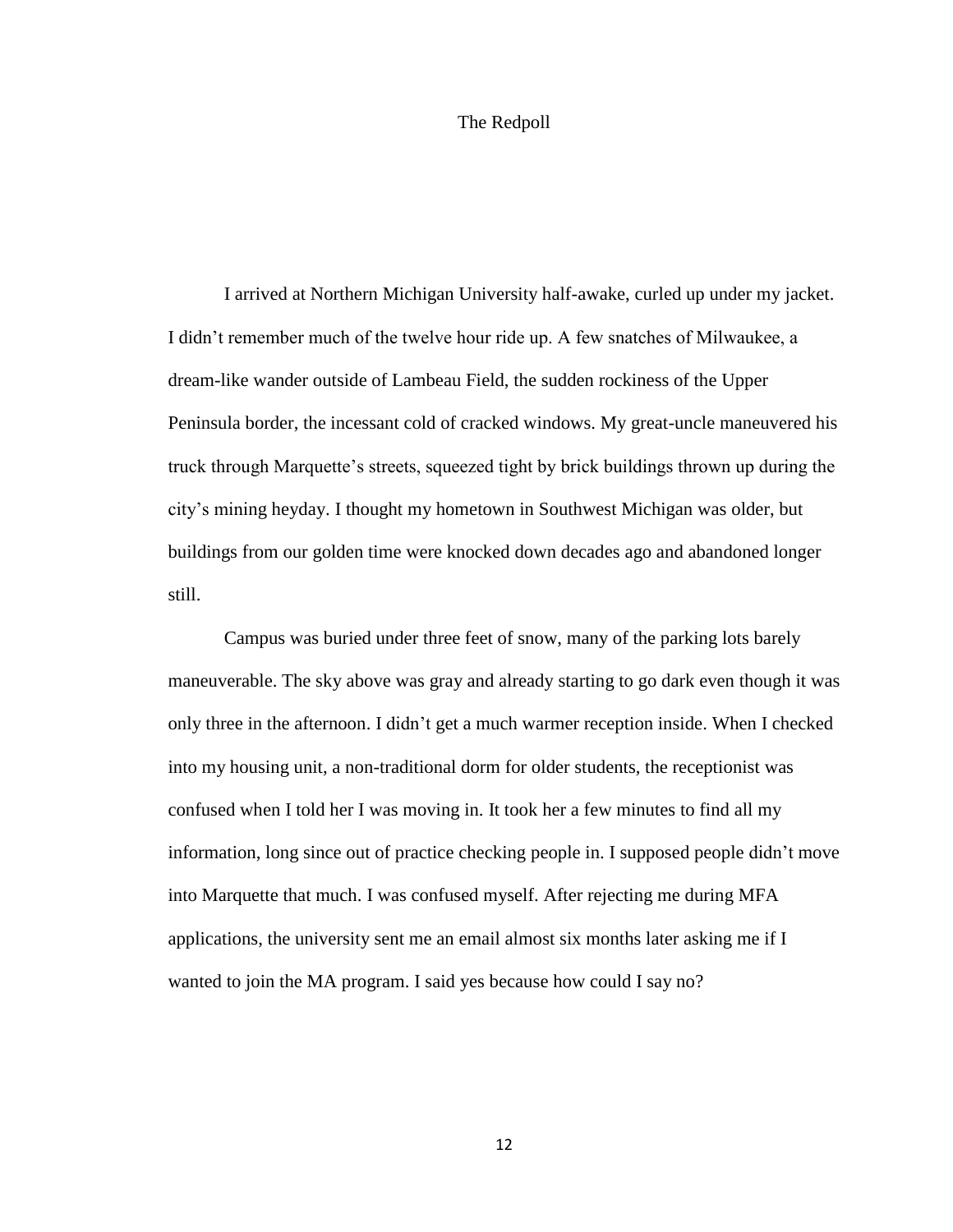The receptionist handed me my key and forms to sign. I rubbed the key as I signed an "asbestos release." The text on the page assured me there was nothing to worry about as long as I didn't disturb any of the ceiling tiles.

*"The cuckoo is said by some to be a hawk transformed, because at the time of the cuckoo's coming, the hawk, which it resembles, is never seen; and indeed it is only for a few days that you will see hawks about when the cuckoo's note sounds early in the season."* –Aristotle, *The History of Animals*

Aristotle believed that many bird species underwent a metamorphosis over the seasons. The redstart mask falls off to reveal the robin inside. The garden warbler put away their song and puts on the hat of the blackcap. The cuckoo children who invaded the warbler's nests in the spring find only an empty cup of branches and winter silence.

The day after moving in, I walked to Presque Isle, a birding hotspot I found online. I'd been to the Upper Peninsula a handful of times and always uncovered a bounty. As I walked to the park, owls and grosbeaks took flight in my mind. I imagined crossbills worrying pine cones as I tried to navigate unfamiliar sidewalks. Shrikes perched on powerlines just behind my eyelids as I clambered over unexpected snow walls. The sun was out, but without the clouds any heat seemed to ricochet back out into space. The path I was on took me next to Lake Superior. I was excited to see the rolling sea plains, but only found ice, ice, ice.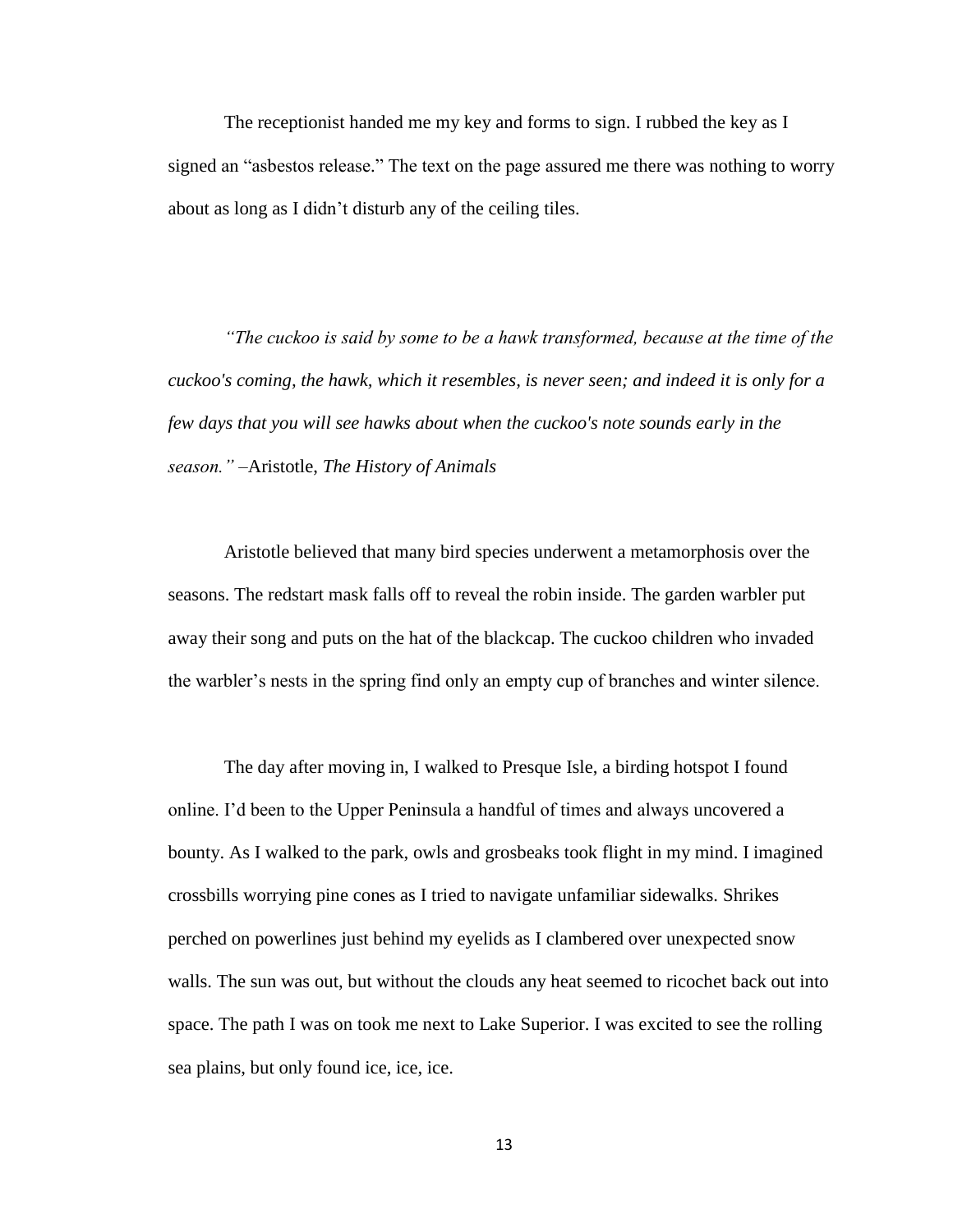Presque Isle was barely an island, a small hunk of land split from the mainland by the Dead River. It wasn't long before I realized my error. Almost all of the activity I found online dated back to the fall. By January, all the bird hideaways were buried under snow drifts. There were a few goldeneyes in a warming pond at the coal plant, some crows soaring around. Not even ravens, just crows. And where were the "*peter-peterpeter*" of the titmouse and the sci-fi "*pew*" of the cardinal? Instead of more, my new home had less.

The walk back was quiet and birdless; my only companion the lurching mass of Lake Superior settling under the thickening ice, miniature glaciers clacking against each other like malformed wind chimes.

*"A great number of birds also go into hiding; they do not all migrate, as is generally supposed, to warmer countries. Thus, certain birds (as the kite and the swallow) when they are not far off from places of this kind, in which they have their permanent abode, betake themselves thither; others, that are at a distance from such places, decline the trouble of migration and simply hide themselves where they are."* – Aristotle, *The History of Animals*

Aristotle also believed that swallows did not migrate, but hibernated. They landed on the riverbanks they had floated above in the summer. With tiny beaks and claws, they burrowed into the mud, passing between snapping turtles and wood frogs half-frozen until they are safe from winter's grasp. In their muddy holes, the swallows dozed. As the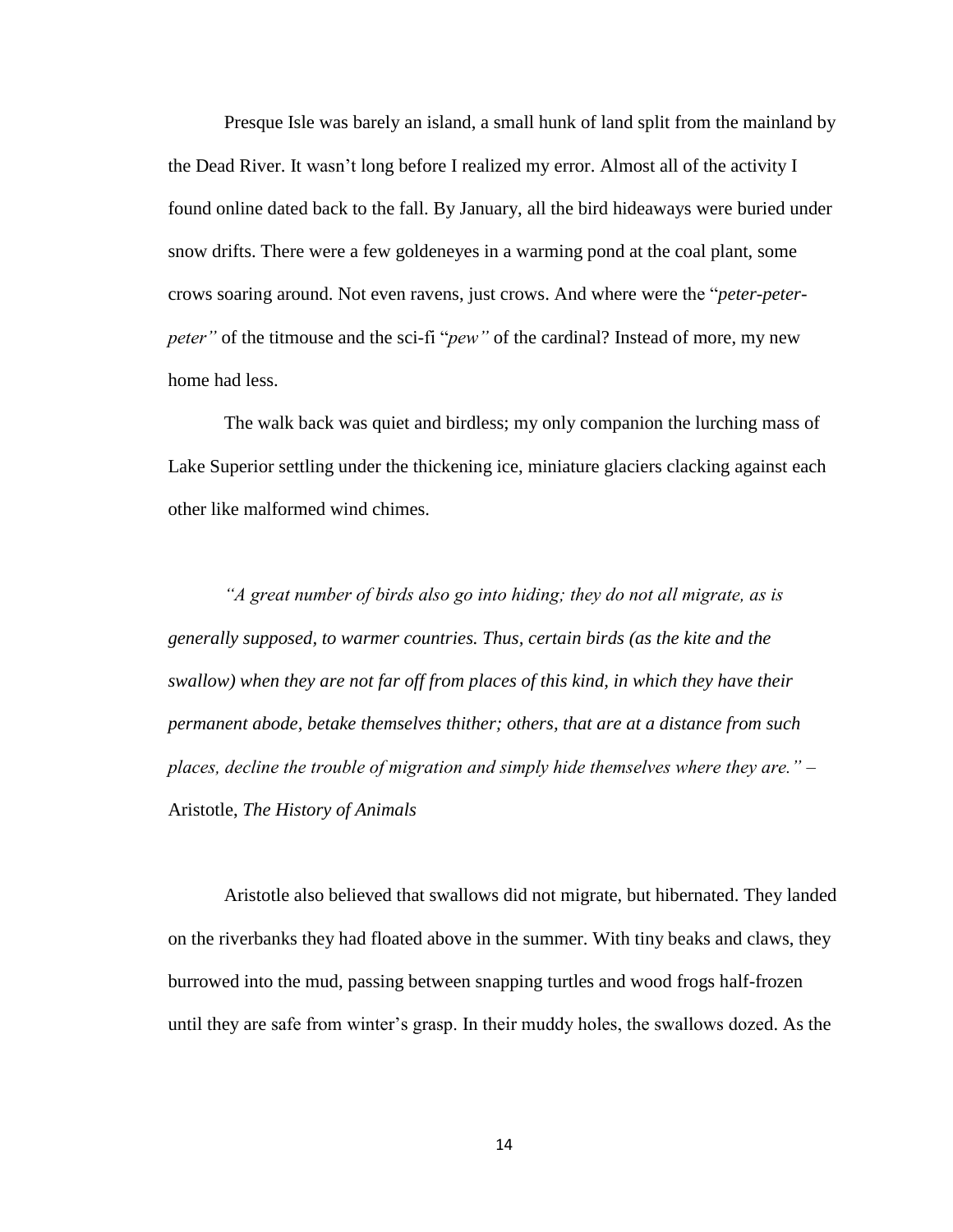temperature dropped, their hearts slow until they fall into the rhythm of the waves, slowing in the cold until it's hard to tell if anything is alive at all.

Eventually, I got a car, a '96 Jeep off Craigslist. The fabric on the roof was kept on with a ring of tacks and the doors wouldn't unlock once locked, but it was mine. More importantly, my birding destinations widened. A slow day of birding now only lost me an hour or two instead of most of my day. Even so, I couldn't do much more than circle around the city between the brick-walled streets and frozen lake like a wayward duck trying to find its flock, long since landed.

During my first two years in Marquette, something was broken in the weather. Everywhere else in the world, it was too warm, making the jet stream wobbles and spill the cold of the Arctic all over the Midwest. It regularly dipped down to negative forty in the wind. When I talked to my friend in England about the cold, I realized Celsius and Fahrenheit have a common point at that degree. That type of cold was an international word.

There are a few birds that birders only see in the winter. There are birds who spend the summers in the high tundra, summers even briefer than the ones in Marquette. These hardy animals don't need to fly all the way to the Caribbean to find a warmer place. Even the boreal cup of the Midwest is warmer. Their movements, however, are sporadic. You can't trust reports from the previous year. A year of good berries and pinecones means they won't come to the feeder. Or maybe a park will be bursting forth with birds when it had always been silent before.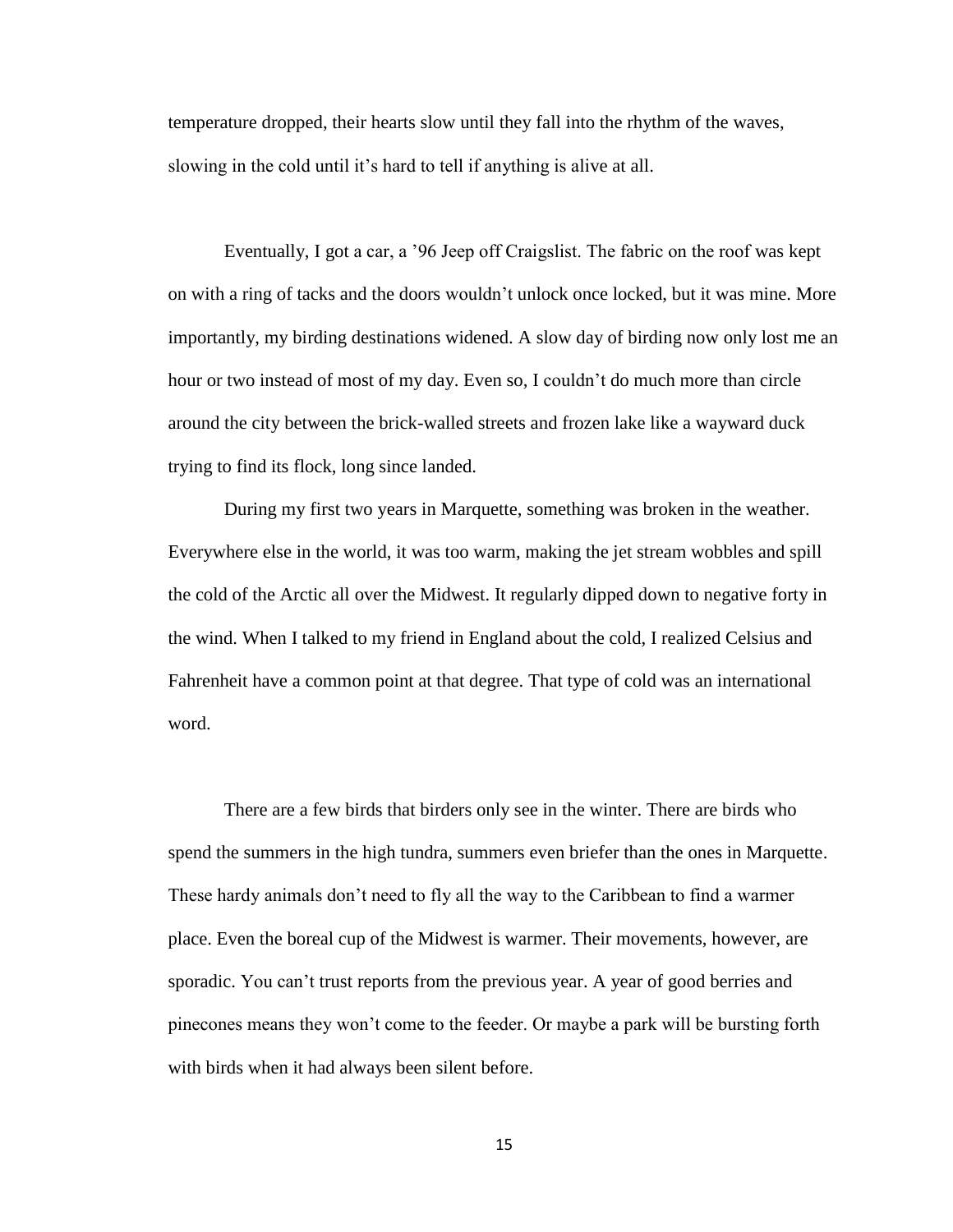The redpolls proved to be fairly reliable. Three years in Marquette and the little finches had yet to let me down. They were the perfect manifestation of winter, gray-black and white streaked like snow-cloaked forest. In the middle of their forehead was a red spot, startling amongst the winter greyscale despite its smallness. The birds grouped together for warmth and protection, popping out from the spruce to eat thistle seeds until some wind spooks them. Then, back into the trees where their striped bodies disappeared into the branches.

"*Shriek of cranes down from heaven who flee the winter and the terrible rains and fly off to the world's end bringing death and doom to the Pygmy-men as they open fierce battle at dawn."*-Homer, *Iliad* 

The ancient Greeks knew that some birds migrated. They watched the cranes alight every year across the Mediterranean. But the cranes didn't go south to shake frost from their wings. They flew to the end of the world to wage war against the pygmies.

I tried to imagine what it would be like to be a pygmy, a person meant to fear the sight of birds. Hammers frozen as a bugling builds in the distance. Dwarf faces poked out from their caves, watching as the sun is blotted out by wings, tail feathers waving behind like banners. Shields and claws clashed. For three months it's keratin versus iron. The pygmies only survived because they eat the eggs and chicks, taking shell fragments to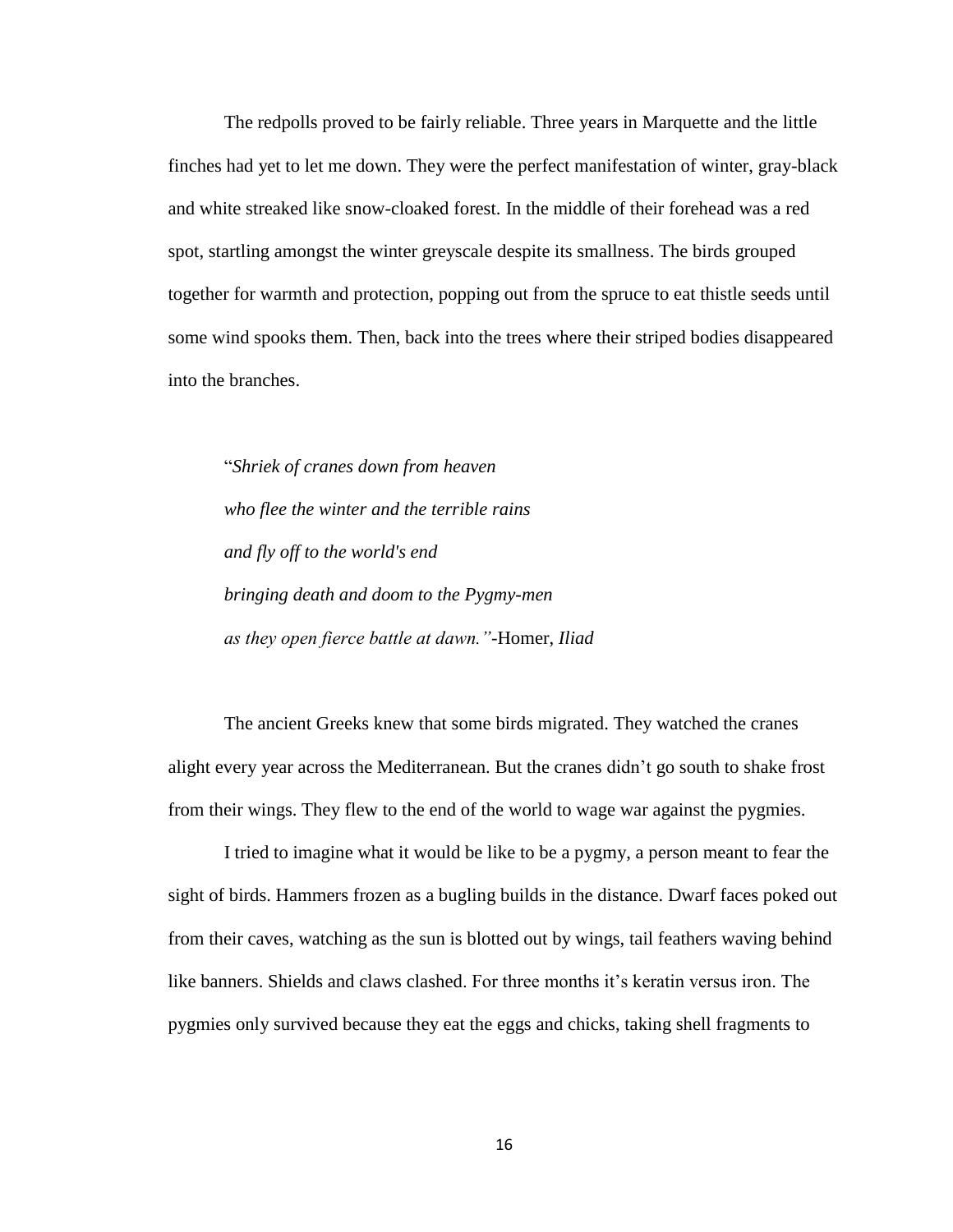reinforce their defenses. Winter for the pygmies was blood, gold, and an endless river of cranes.

In my second year at Marquette, the city received over one hundred inches of snow, most of which stuck around the whole season. Driving through town, I could tell which home was a summer home by the lack of pathways cut around the house. These were the warm-weather nests of the snowbirds—retirees who move back and forth from here and Florida, North Carolina, Georgia. I was envious of their ability to move as they pleased.

I'd always been a bit of an insomniac, but that winter exacerbated this condition to near unbearable levels. I stayed up all night. All long, fifteen hours of it. It was too hard to sleep, even when my eyes itched from staring at computer screens and textbooks. Since I was usually up right before the sunrise, I often went out to catch the birds at their most active. I scraped the ice off my car and let it rumble into warmth. It was so cold it was nearly impossible to breathe through my nose. Maybe it was all the moisture inside me gone solid or the air itself had frozen, too thick to be sucked in. Either way thee morning chill was better than stagnation on a worn box-spring mattress.

When the car was ready, I picked up some fast food and went to a bird feeder at a local nature center. Popping hash browns into my mouth, I watched the redpolls flick seed shells onto the ground. Sometimes, the clouds parted enough for the sun to break through during sunrise, yolk spilling from the shell of Lake Superior. Mostly, it was cloudy, and all I could see was the black of night melting into the gray of day.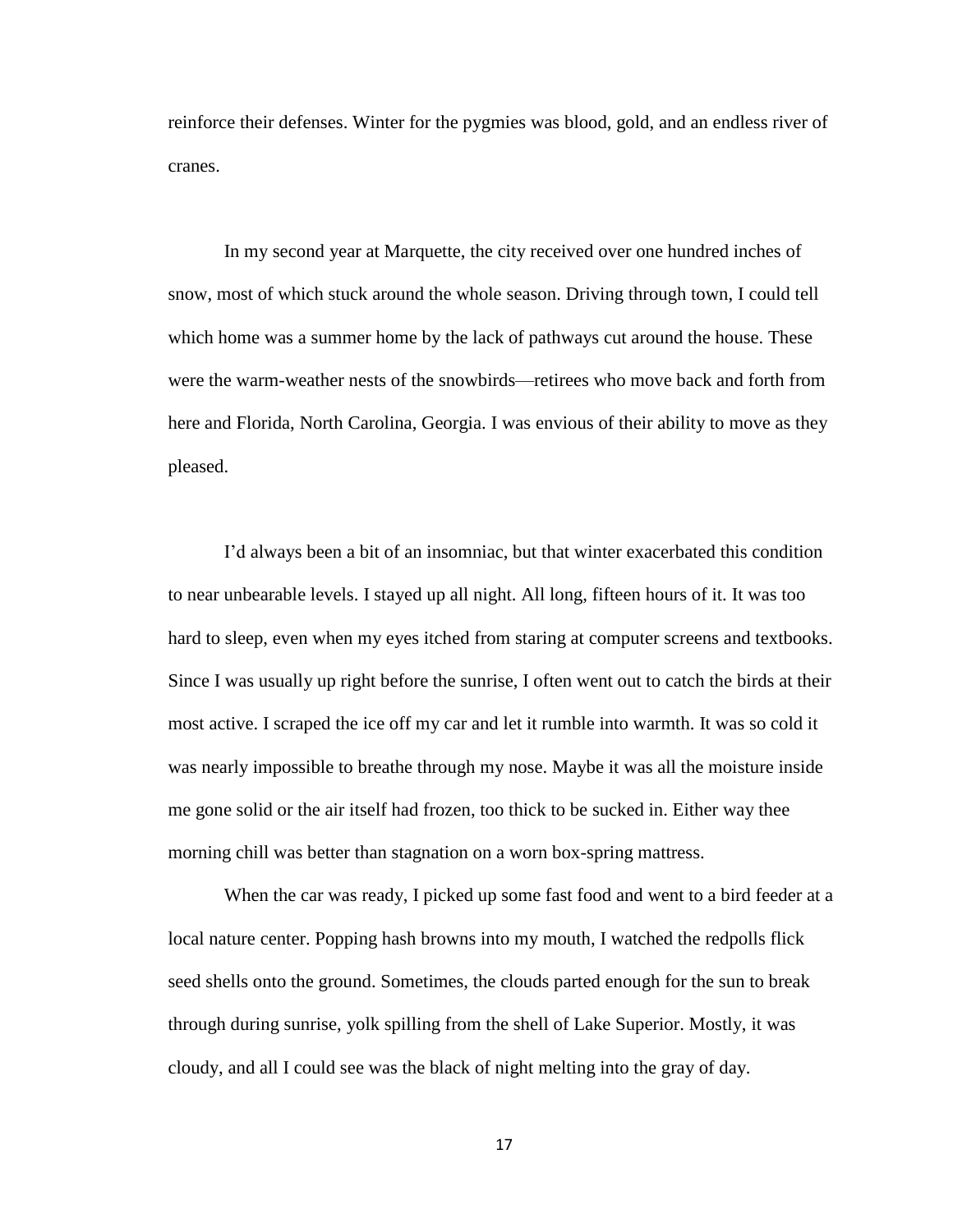The redpolls I watched were as diverse as people. Some were streaked so heavily I could hardly find the white of their belly. Some poofed out all their feathers to keep warm while others pull themselves up stiff and alert. There were redpolls with red contained in a tight forehead dot while others had red dripping down them like spilled wine. Some redpolls scattered at the slightest breeze; some stayed even when jays bully everything else away. Like snowflakes, every one different, even if the naked eye couldn't see it.

A flock of redpolls will always cause a birder to pause. Inside a flock of aptly named common redpolls may be one of the grails of birding, the hoary redpoll. Birders will travel across state borders to sight this bird. The prefect hoary is slightly bigger than its common cousin, tiny-beaked, with streaks reduced to ghost scars on their body. There are birders that would cut a sliver from their soul to see a hoary, but it was nothing unexpected in Marquette. We got enough redpolls that a hoary one was just bound to happen. A hoary caused me to pause on my breakfast sandwich, snap a quick picture, but I saw no need to rush a report. I would do it after sleep finally overtook me and I dozed away the few sunlight hours.

Recent genetic research states that hoary redpolls are unlikely to be their own species. All the mileage burned reduced to nothing more than a charming variation. For now, the birding authorities have not compressed the species, so the hunt is still on. Birders will still be picking through morning finches for the foreseeable future.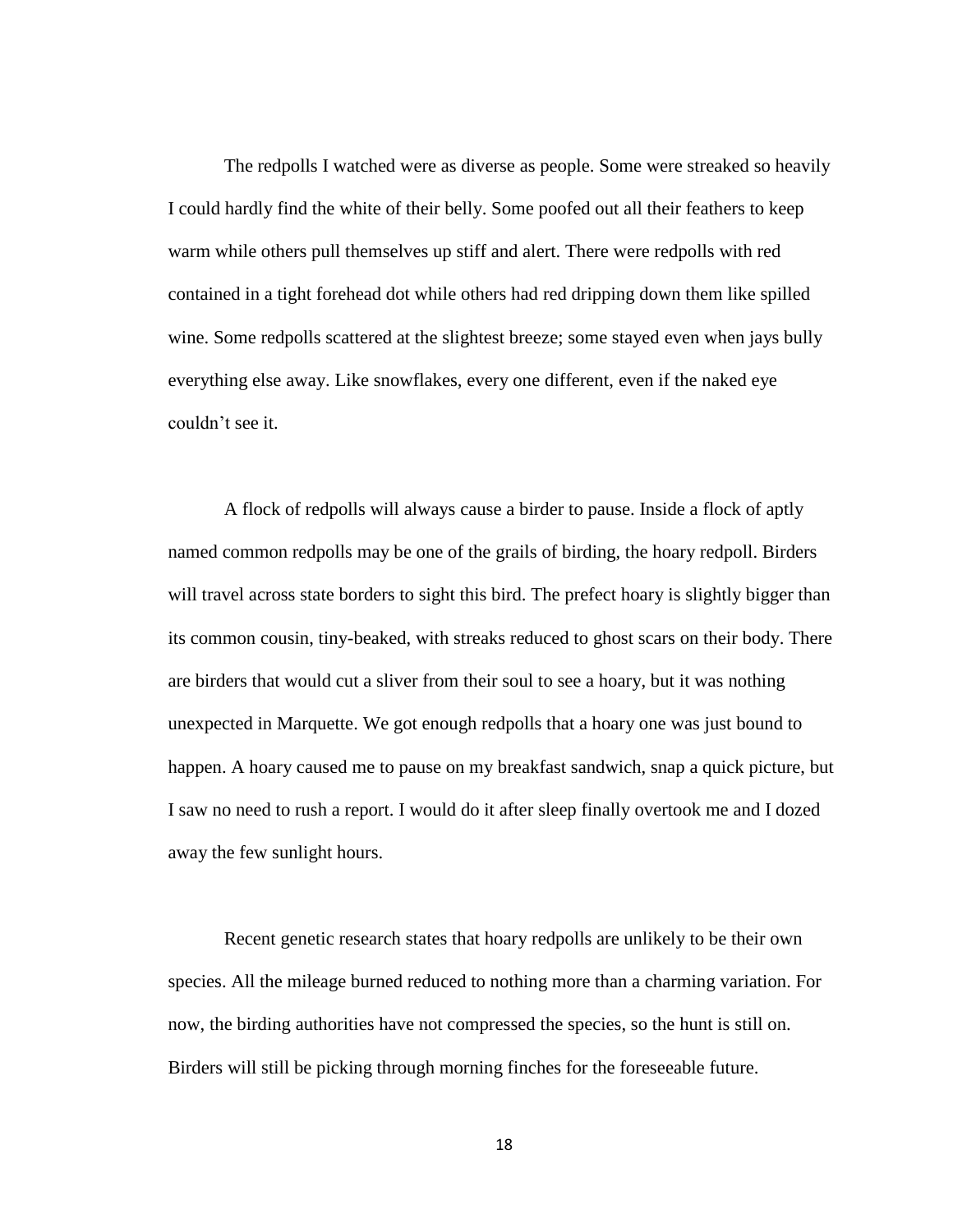Someone asked me if birders stopped in the winter. I told him that no, we never really stop. We abandoned old haunts and worked our way out to the woods, chasing listserv reports with handfuls millet and gas station cheese puffs, looking for the birds trying to scrape food out of fall leftovers. Starving people looking for starving things.

By February every year, I'm squinting Aristotle-style at my redpolls, looking for thrushes, vultures, my first-of-year warbler. During the night when I'm forced inside, I check the ice cover of the Great Lakes online, hoping to see the shell cracking, the redpolls taking off their winter coats and becoming something else.

When it's too cold outside I thought about the redpolls huddled under pine boughs. Were they warm? Did their feathers warm them in a way a human couldn't know? Or did they just accept the chill? Perhaps they simply didn't know anything but the broken jet stream and endless snow.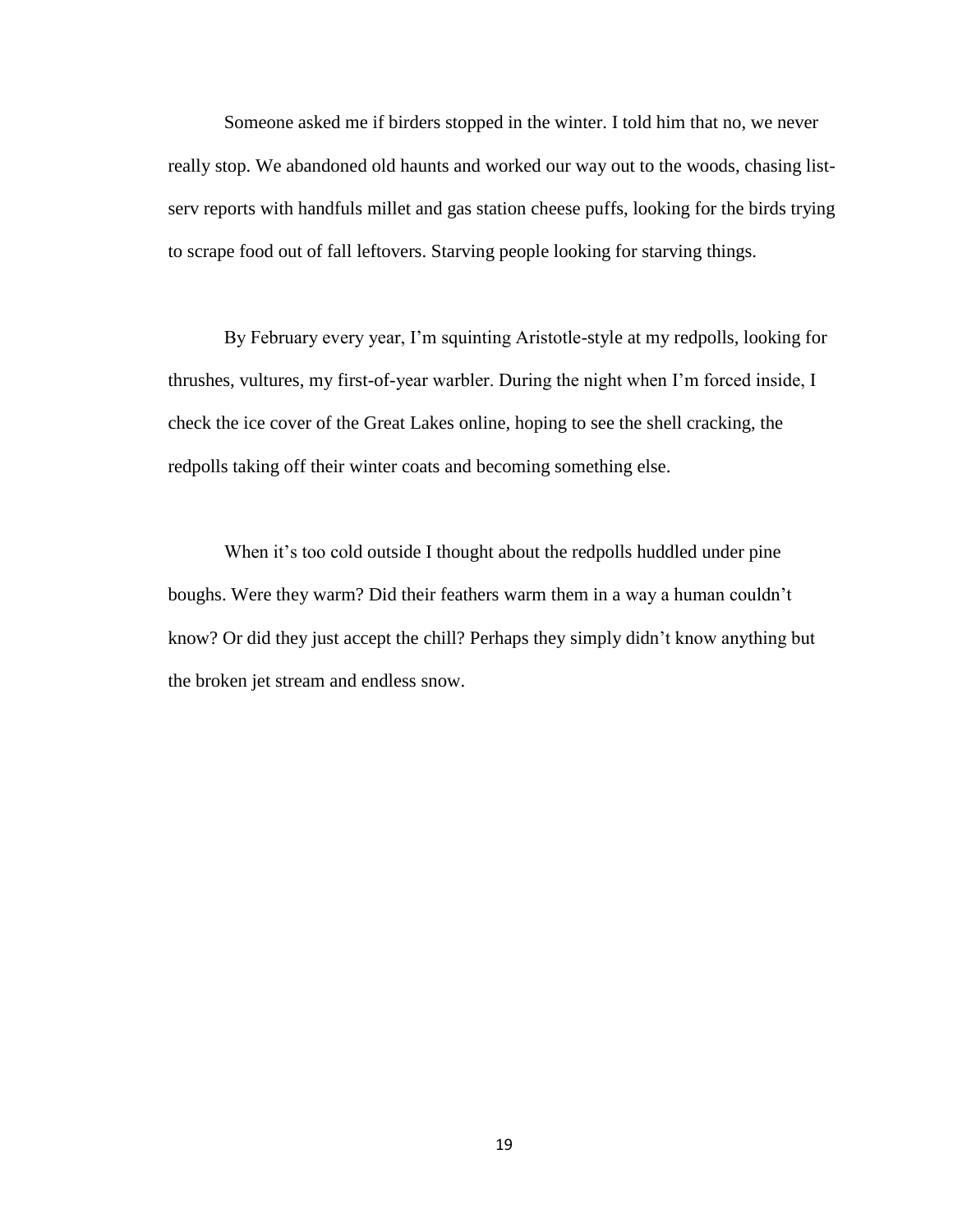#### The Canada Goose

The workers at the bird sanctuary call her Hugs. She's had other names. Some I know. Some I don't.

The casual guests call her a Canadian goose. This is technically wrong, but so common I don't bother correcting it, even though there are plenty of signs around with the correct name. The birders make sure to call her by her proper "common name" and are more than happy to correct others. "It's Canada goose, not Canadian goose." They draw out the silence after Canada until the weight of its passive-aggressiveness stifles the group with its weight. Otherwise, the birders don't pay much attention to Hugs. When they come on the third Wednesday of the month for the "Birds and Coffee" walks, they pass by Hugs, even as she runs to them, shuffling woodchips around underfoot. Nobody is hurting for the sight of a Canada goose. The DNR biologists don't pay attention to her either, only paying attention to geese when they get into their duck traps. They speak in a poetry of quotas and bird banding codes. CAGO. WODU. MALL.

None of them believe me when I tell them that the goose was once in danger of extinction. Not even the biologists, who seem like they should be keepers of the bird's history. W.K. Kellogg, one of the founding brothers of the Kellogg Company, set up the sanctuary as a refuge for waterfowl, rebuilding the goose population while doubling as a vacation spot for those with pre-Depression wealth. In the auditorium where we host talks and birthday parties, pro-goose propaganda adorn the walls. There's one poster with a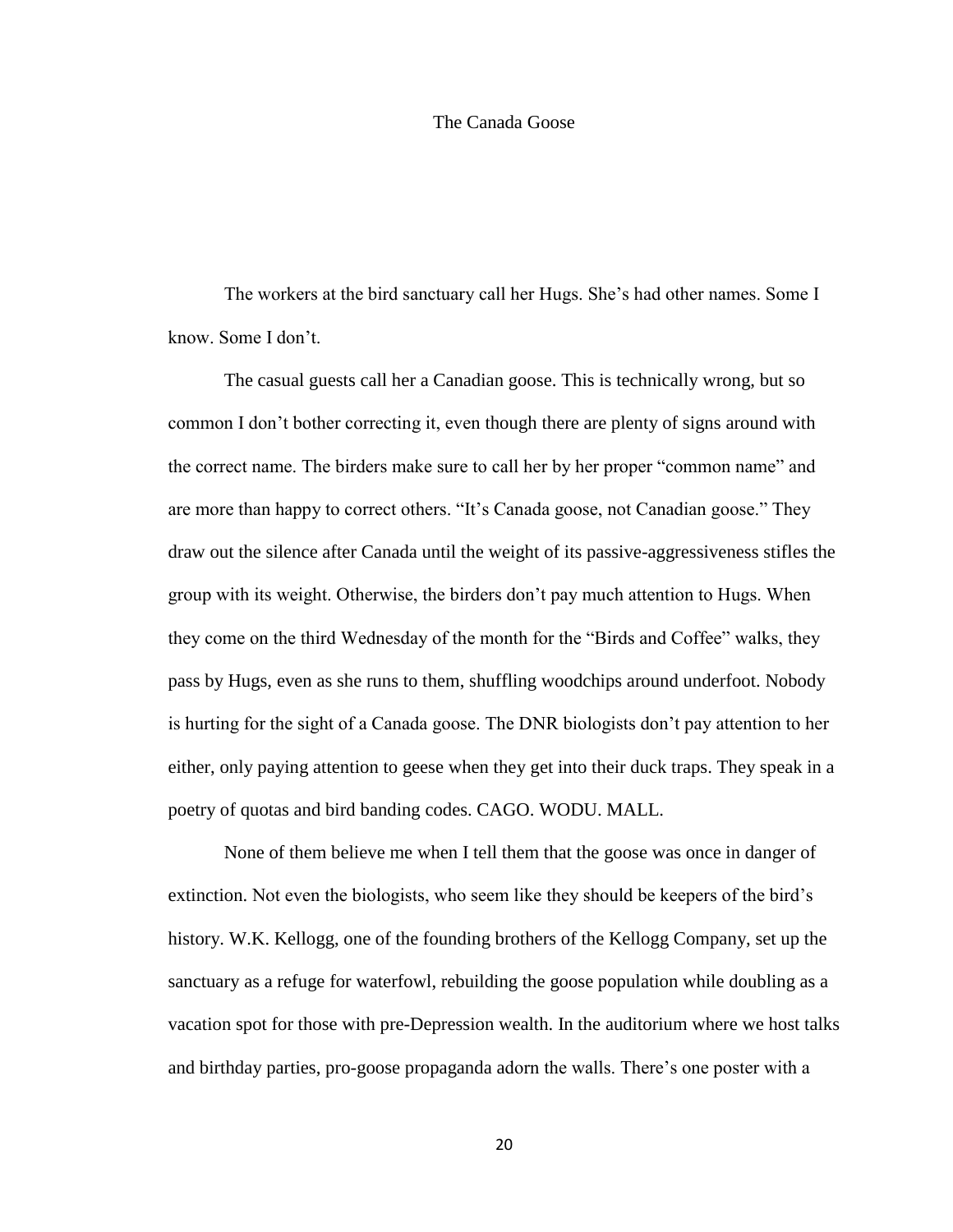painting of a goose and passenger pigeon taking flight together. I read the print underneath, "Don't let the Canada goose the same way as the passenger pigeon!" Above me, mounted trumpeter swans follow my movement with beaded eyes.

I try to imagine a world without the Canada goose, where I don't see their Vs cutting through autumn skies, the lakes without their bodies. It's like picturing a world without oak trees, tiger swallowtails. I know there are people who would be happy to be rid of the birds, look at Hugs and her kind as pests, but I love them—their sociability, the hum of their wings, even their honks with all the melody of faraway dogs.

Hugs lives in a lagoon closed off by black chain-link. She throws herself against the fence, not to escape, but for food and company. The whole time she calls, a low honk that gets caught somewhere in her throat, clipping off the harsh consonant at the end. *Hun! Hun!* Even the goose has a Midwestern accent.

She bangs against the fence with such force that it rattles the sign zip tied to the side, a display discussing angel wing, a veneer name for a condition in which the last joint of the wing twists. This presents itself visually through feathers sprouting sideways from wings. The feathers fall apart at the slightest touch, shafts stripped naked. She can't fly. She never has and she never will.

I don't know what the people responsible for her condition called her, the people who took her in and raised her before she came to the sanctuary. Something fond and pitying. Orphan. Rescue. Victim. She was taken from her nest, "abandoned". I see the hands cupping her fledgling body, the only time she leaves the ground. I hope she was lucky enough to grow up with a yard and a pond. Not some small room with easy-to-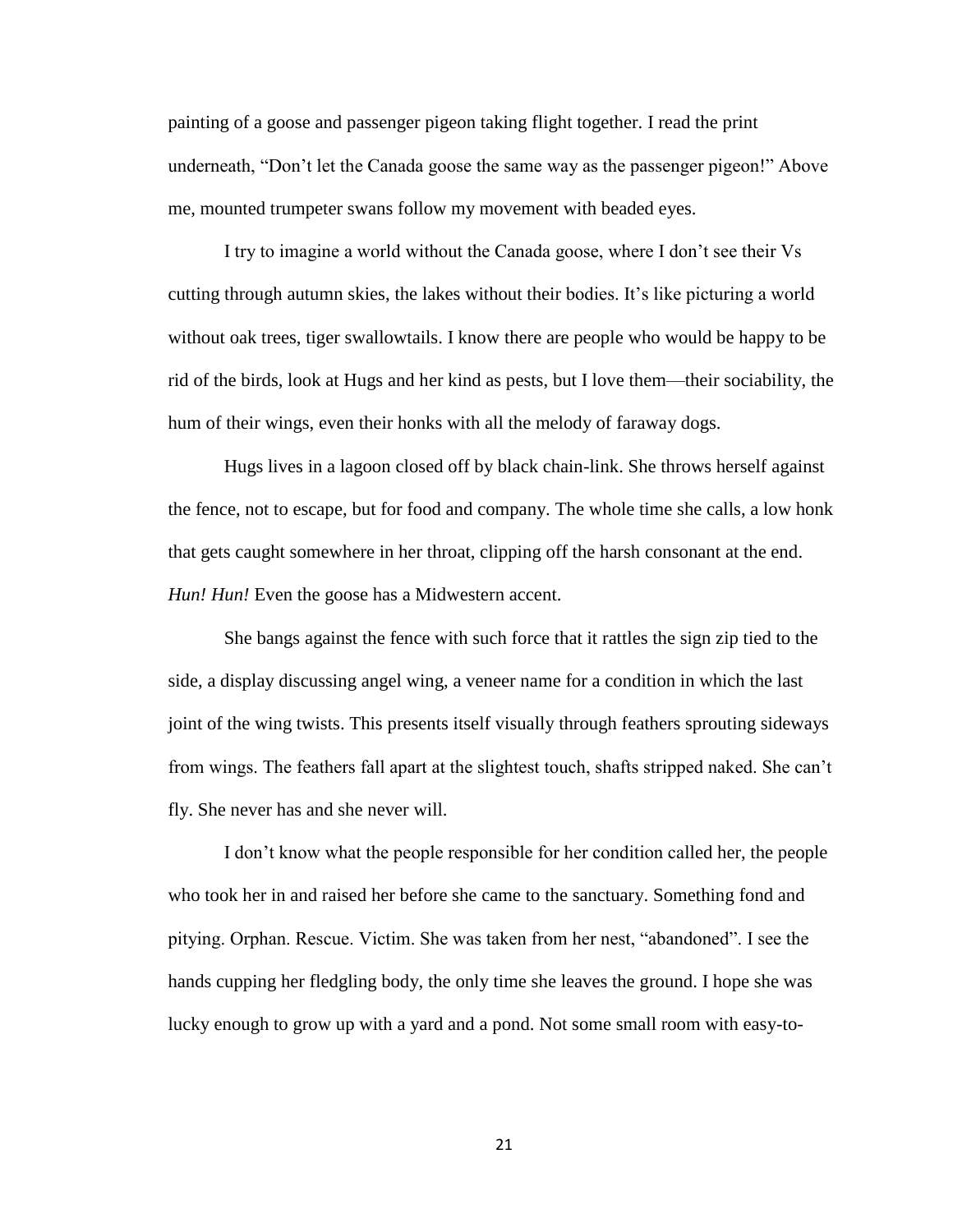clean tiles, a dog carrier full of newspaper shavings for shelter. A place where fresh air is a memory.

I'm never told the details of Hugs' background, just the bare bones. But her body tells some of her story. Wherever she was, the people who watch her offer her all the bread she could want and applaud themselves for their good work. How could it be wrong when she seemed so happy, even when her bones slipped out of place? Even when she was taken away by officials, body desperate for nutrients. They asked if they could see her after she was removed from the house. The officials said no.

Maybe her parents named her something. Not her human ones, but her goose ones. Scientists say parrots name their babies, giving each a distinct string of clucks and whistles. Why shouldn't the Canada goose be the same? They're notorious for their nurturing instincts, chasing intruders right off their land. They're as social as any parrot. Perhaps Hugs' muffled double honk is some leftover of a mother that nudged Hugs free of her egg, a ghost of a figure disappearing behind reeds, the imprint of sun against eyelids.

I call her Hugs, coo it without shame when I do my feeding runs throughout the sanctuary. I greet all the birds, but Hugs is a welcome change from the owls hissing and black swans trying to bite my fingers. Due to her upbringing, she sits somewhere closer to human than goose. I always toss a half scoop of feed at her while the swans and mallards scrabble around the feeders.

Three months into my time at the sanctuary she tears up her leg, likely from catching it on the fence she throws herself against. I call her "honey" or "baby" when I hold her down to give her injections of muscle relaxer. To give her shots, I squat over,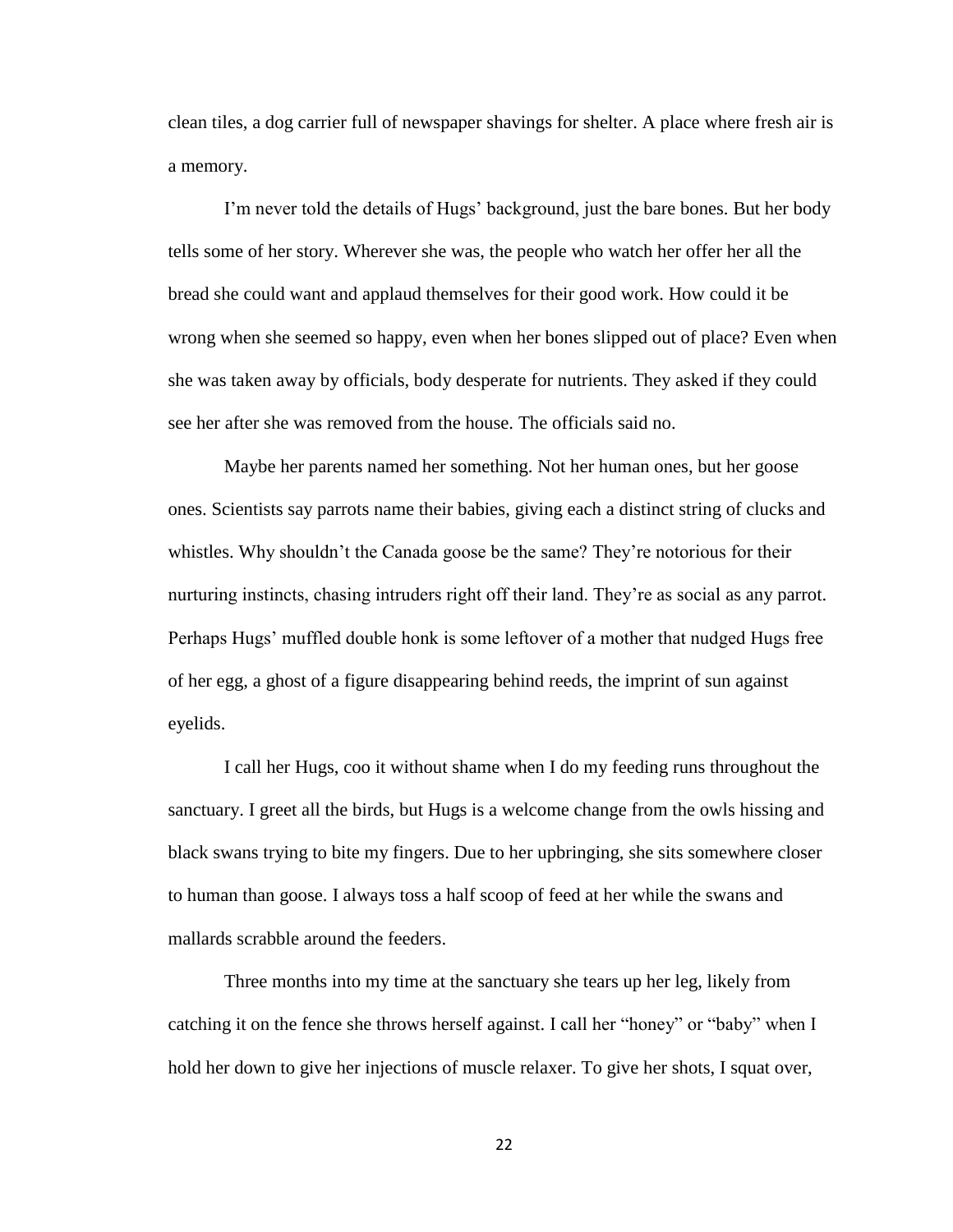pressing my legs against her sides as I search for the meat of her breast. She wiggles, rubbing broken feathers against bleach-stained jeans. "Shh, sweetie," I whisper. "I know. I know"

Once her leg has healed some, I spend my evening hours with her. After smashing bags of frozen mice open and throwing out pheasant eggs, her company is a comfort. I live in an apartment above the room where she is recovering, the research building, though nobody's done research here in decades. There's only dusty microscopes and scattered instructions for fecal inspection left from those days. Now, it's a warehouse for frozen rodents, duck feeds, buckets, and cages for birds that hold birds on the mend. I let her wander outside of her pen. She stands a few feet away from me, preening, taking care to align every feather, healthy or not. Sometimes when I'm working, she nibbles on my laptop keyboard or on the crook of my hip. I try to reach out my hand to brush her black collar, but she ducks away. This is okay.

When I get up to retrieve something, she follows after me, webbed feet slapping concrete. I take a few steps up a stairs out of sight and she cries out at the bottom. I run back down. I've never heard her make that noise. I've never heard any bird make that noise. It unnerves me more than the hissing, the screaming. I expect to see her injured, but she falls silent, goes back to preening once she's certain I am back. Who knew pain could be named in the loneliness of a goose?

There are other names I give her. Ones I don't say, ones that feel silly to tell others, but they exist all the same. Mended. Whole. Friend.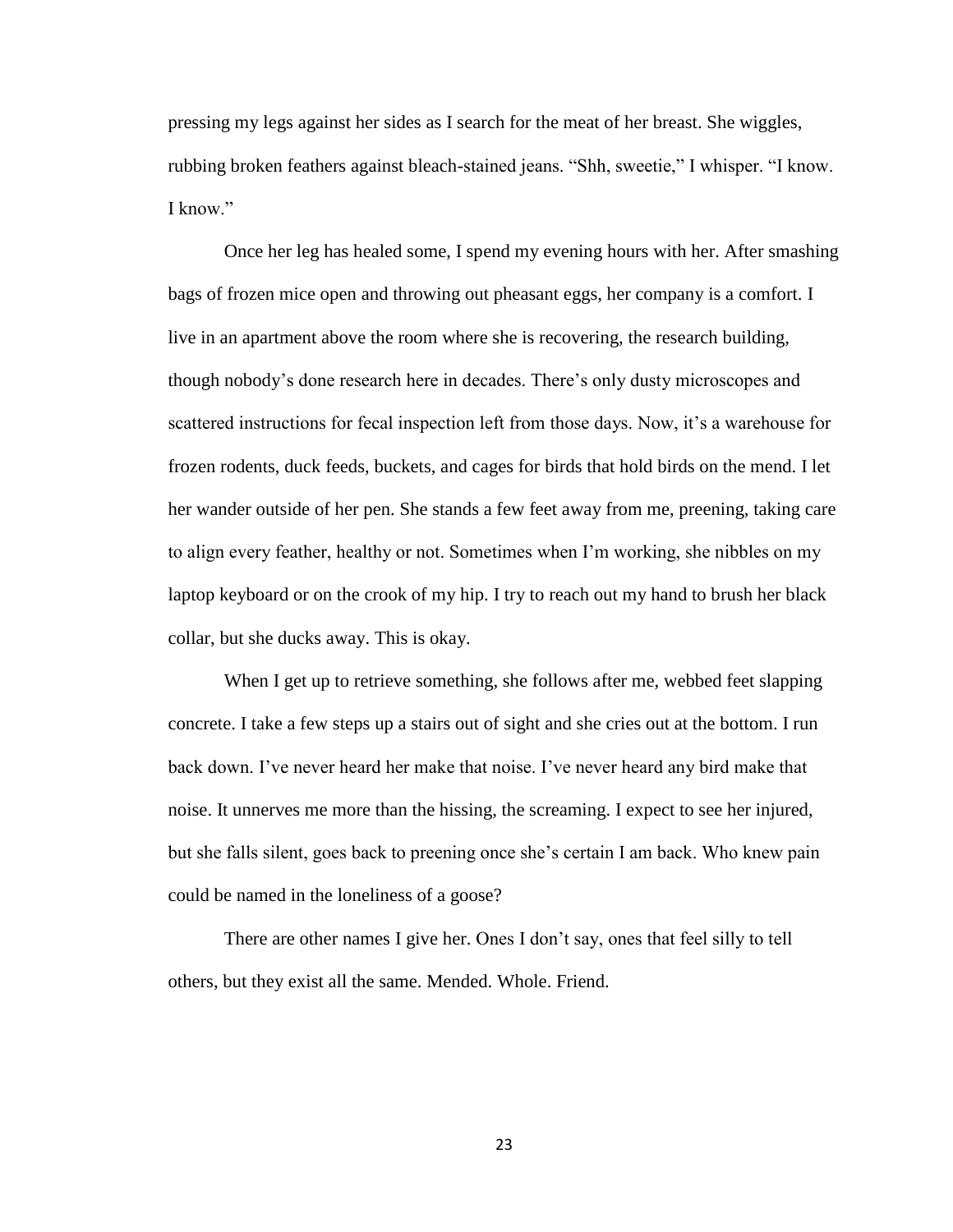#### The European Starling

*Physical Description: Chunky-bodied passerine. Wings triangular in shape, diagnostic feature. Plumage varies by age and season. Juveniles an overall drab brown. Winter plumage is broken up by white speckling. Breeding plumage similar to blackbirds, noticeable iridescence in sunlight.*

"Got our first bird!" I shout down the stairs, making a note of species, location, and time. We have almost left my friend Danielle's apartment for a weeklong birding trip, so I'm counting the goldfinch at her millet feeders on our official trip list. The list is a few pages at the end of a notebook where I write short stories, snippets of novels, names of locations I want to remember for later. I think I have enough room offset for listing, but I'm okay with letting the birds live above my axe-wielding fighters, magical tree burls, and Baffin Bay.

A few minutes later, we're in Danielle's SUV and I add a kestrel to the list, resting on a powerline we drive past. Later, I add turkeys, vultures, and blue jays. I vibrate in the passenger seat through all the drive from Lansing, Michigan to Magee Marsh, Ohio. I've never been to this spot and part of me is still skeptical that Ohio could host "The Biggest Week in American Birding" Festival, but Danielle's been there before and I trust her judgement. As we drive and tremble with excitement, we gossip about other birders we know. One man sold most of his possession, took up a backpack to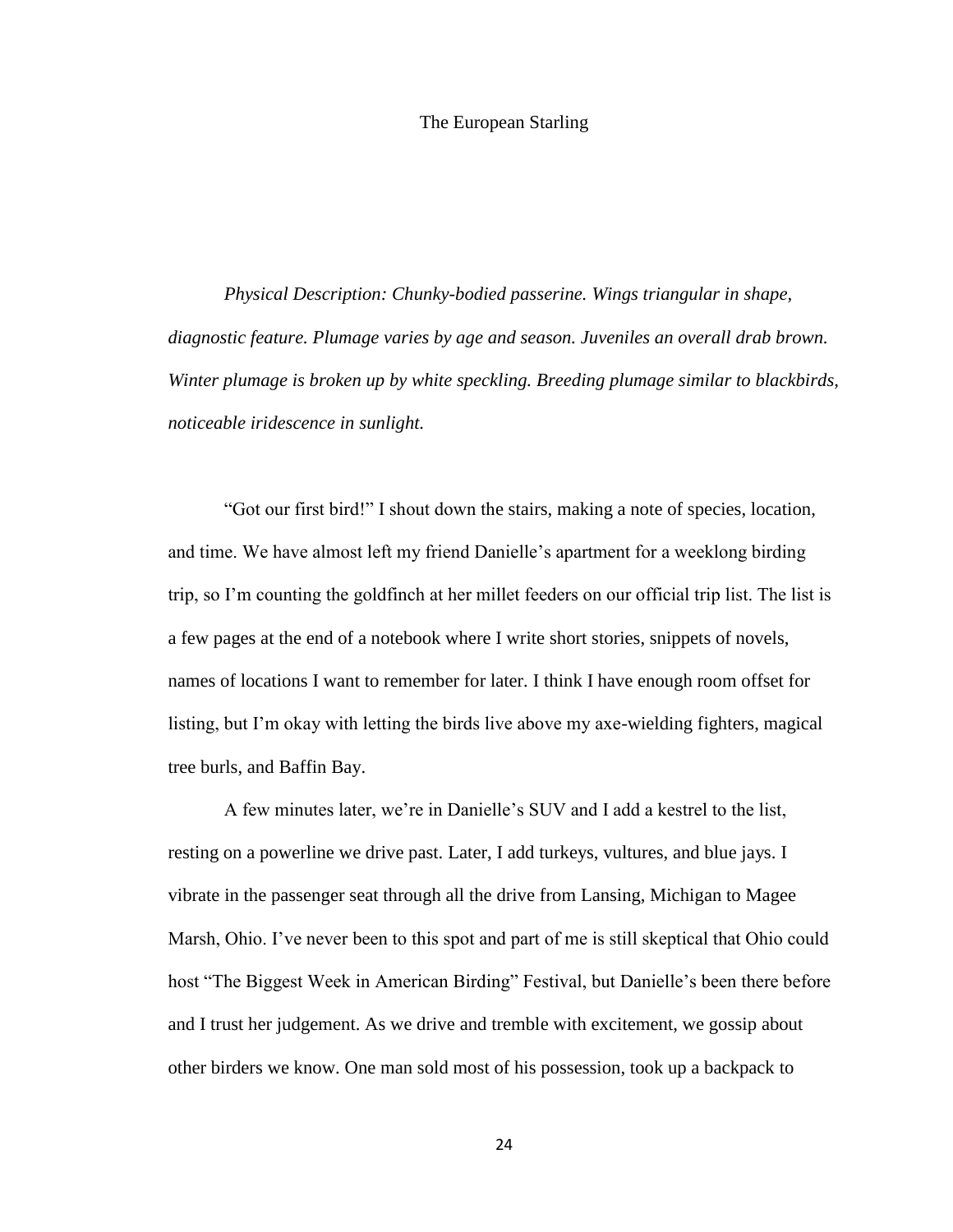watch endangered sandpipers in China. We make hypothetical plans to do the same, but we're too broke or rooted to do such a thing. We make do on this fraction of an adventure. I tell Danielle, "We should have gotten walkie-talkies to call into the other van." There are six of us spread out between other cars, and the radio would be the quickest way to contact each other. Mostly, I like the idea of using a radio to report sightings more than its practicality. Everything feels more official and important on a walkie-talkie.

Our party arrives at the campground where we will spend the week. It's a combo RV-tent campground built at the edge of a small woods. We're the only group that is staying in a tent. The rest of the occupants stay in luxury motor homes, generators humming in rhythm with the cicadas. This is the first sign of the monetary disparity I will experience. That said, we have the best in tenting equipment to make up for it, a massive nine-sleeper, tall enough for Rob, my six-foot-tall friend, to almost stand up. It even has sections that can be separated from the others by a zip-up flap. The tent has more rooms than my dorm back on campus did, probably more room too.

I try to help, push down spikes to keep the tent tied to the ground, hooking straps to poles, but I'm too impatient to keep on task. It doesn't help that my energy is sapped by the heat. It's mid-May and I've only been away from Marquette for a few days where snow is still on the ground. The ice had only just started to break up, making Lake Superior look like a cracked riverbed, changed not by drought but by sunlight and spring warmth. Here it's eighty degrees. Cauliflower clouds gather in the distance, the precursors of thunderstorms. It's strange to think of both of those places as being part of the same region.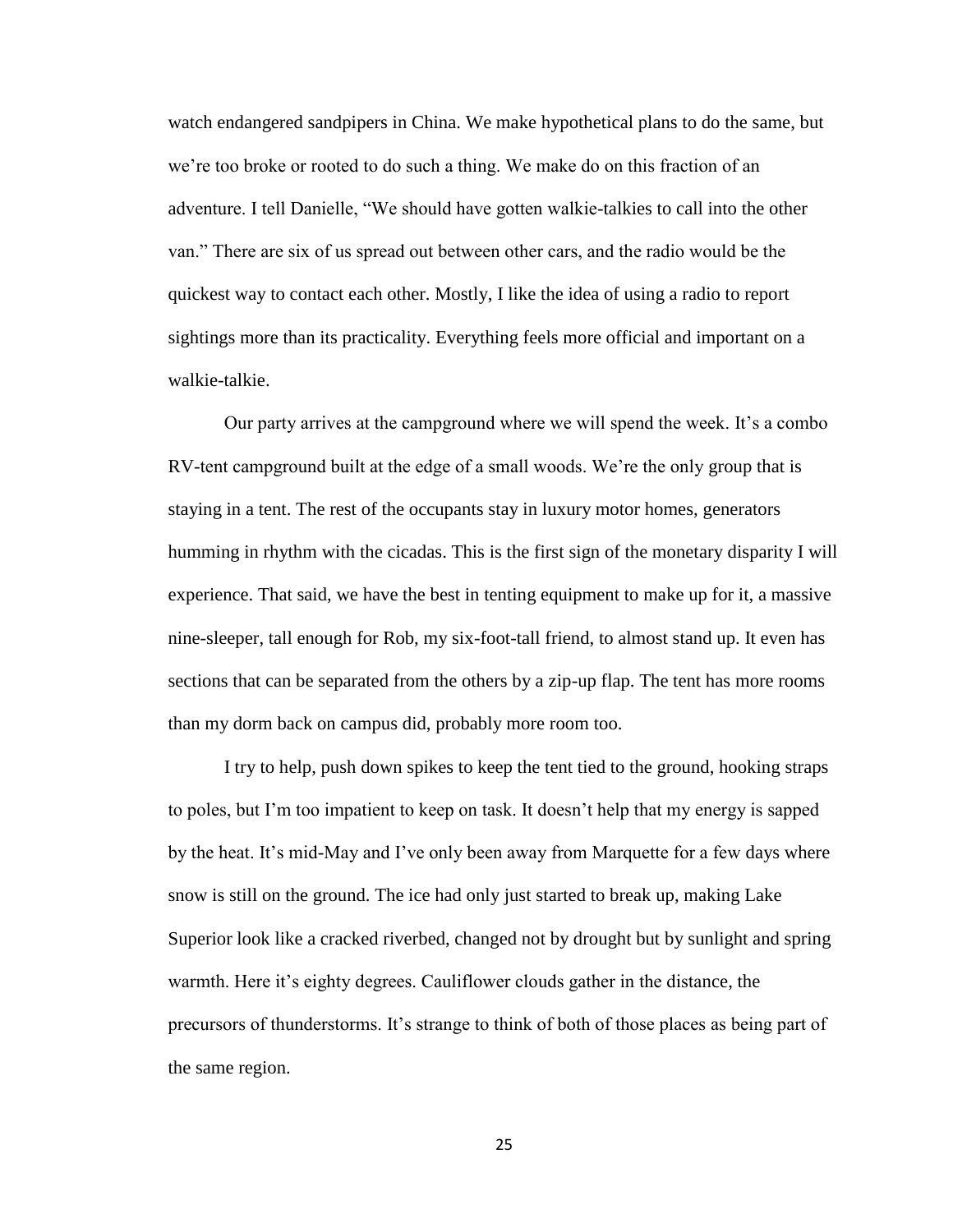In the oaks above me, grackles make their creaking-door calls. I think of the long way the birds travel and wonder how they tolerate the journey from Caribbean to the north in a few weeks' time.

*Sound: Possesses an incredible aptitude for vocalization. Sounds produced include—chirps, whistles, rattles, trills, warbles and rattles. Singing is observed in both sexes. Can imitate numerous species not limited to—Northern bobwhite, blue jay, killdeer, and meadowlarks.*

We're lucky to find parking at Magee Marsh. It's the afternoon by the time we get there, well past the morning chorus, but if there's been any drop in activity I can't tell. Most of the cars are nicer than anything than I have owned. There are license plates from Kansas, California, Colorado, even Quebec. A not insignificant portion of plates have bird banding codes and puns: BRDRGRL, BIRDLUV, MODO27. I point out each one and laugh. Not because it's especially funny, but because I'm overwhelmed by the intensity of it all. Never before have I been surrounded by so many birders.

At the end of the parking lot, we walk past a truck with a giant radar dish on the back, just like the ones in storm chaser documentaries. Group after group walk past, each one asking the operators of the truck to explain the radar's purpose. The men always say, "We use it to listen to the baseball game."

I don't know why they have to be so coy. I know on clear nights you can see the migration on radar. All the birds moving so that their bodies bounce back radar signals so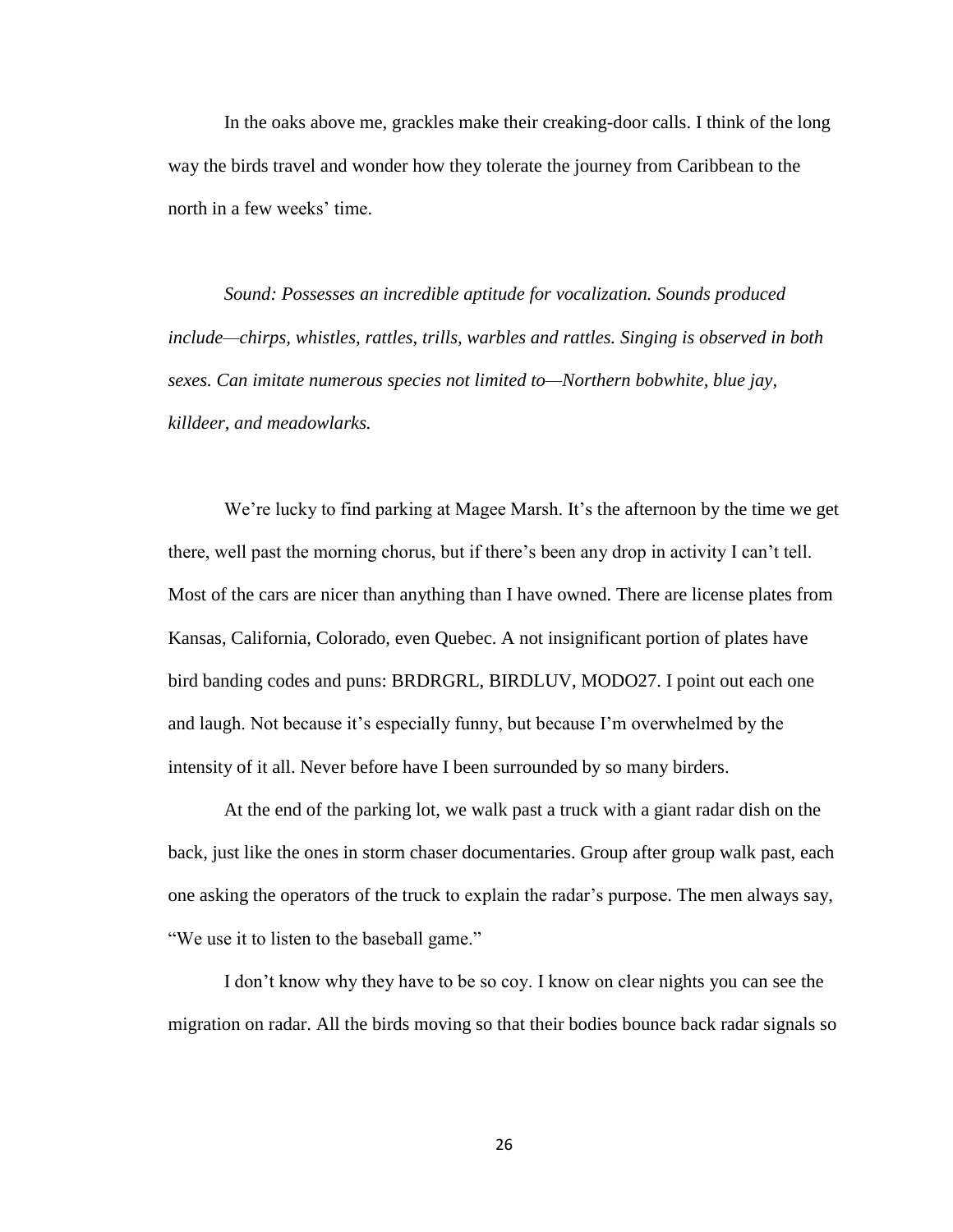that they look like small rain clouds. That has to be what they're doing. Why can't they just say so? What's the point of lying?

The marsh itself is nothing especially unique with the exception of its location. The smell of decaying matter overtakes exhaust and garbage, only rivaled by the fishy odor of nearby Lake Erie. The plants have only just started to come into bloom. Much of the marsh is still bare. All around orange halves are speared on sticks around the perimeter, citric sacrifices for orioles.

Our team heads to the west entrance. There are technically two entrances, but the dozens of people milling around in front of the west one clearly signals where we're truly supposed to begin. Nearby, a man sits on top of a ladder, a whiteboard leaning against it with species spotted. It turns out the man will sit on top of the ladder for the rest of the week, raising money for one of the organizations in the area.

There is no rest for me. I fall in step behind Danielle. She's bigger than me and has an easier time pushing her way through. There's barely room for me to slip under the banner welcoming birders into the marsh. If the radar were turned on, we would look like a human cloud.

I duck down under camera lenses the length of a man's arm. My binoculars are pulled up to my chin. I'm ready to pull them up to my eyes, but finding it hard to even get room for that. There are birds flitting about in the undergrowth and willow branches, but I can't focus on anything with everyone shouting and whipping their cameras around like observatory telescopes on fast forward. A Blackburnian warbler lands near me and I pause to take it in. It's so close I could brush it with my hands, fingers against its stained glass fractals of black, orange, yellow, and white. I'm pushed forward, unable to linger. I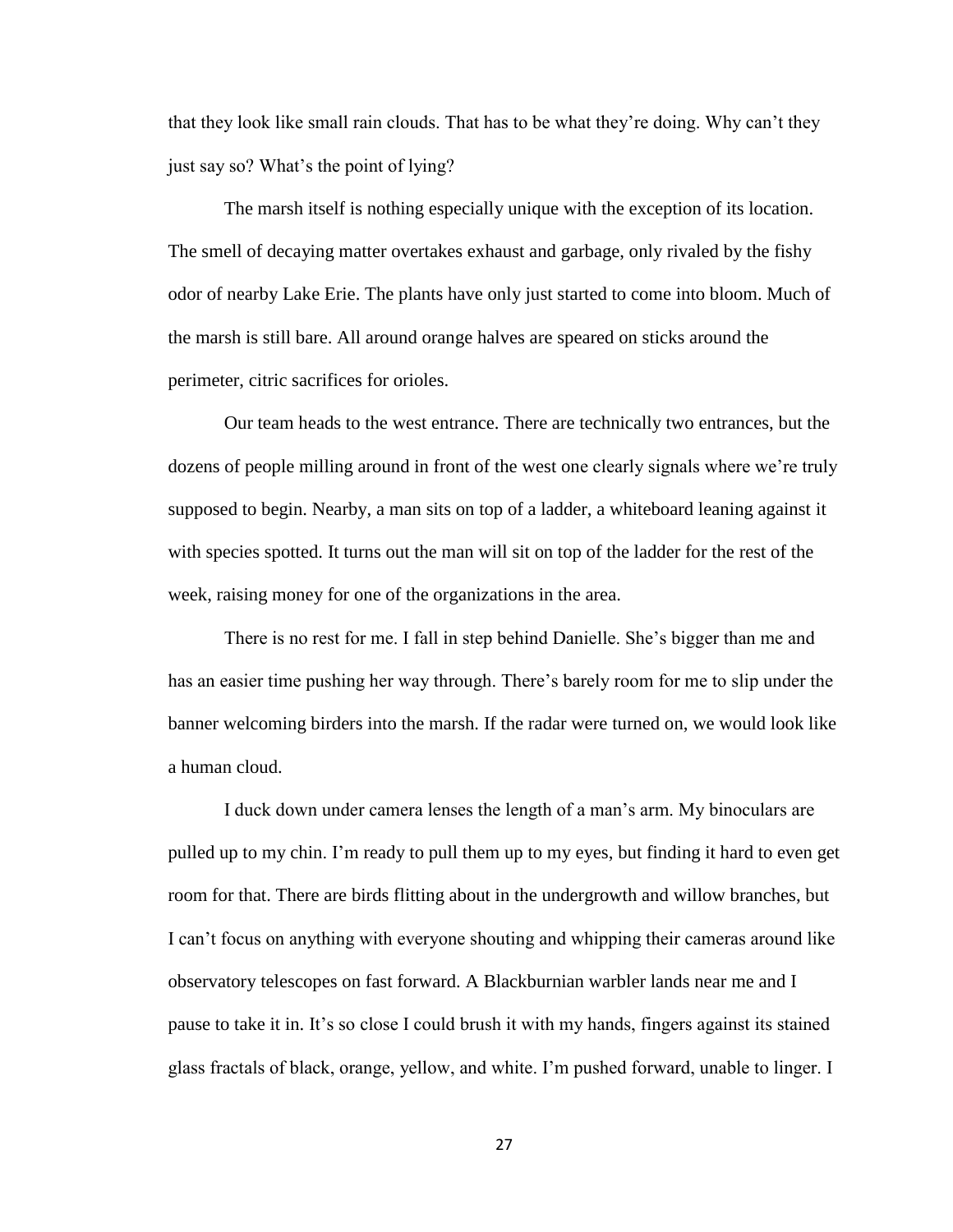can only go where the crowd wants me and am only freed hundreds of yards from the entrance at the observation platform. My team goes up the flight of steps. It's crowded here, but a comparative breath of fresh air compared to the rush twenty feet below. Looking down, I'm reminded of the time ants got into my house as a kid. I'd found them encasing a cheese cracker, unshakeable. The warblers must have felt much like the cheese cracker.

I knew there were many birders in the world, but it was hard to perceive all that I was seeing. My loose network of birders at Michigan State University barely contained double digit amounts consisting mostly of people in my classes. With the exception of the occasional parent-child pairing, we were easily the youngest unit here. The observation tower felt like my ship aloft on a sea of white bodies, white hair. There are centuries worth of birding experience here.

I know the warblers around me, but they are too fast and too many for me to pin names to bodies. I point one out, call it a Cape May before realizing that I've made a mistake, meant Chestnut-sided. A man echoes me, mistake and all and I realize a couple has taken up observing next to me. They both clutch Ken Kaufman guides and seem to have given up struggling through the pages in favor of overhearing what others are saying. The bird expert's guide is everywhere, heavily advertised since he is the guest of honor. I can't help but feel a little flush of pride that someone would listen to me over a man who so dedicated his life to birds he hitchhiked across the country, sleeping in garages and eating cat food.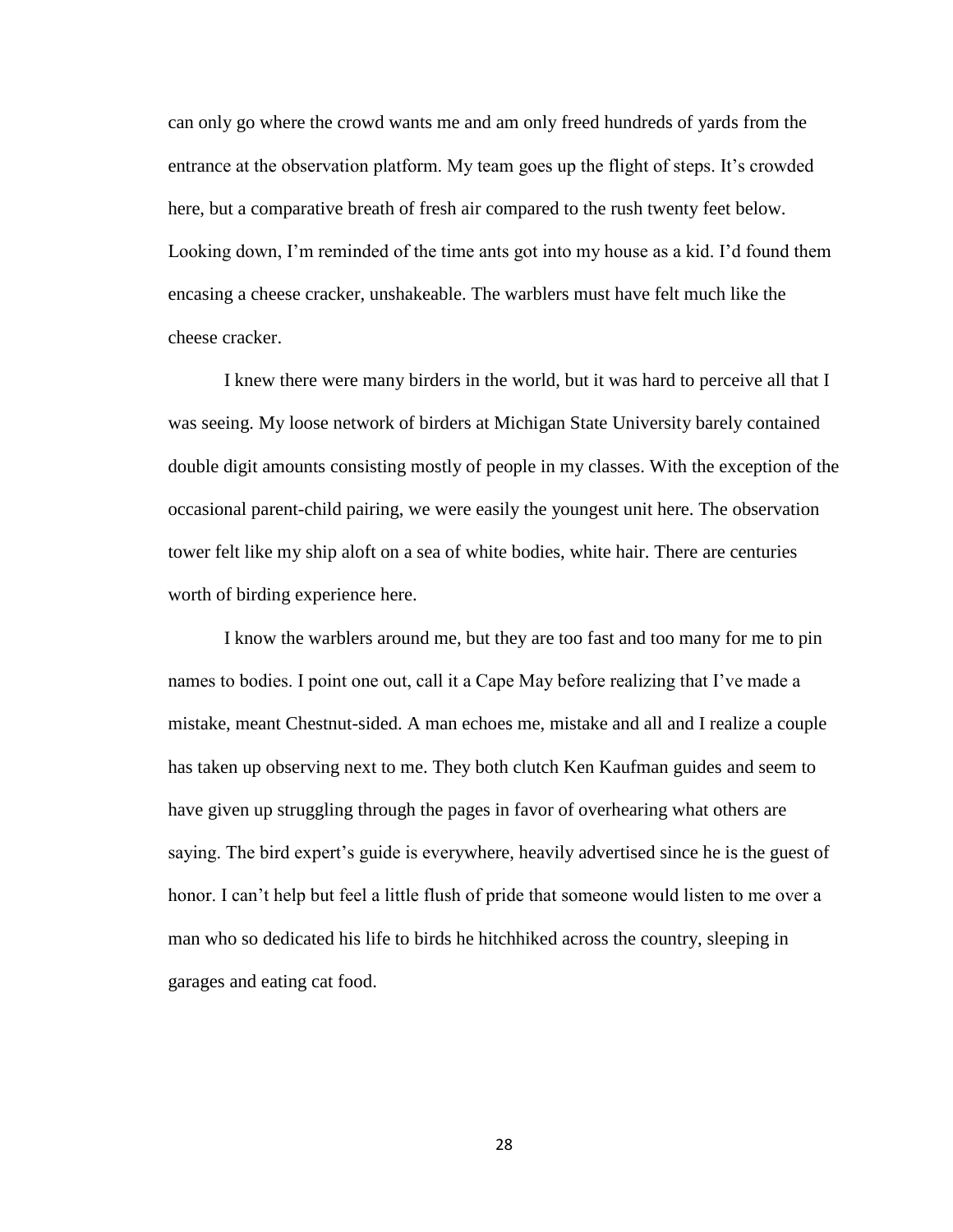*Behavior: Ground foragers. Often associate with other species like American crows and pigeons. Known for extreme aggression against other species during nesting beard. Have been reported chasing birds up in size to small ducks. Famous for their murmuations in which thousands of birds fly in unions looking for places to roost during the evenings.*

The next day at Magee Marsh is easier. I know what to expect and know to work my way to the observation tower for a breather. There, two old women in matching white sun hats clasp each other as they watch us watch a Northern waterthrush.

"It's so good to see young people outside in nature," one says to the other. I huff as the waterthrush is lost in the brush, replaced by a pair of dueling yellow warblers. I focus on the birds bouncing on each other so not to say something smart.

But they are harmless compared to others.

Another day, we are navigating the levees surrounding the marsh. I spot movement in a patch of drained pond. I shout for the car to stop. The car slows rapidly; nobody scolds me for my loudness or abrupt command. There's no place for societal expectations, and sometimes traffic laws, when a potential rarity is on the line. We're able to pull over, making cursory glances at the mudflat. Instantly we make out the shape of ducks and shorebirds picking through the soil. As we get ready to make a more complete investigation, a car pulls up next to us. This is not unusual in it of itself. Any birder would pause seeing a bunch of other birders scrambling out of a car. What I didn't expect was the man to poke his head out and ask, "What are you doing?"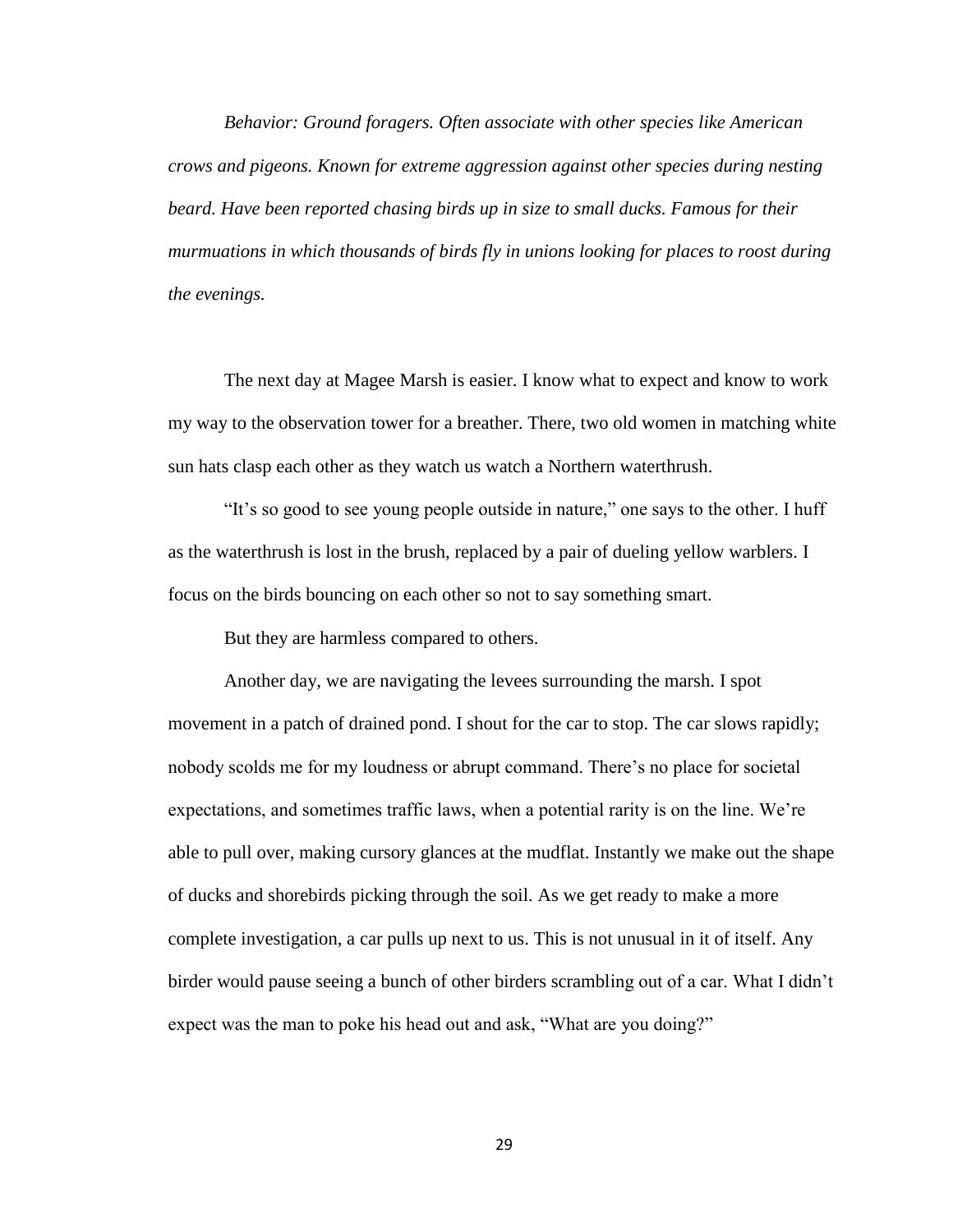The traditional birder greeting is "Whatcha got there?" but we give him a pass, explain the ducks and sandpipers just behind his head. He turns, giving the flat a look that lasts all of five seconds before saying, "I don't see anything."

"Well, I think I see some birds in there. Maybe teal and dunlin," I said, hoping my specificity will defend my claim.

He smiles and it's not quite right, too big. "You know there are warblers here, right?"

We all look at each other, thinking the same thing. Did he just say that? Even if you hadn't laid eyes on a bird before, you would have been assaulted with warbler paintings, earrings, signs, stickers, posters, every piece of Parulidae merchandise capitalism could come up with. At least two of us were wearing Biggest Birding Week shirts festooned with four different warbler species.

Before we can respond, he wishes us luck and drives away, leaving us with the nonexistent sanderlings.

Condescension, in many ways, is not the worst thing. At least your work means something, even if it's to serve as an object of ridicule. If nothing else, it serves as a joke for the team. Apathy is worse. Nobody is excited about the ruddy turnstones we find on the marsh beach. The birds are red and black speckled like the lake stones they flip through in search of food. Their orange feet carry them just beyond, though they're ultimately non-committal in their attempts to escape. We've never seen turnstones before, though everyone wants to see their beauty. Instead, the two boys we send out to deliver the message report back shrugs. So we keep the birds to ourselves. Watch their tracks get lost in the waves.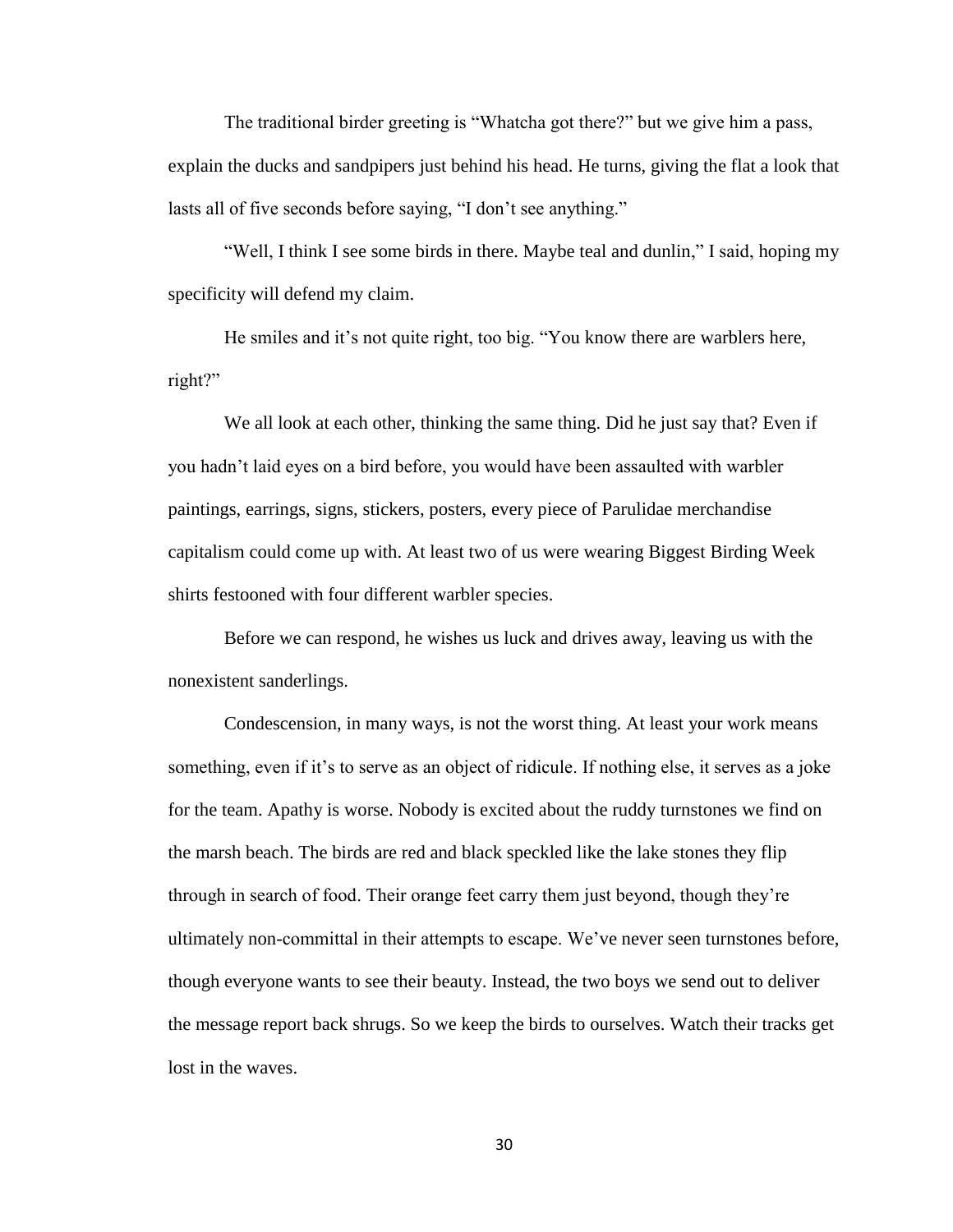Our solitude is broken when an Amish man and his son approach. There's many Amish birders here, but they largely stay to themselves. These two, however, approach us, asking us what we're looking at. It's a surprise to see their faces light up. We direct their binoculars to the turnstones and stand together, Amish, college students, and turnstones on the shore of Lake Erie.

*Life History: Males almost exclusively build nest in hollows. Both sexes incubate. Incubation lasts thirteen days. The fledging process lasts three weeks. A pair can raise up to three broods in one year.*

Danielle is the trip mom, or at least the trip older sister or aunt. She knows most of the stops and tricks of the area. Anything she doesn't know she supplements with her Twitter feed. Festival volunteers update with rarities and their location. Most of the attendees don't seem to be using Twitter so we're usually the first ones on the scene.

When we're not chasing tweets, we spend most of our time at the marsh. After a few days, the bodies of the birders that overwhelmed me when I first got here fade into the background. There are advantages to being five feet tall and being able to slip through crowds is one of them. There are also disadvantages. Mostly that the crowd blocks my view.

I wish I could say that I'm a gracious and patient person. Instead, I whine and whine when I can't see something until Danielle grabs me, pulling me up onto the wooden railing of the boardwalk. We sit together watching flycatchers above the visors and bald heads. If I still can't see she will grab my head and point me the right way.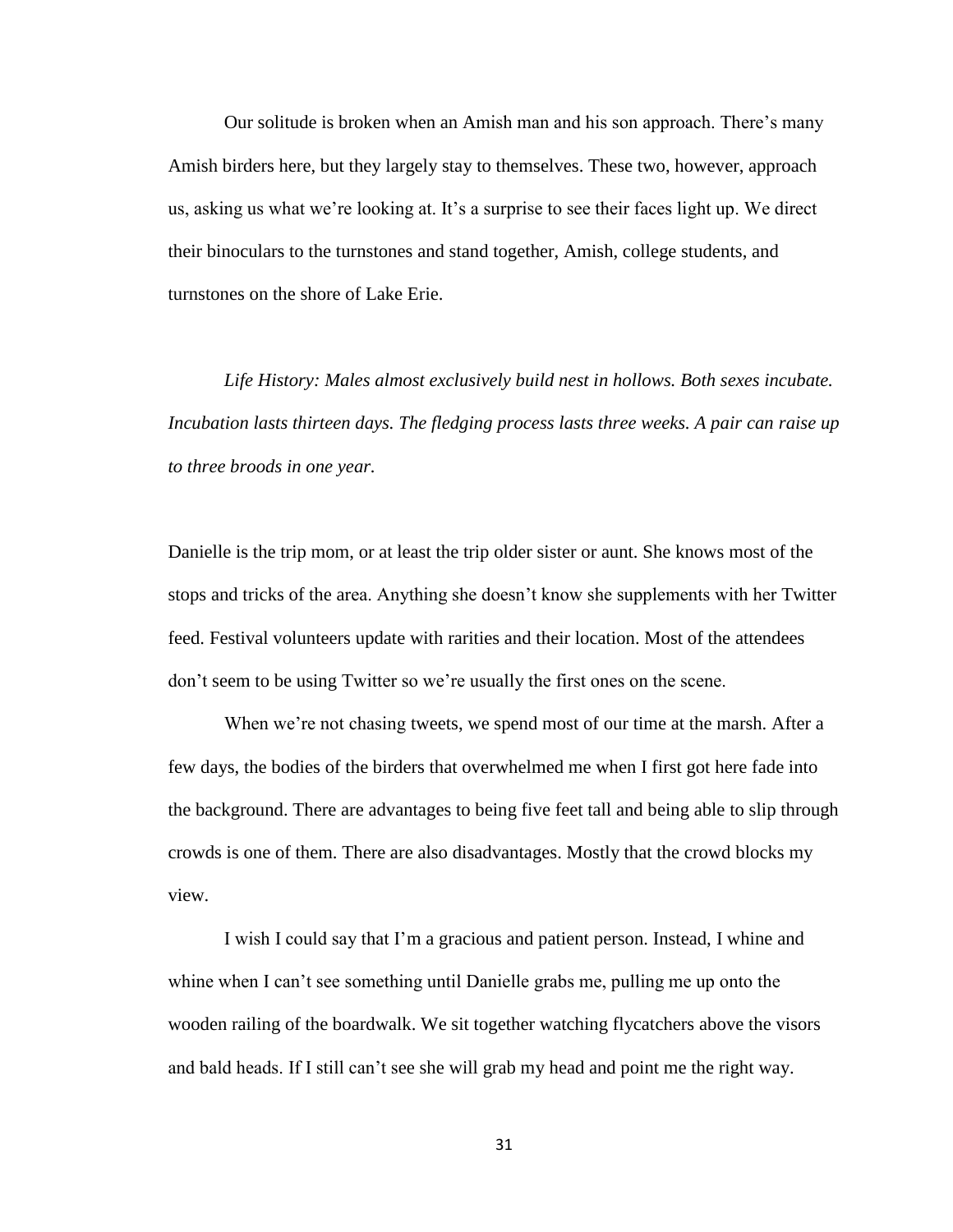Meredith, another girl I only know vaguely through our extended bird network stares at me, not sure if this is okay. I tell her it's fine, though I admit that it's strange it doesn't bother me. I've never been one for physical contact. I could happily go months without another human's touch. I even side-hugged my own parents. But the old rules fall in the birding world.

Our second morning, Danielle and I get up hours before the sun. We sneak off to McDonalds, serenaded by house sparrows. We talk about birds we expect, birds we hope to see but probably won't.

"Do you think the people in town think the birders are weird?" Danielle asks as two men with binoculars order after us.

I shrug, "They got banners up for the festival. Can't hate us too much. Though I imagine driving behind us can't be much fun."

Not us, of course. We don't come to brake-shattering stops. Not like the fellow in Northern Michigan we know of who threw himself out of a moving car to see a gyrfalcon. Though, I suppose, if you had to jump out of a car a gyrfalcon would be one to do it for.

Once we finish breakfast, we drive back to the campground. The Midwest's flat land rarely gets love, but the sunrises are some of the most beautiful I've seen. This morning, the sun spills from the horizon, magnified by my brain trying to make sense of the distance. The light scatters off the cropland dust, painting the sky orange and red. My great aunt would say the sunrises and sunsets out on the plains of the Midwest looked like the end of the world. This used to terrify me as a kid. I didn't want to see the end of the world and would shut my eyes against it.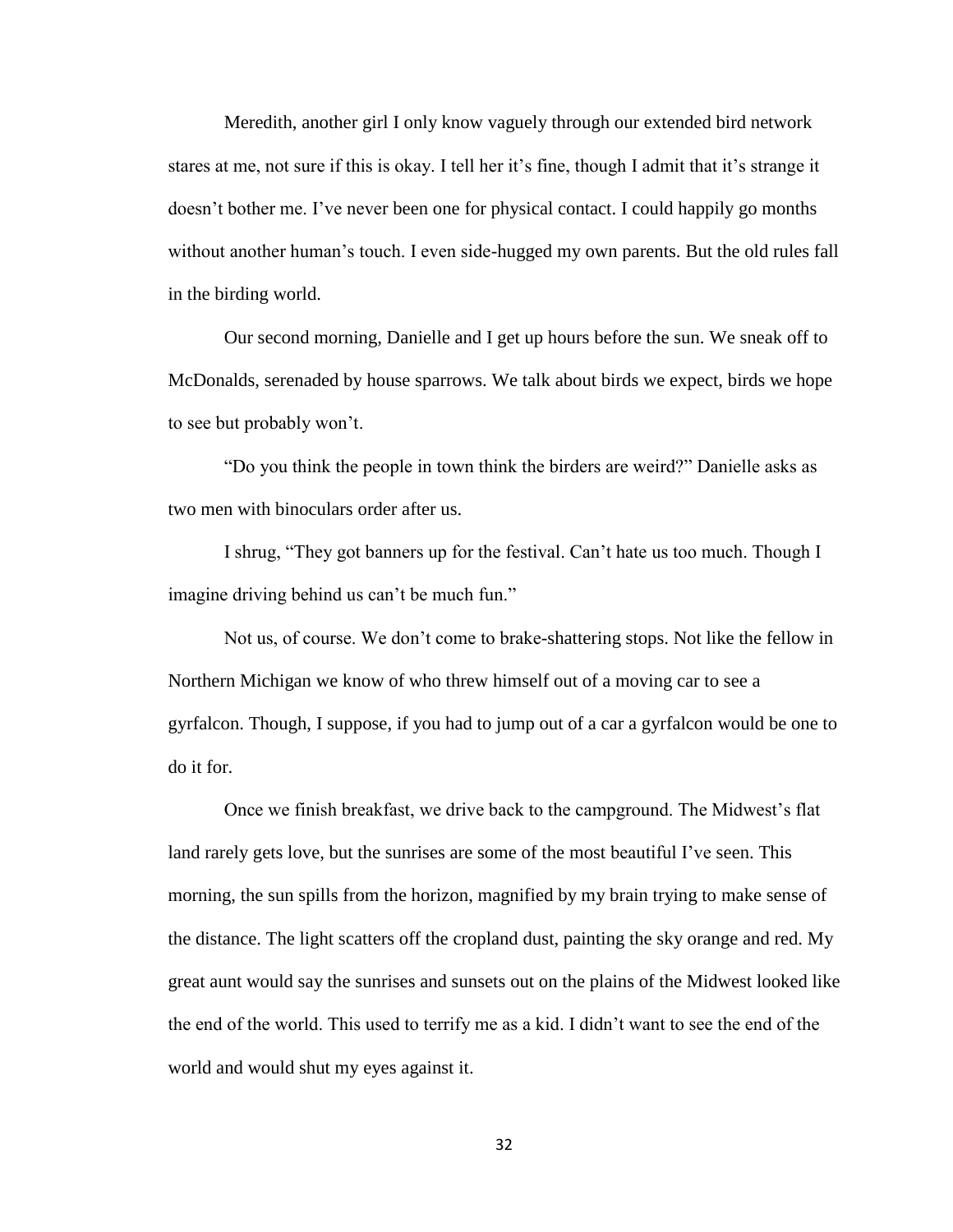This time, I keep my eyes open. In a drainage ditch, hooded mergansers toss back their heads, flashing their impressive crests. They're the only hooded mergansers I see on the trip.

*Human Interactions: IUCN classification of least concern. Native to Eurasia. Introduced to North America in 1890 by Eugene Schieffelin as part of a project to bring every bird mentioned in Shakespeare's works to New York City. 35 pairs turned into 150 million. Populations declining in native range. Classified as an invasive species in the United States.*

Birding has a small but vibrant dialect. Twitch. Dipped. Pish. And just like any language, there are dirty words. Nobody wants to be a stringer, someone with a dubious sighting record. There's words that birder's won't ever say. The trash bird is a bird so ubiquitous that it is tossed aside, skipped over by seekers and their cameras. Nobody will say there's a trash bird, but nobody would throw themselves out of a car for house sparrows, pigeons, robins, or starlings.

"What's your target bird?" we ask each other. Many of us want to see one bird more than any others. Rob wants to see a prothonotary warbler, an active bird of the tree tops. I want to see a peregrine falcon. I complain the whole trip about my lack of falcon sightings. I never see one on the trip. The lady we meet while crisscrossing farmland wants to see Lapland longspurs, which she reminds us of every few minutes with dramatic sighs. We spend almost an hour trying to find the sparrow-like birds, hopping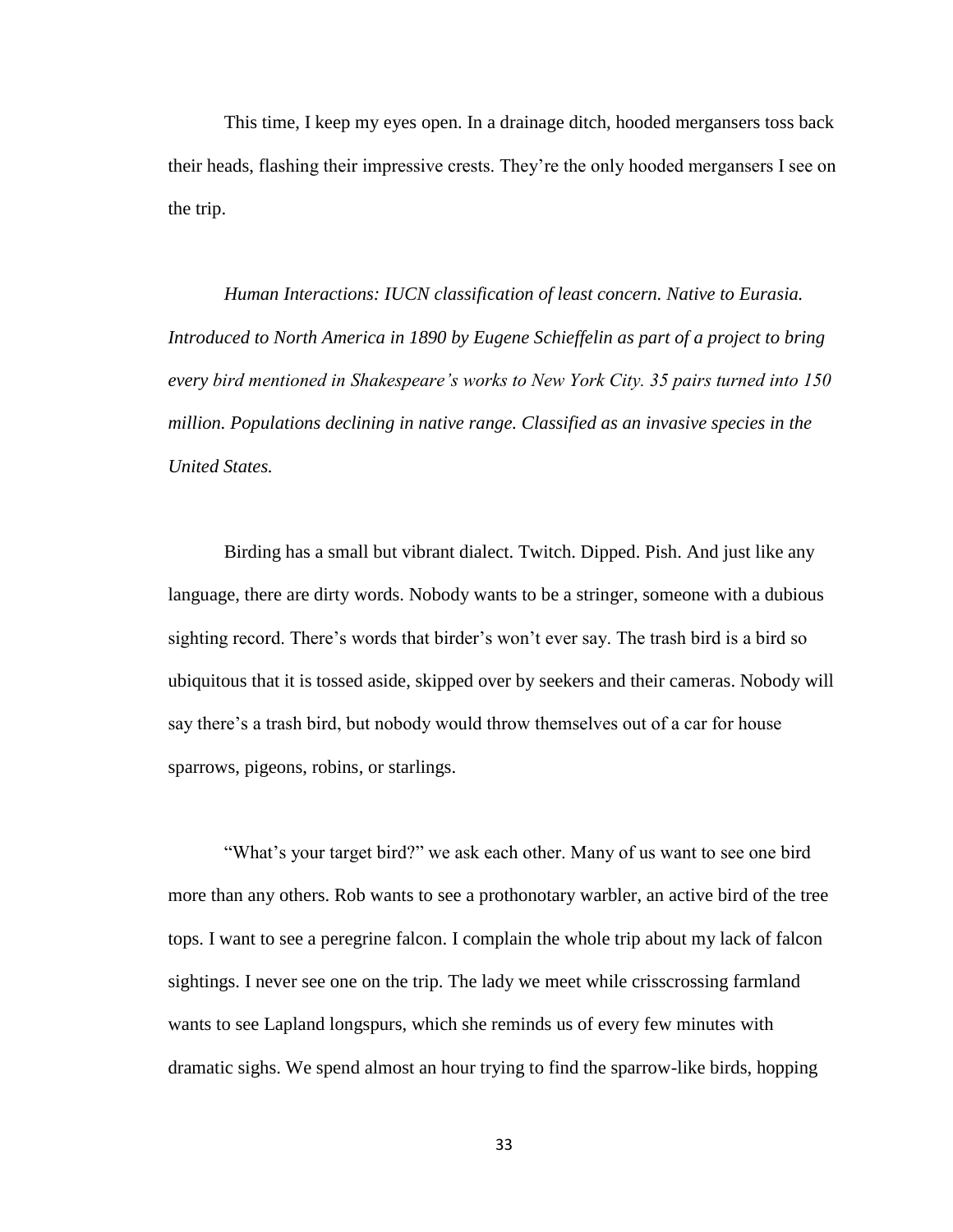amongst the broken corn stalks. We have to help her after the man who found them abandoned her in his frenzy to get as many sightings as possible before sunset. We got there just as he left, calling a friend on the phone, telling them he hadn't eaten anything but bagged tuna for the past two days. We never get a sighting of the longspurs for the women, but we try.

There is one bird all of us want to see. The Kirtland's warbler is one of the rarest birds in the world. Only breeding in young jack pine stands, they number in the thousands. They breed almost exclusively in the thumb of Michigan. It's possible to catch them near Lake Erie as they migrate. I've seen photos of hundreds of birders trying to catch sight of the bird. I don't look forward to my odds of seeing it over that crowd.

By the end of the week I come to know the distance of the marsh trail well. It's approximately a mile long. With all the people and birding stops, it's easy to spend two, three, even more hours walking through. It's easy to become intimate with the black muck, the different embraces of vine and trees, but it's hard to put this into words. All around me I hear things like, "The vireo is in the branch next to the log. No, the *other*  log." Perhaps there are only so many words to describe a tree.

That same mile can be cleared in twenty minutes when taken at a brisk pace. Like when Danielle's phone buzzes with a possible Kirtland warbler at the end of the marsh. We walk quick, speak low, try to look as nonchalant as possible so as not to tip off anyone around us and start a stampede. This is harder for me than the others because my legs are too short to walk, forcing me to jog along instead.

When we get to the spot, we scan the trees, not seeing anything. I only take my binoculars down to catch movement. Suddenly, there is a bird, dark on top, yellow on the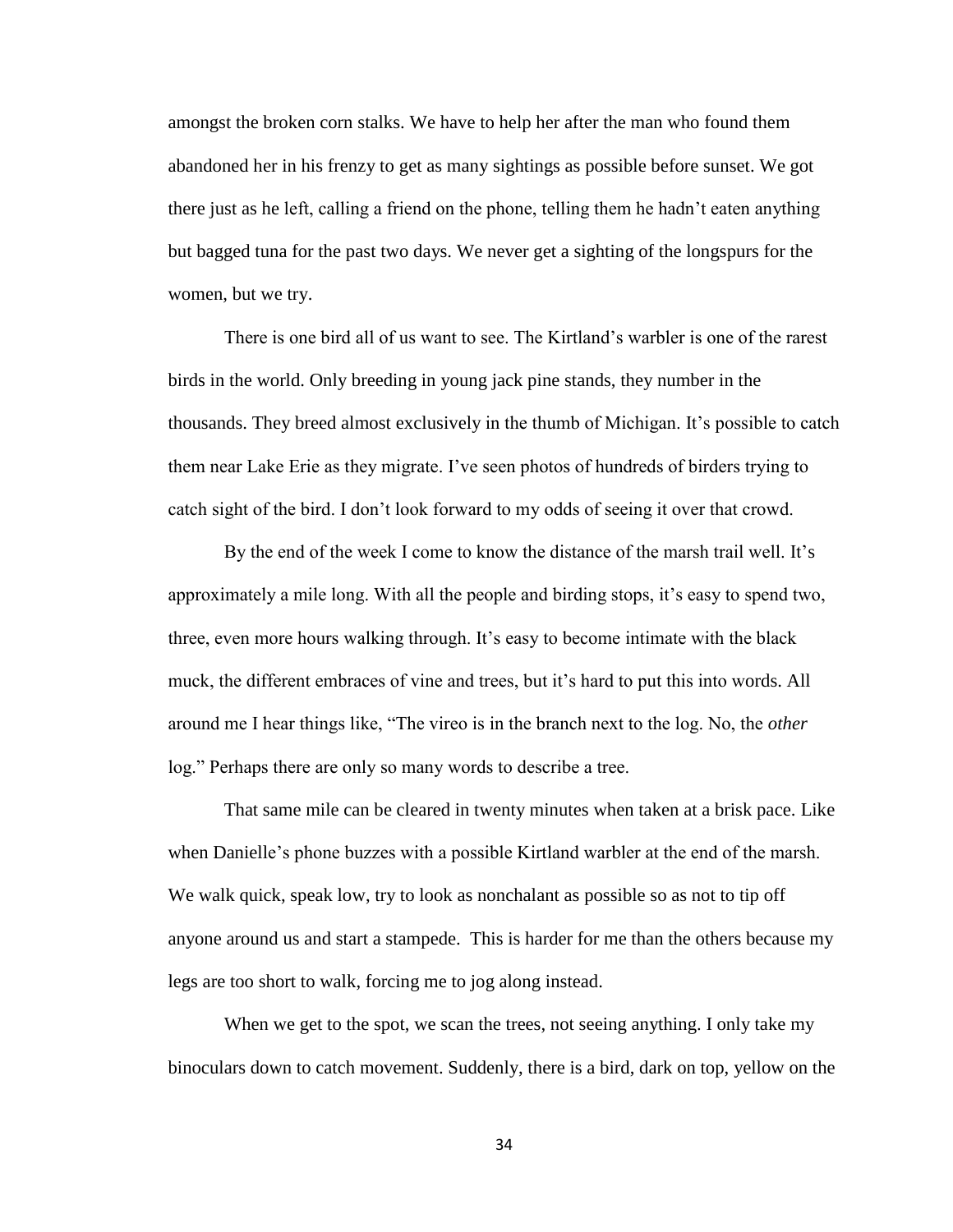bottom, spotty streaks on its side. It's quick, so I only get a glimpse. I wait for it to emerge, thinking of the cars in the parking lot with the Kirtland warbler banding codes adorning their bumpers as magnets and stickers. I will become one of the illustrious observes of the KWWA.

The bird reappears. This time, it's clear something is wrong. The yellow isn't right, the back too dark, streaking too thick. It's a juvenile Magnolia Warbler, a bird as common as the cattails of the marsh. We reconvene, move on. So much for the Twitter expertise.

The day we leave it's cold and rainy. Most of the birds have tucked themselves away, only giving a few half-hearted chords of their songs. Maybe it's for the best. It's tempting to linger. Just another five minutes. Then twenty, an hour. I have to catch a train back home. Back to babysitting and another Great Lake. I tell Danielle we'll do this again next year, but I think we both know that probably won't happen. As we drive, I read off our list, calling our lifers trash birds because I think it's funny. I say we should call ourselves the trash birders because I think that's also funny, but also, I have to have respect for those that flourish even when unwanted.

Every spring after that, I can't help but think that this migration will be just like Magee Marsh. I'm not sure why I hold the hope years after, and I always come to realize I don't really want to see such a bounty somewhere else. It may be an annual event, but there will only ever be one week like that for me. It can't be repeated. You can't cherish the starling and its repetition.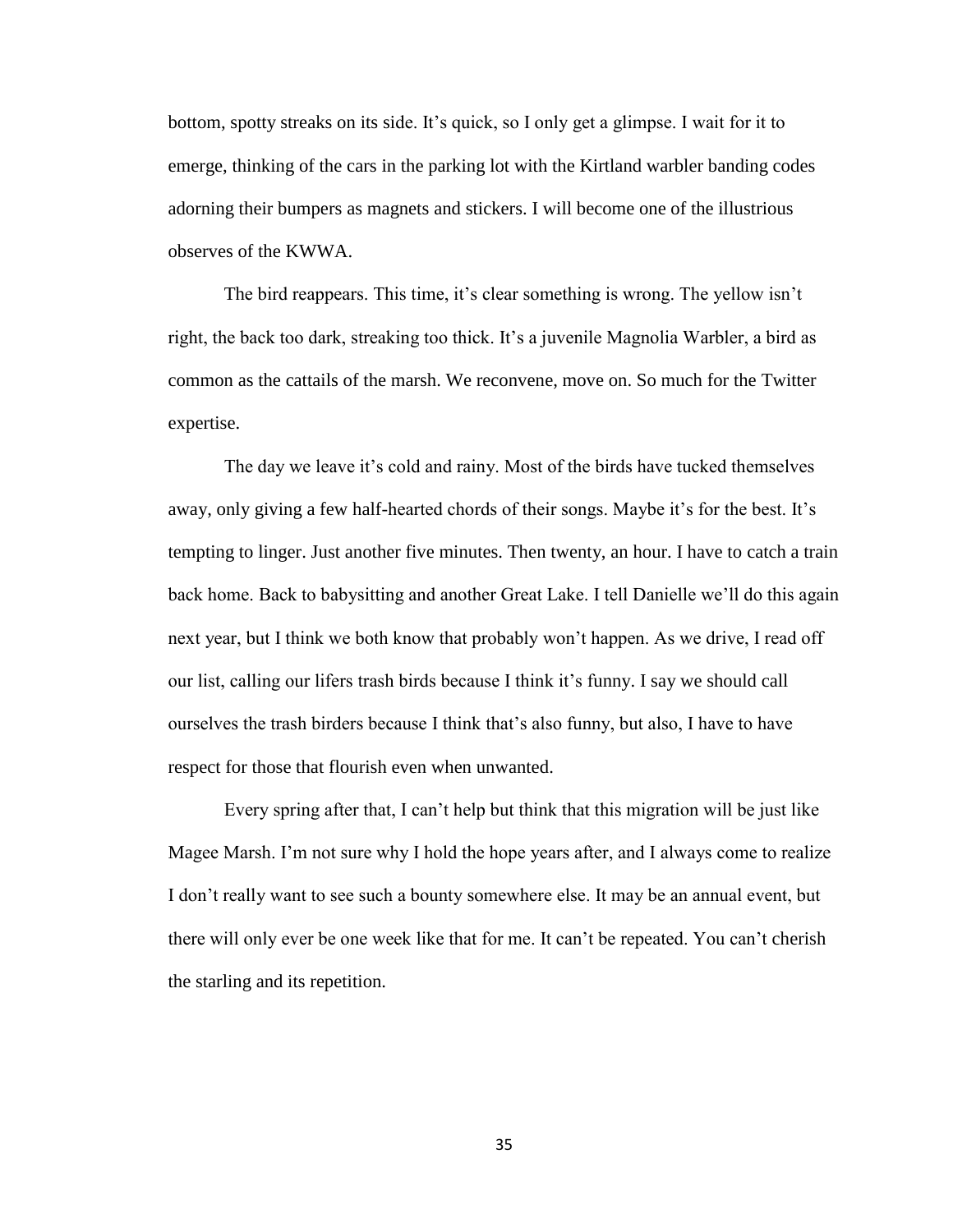#### The Owl

At the bird sanctuary, we have four owls who all seem to live in various states of displeasure. One of them is named Virginia, a nod to the species scientific name, *Bubo virginianus.* She spends all day in her box house, staring out at passersby. She doesn't do much else during the day except try to make her body fade away, but her natural camouflage doesn't do much against the green wood.

I always make sure to announce my presence when I enter her cage, "Hey, Virg! How are you?" I like to call Virginia by a nickname so it feels like we have some sort of rapport, that she will see that she is completely safe with me. I move around the edges of her exhibit, slow and deliberate. Sometimes, she hisses, but that doesn't disturb me. Instead, I watch her eyes, making sure she is not figuring out an escape route. If she feels I'm getting too close to the box she will jump onto her favorite stump, which is also her favorite spot to throw up, pass pellets, and leave half-eaten rats. I've been trained not to get too close to the raptors if it's not critical, so if she gets in my way, all I can do is pick up a few consolation pellets—balls of hair, bones, and all the other parts that the owl couldn't digest—and l have to leave the rest for the next day. In a job where new tasks constantly emerge, I hate leaving the routine for tomorrow.

There are a lot of things I don't like in life, which I like to think is normal, though I suspect my list is higher than the average person.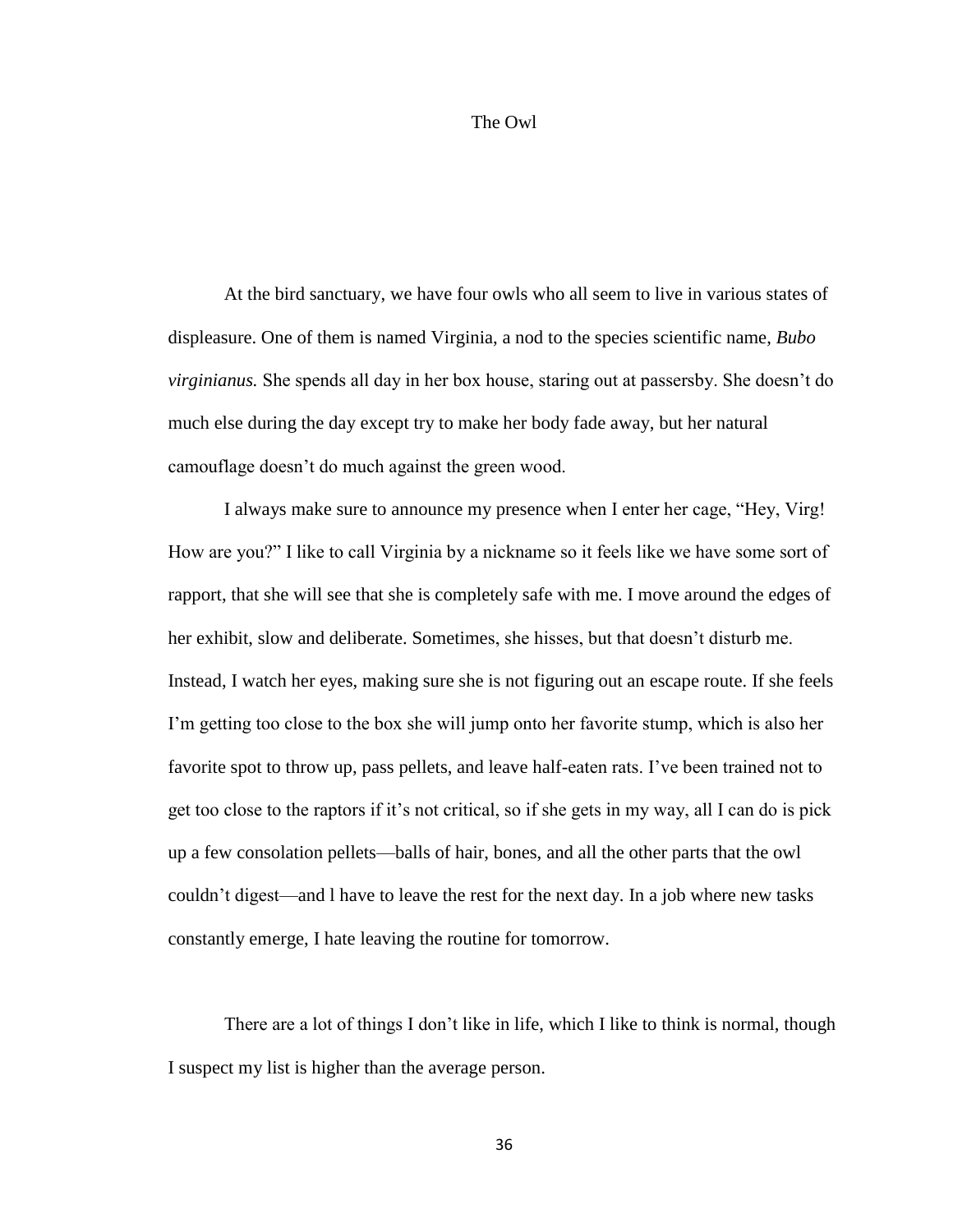I don't like steak and mashed potatoes. This is a fun thing to tell people if I feel like causing a ruckus.

Sleet is by far the worst precipitation. I think most people agree, but I've heard a few dissenters.

I hate that I can only begin to acknowledge myself as a writer now that I've been published though I don't hold others to the same standard because it's stupid.

I also can't stand coconuts.

Virginia is one of two presentation birds. The other one is Toby, a red-tailed hawk. It would be inaccurate to say Toby likes being handled. I don't think any raptor likes much of anything, but Toby can be manipulated. With the wiggle of my wrist, she will readjust herself in a position both of us can tolerate. When Virginia gets on the glove, I have to hope she starts somewhere comfortable because she isn't going to change.

I only ever had her on the glove once. My boss and I had just finished giving a presentation on raptors and their adaptations to a group of enraptured kids and adults. I'd had Toby and while I loved working with her, her constant attempts at jumping off my glove could wear me down, especially with a crowd of people gasping every time she tried to make a break for it.

When my boss asks if I want to take Virginia back to her cage, I can barely contain my excitement. I open up the box we keep them in between presentations, grabbing the leather jesses dangling from her ankles. My bare fingers almost touch her talons, grazing the feathers that keep her feet warm in the winter. It takes a special bird to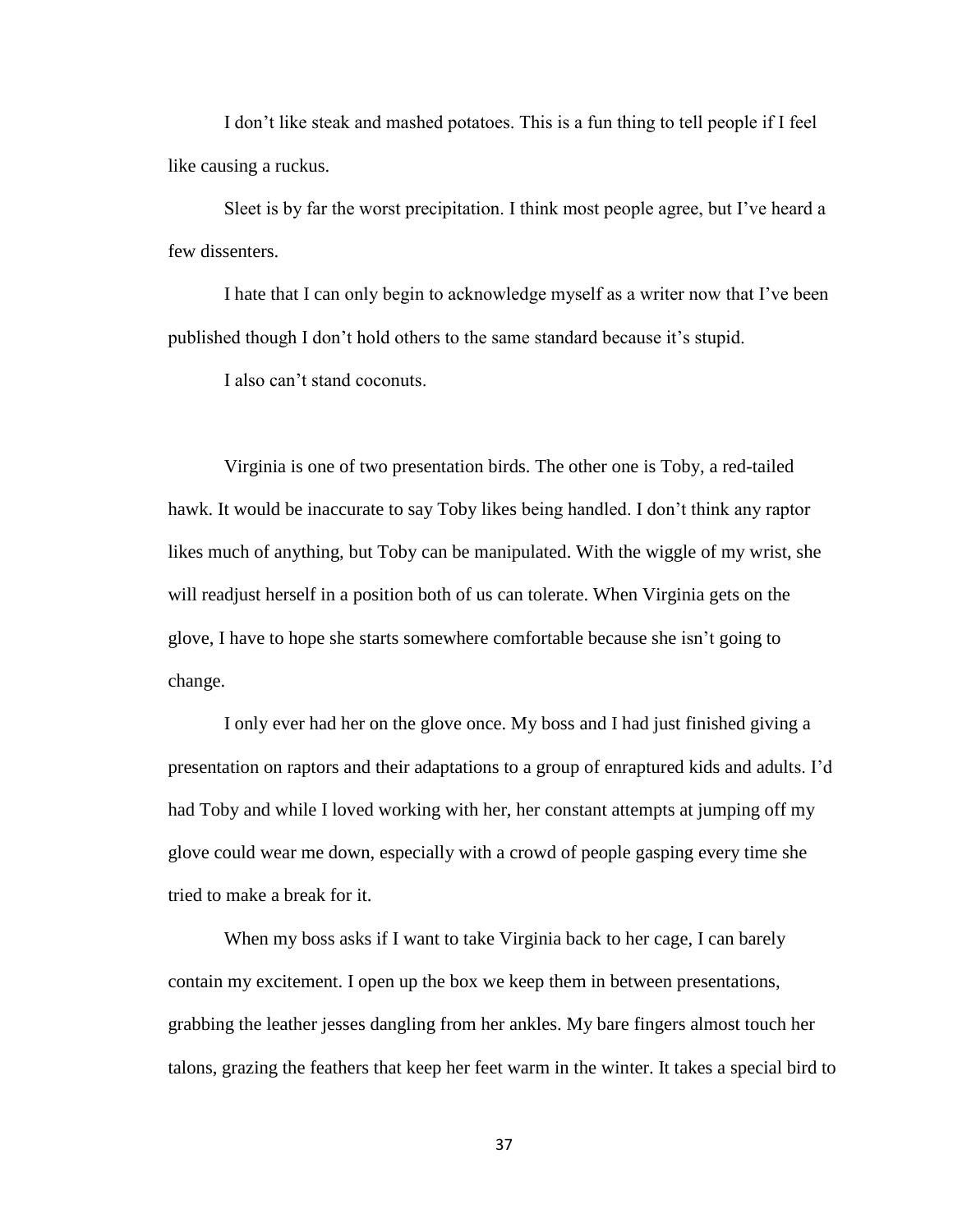be a presentation bird, one that won't take a go at unguarded human flesh. I tuck the jesses between my thumb and palm, attaching the leash so she can never truly escape and tug her up onto my glove. She hops up onto my wrist. Even with the leather gauntlet, I feel her claws push down on my wrist. A few people pause to watch me walk Virginia down the hill to her cage. They stand at a distance, admiring us. When they want more, I go through my encyclopedic spiel. Someone asks me if Virginia likes me, "I don't know. She's not a pet. None of these raptors are really friendly. Owls especially. They're like cats. Very independent. They tolerate you at best."

They laugh and let me move on. The whole time she stares at me, blinking heavily. I can't tell if she is looking at me as something recognizable to cling to or if she recognizes me as the ultimate disruptor of her routine. When my boss takes a picture, I try to maneuver my arm so she might look at the phone camera, but she keeps her eyes level on my chest. With her super hearing, I know she must hear my heart bounding away. The world must be incredibly noisy for owls.

I can't stand most country music. I'm not opposed to Garth Brooks, however. It reminds me of my childhood time in North Carolina, of blue mountains.

I like the color of my hair, but I could do without the old ladies touching my head as if they could absorb the red through their skin.

I hate when people sniff repeatedly.

My sister did this constantly when we shared rooms until I couldn't take it anymore and yelled at her to blow her nose for Christ's sake already.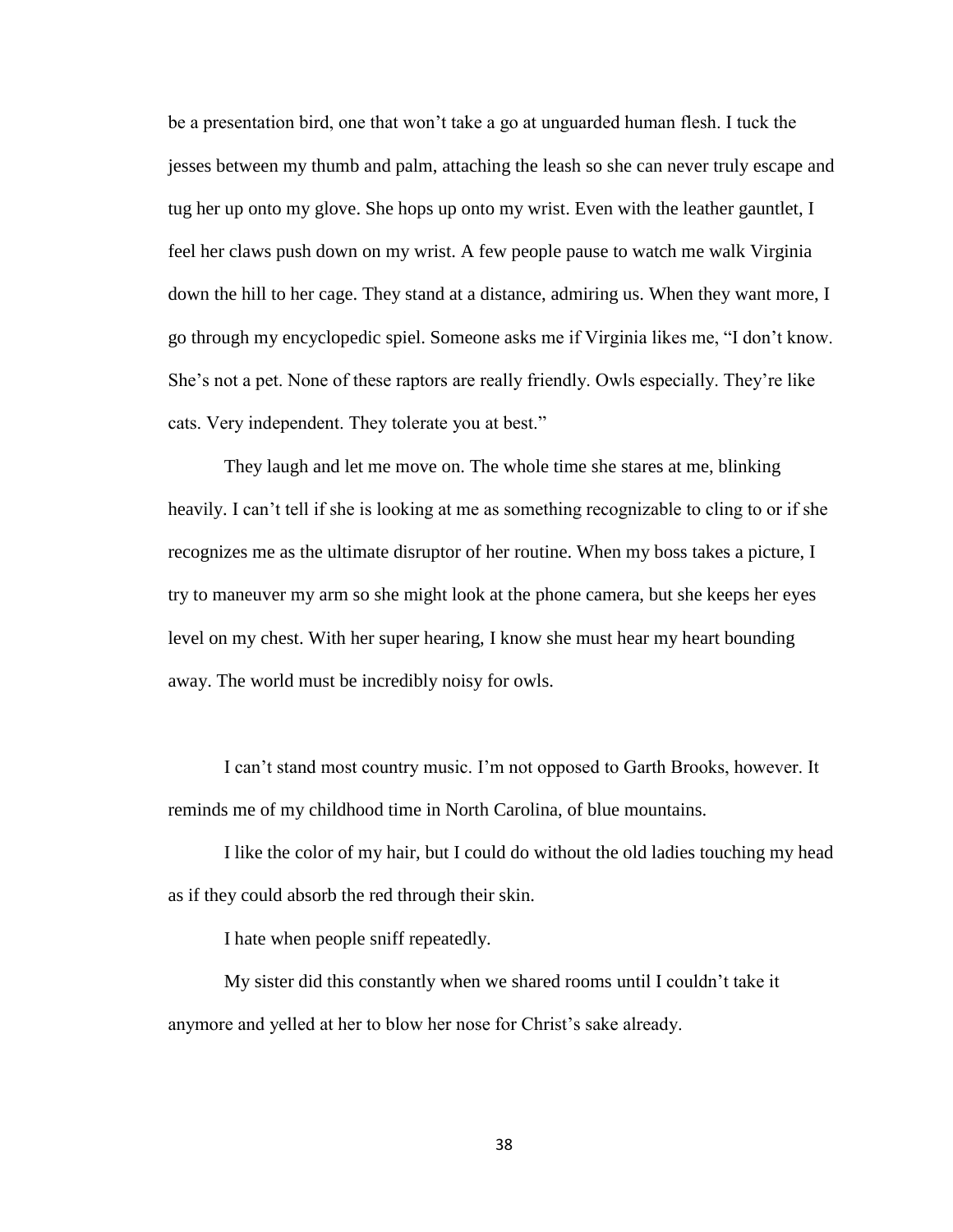There are two great horned owls at the sanctuary. The other one is named Clicky. The sanctuary staff is, admittedly, not terribly great with names.

Virginia lives somewhere between annoyed and terrified. Clicky, on the other hand, is three pounds of anger and hatred. Her cage is wider than Virginia's so it's easier to move around. That said, it doesn't matter where I am in it. As soon as I close the door behind me she hisses and snaps her beak, the origin of her name. When she's especially ornery, she inflates her body to twice her size.

Like Virginia, she spends most of her time in her box, but her zone of no-entry is wider than Virginia's. I avoid cleaning under her box except on deep cleaning days when my boss joins me and I have the rake to give me a longer reach. I make sure to duck down, try not to meet her eyes. Birds feel more confident if they're above you, so I'm told.

I don't hate the men who tell me I'm throwing my life away for not continuing my studies in fisheries and wildlife, but I wish they knew a STEM degree doesn't guarantee me a job anymore.

I like the colors yellow and orange, but they don't like my complexion.

I feel I have too many interests. I wish I could do everything. I fear that I will waste away my life waffling between jobs.

I have to finish every book I read, even if I hate it. I won't let a book beat me.

Learning to do health checks is exhilarating and terrifying at the same time. Twice a year, the raptors are taken out of their caging. We weigh them, check all their parts, and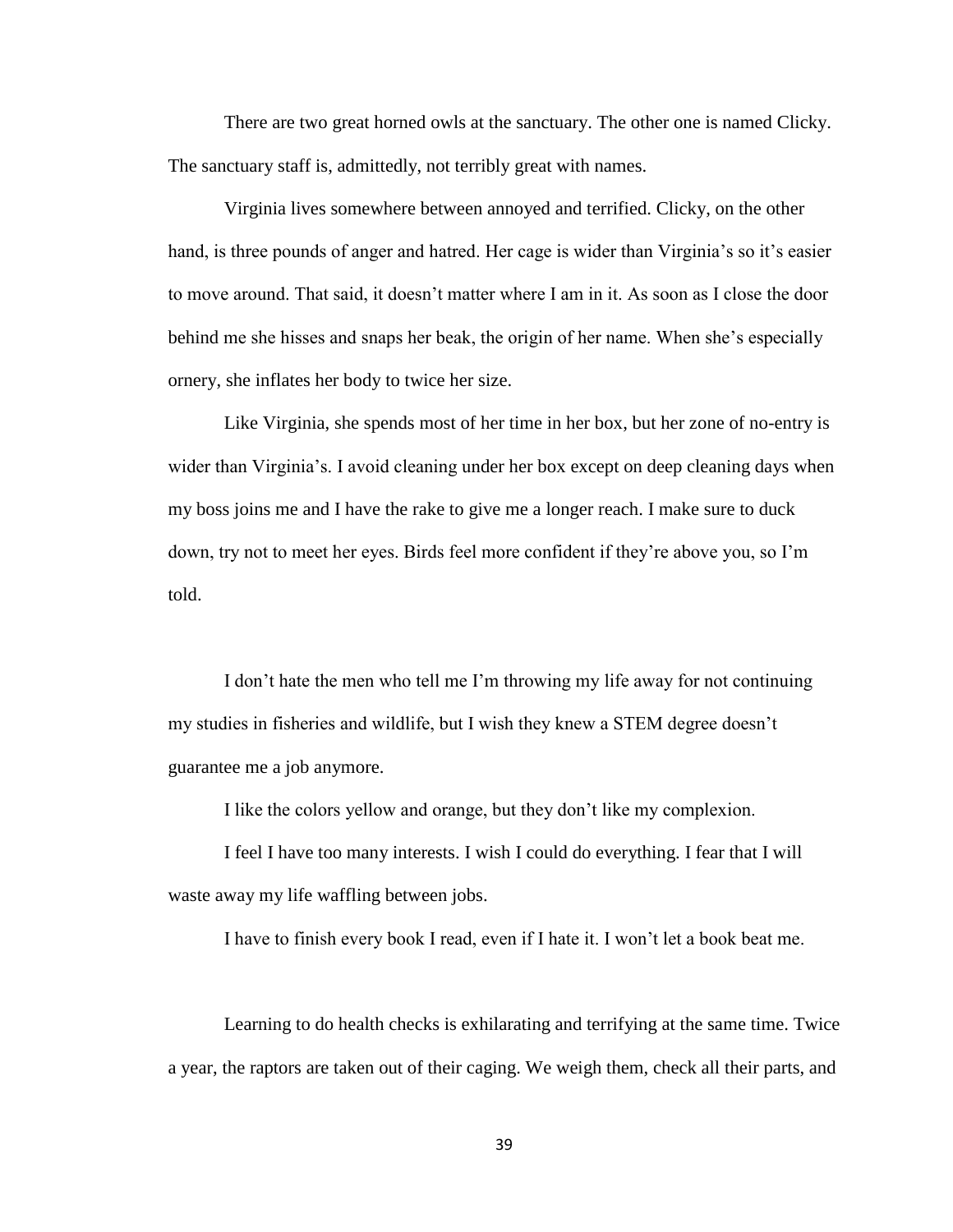fix anything we find wrong. Birds are notorious for showing no sign of illness or injury until it's too late. It's not uncommon to find a bird dead in the morning after looking perfectly healthy the day before. These checks are vital, but hardly easy.

Holding a bird is a balance between gentleness and a firm grip. My boss starts me off with the screech owl. She's small enough to fit in a coffee mug and has little capability of causing bodily harm to her human handlers. However, since she is only missing the tip of her wing she can fly fairly well. Many of the birds we will be able to spook to the ground and corral, but she requires more work.

She sees us coming, closing her eyes and scrunching up in her very best attempt to look like a tree branch. When we get closer she abandons this idea and leaps away. My boss swings around a net while the screech owl bounces against the chicken wire keeping her in. When she is caught, my boss helps me pull away the nylon, wrap her in a towel. She is so small that I can do without the leather gloves we rely so much on. The towel completely envelops her. Nobody even knows I hold a living creature in my arms when we leave the cage.

I don't believe in bad birds, but I don't like identifying gulls.

I never want to live in the middle of the country. The idea of living away from large bodies of water terrifies me.

I graduate up to the barn owl after I prove myself with the screech owl. The barn owl lives in a cage built in the shape of a barn. He does not appreciate the extravagant set up. Like the others, he claims a corner as his own. His wing is badly damaged, hanging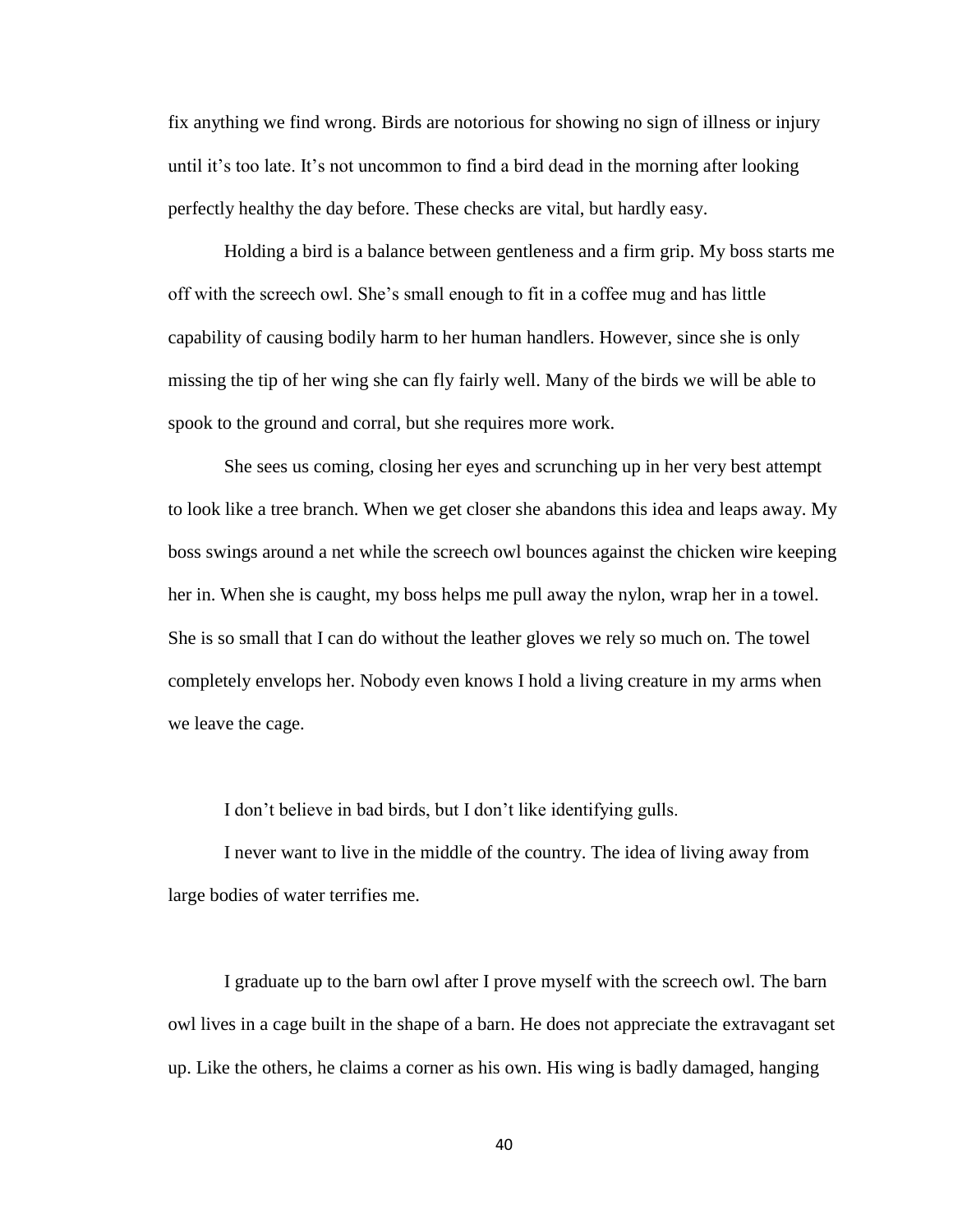limply at his side. When I get close to him he springs to the ground, rocking his head with wings spread out. It would be funnier if it weren't for the flat, almost human-like face and black eyes.

I'm warned that that the barn owl will scream when he's grabbed. I think I'm prepared for it, but it's nothing that anyone can prepare for. He screeches like a woman in a horror movie. A human scream for a human face.

I've never been able to write on my hands. I'm not sure why. Dirt doesn't bother me, but something about words on my skin set me on edge.

Sometimes, when I get confused, I look really upset. I'm not, but my face doesn't know how not to grimace when I'm unsure.

I've been told I'm very unapproachable when I'm wearing my headphones.

I can't say I have a favorite invasive species because they're not really a thing to have favorites of, but my least favorite is the multiflora rose. I spent a week as an undergrad ripping them up. My ankles legs still bear the scars from their thorns.

I'm not violent, but when a man came into the bird sanctuary and joked about feeding the birds rocks I wished I were a person who would punch someone else.

Clicky is one of the last birds to get a health check. She, like many of the other birds at the sanctuary, has a major wing injury that prevents her from flying. Spooking her to the ground is slower, more delicate. We make sure to give her a wide berth as she plunges into the gravel. If any of the raptors were to take a go at us, it'd be Clicky. With a set of towels, we wave her into a corner, grab her and wrap her into what my boss calls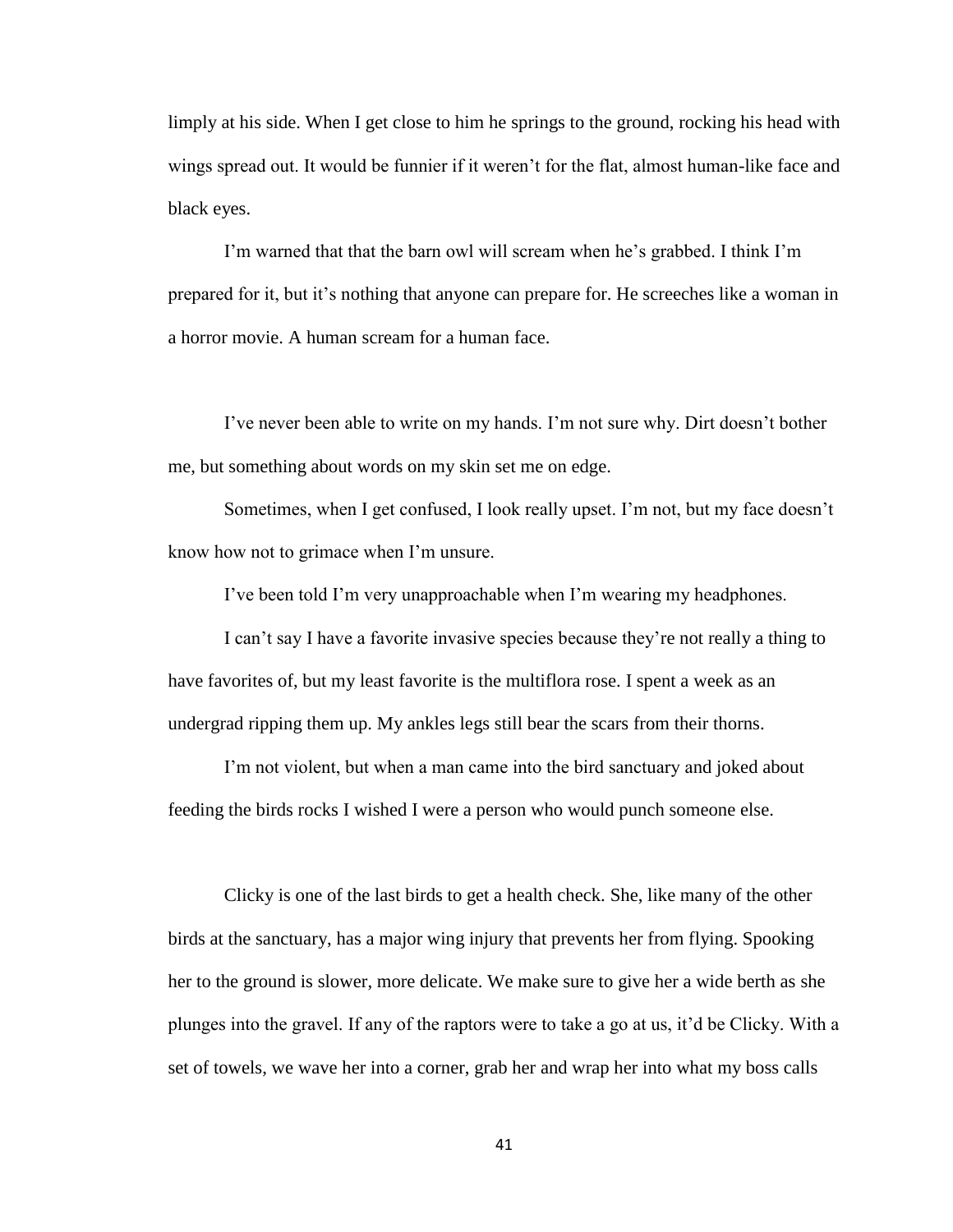the "birdy burrito." One edge of the towel is pulled over her wings until only her head and legs are exposed. Even a great horned owl is contained by this. The most important part is making sure that there is a strong grip on the legs. Guests will ask us if we fear the bird's bite, but it's the feet that do the bone breaking, the flesh rending. One slip up and we've lost a finger or the bird's made a clumsy mistake. It doesn't help that the leather gloves are much too big for my tiny hands.

Still, I manage the hold. Her talons are strong enough I can hold them hard without hurting her, though my full grasp is only a fraction of what she can do. I cradle her in my arm and take her into the storage building that doubles as a clinic for health checks. She clacks and hisses as my boss stares into her ears, pulls back tail feathers to check her vent.

The last thing we do is coping. While I hold Clicky, my boss props open her mouth while using a small drill to sand her beak. I smell the heat of sander meeting keratin, trying to comfort her as she attempts to wiggle away. Even though she needs this, even though it doesn't really hurt more than getting nails clipped, it's hard to meet her eyes. I hope that owl memories don't compare to the ones of mythology. I hope that she can forget and know something beyond this discomfort.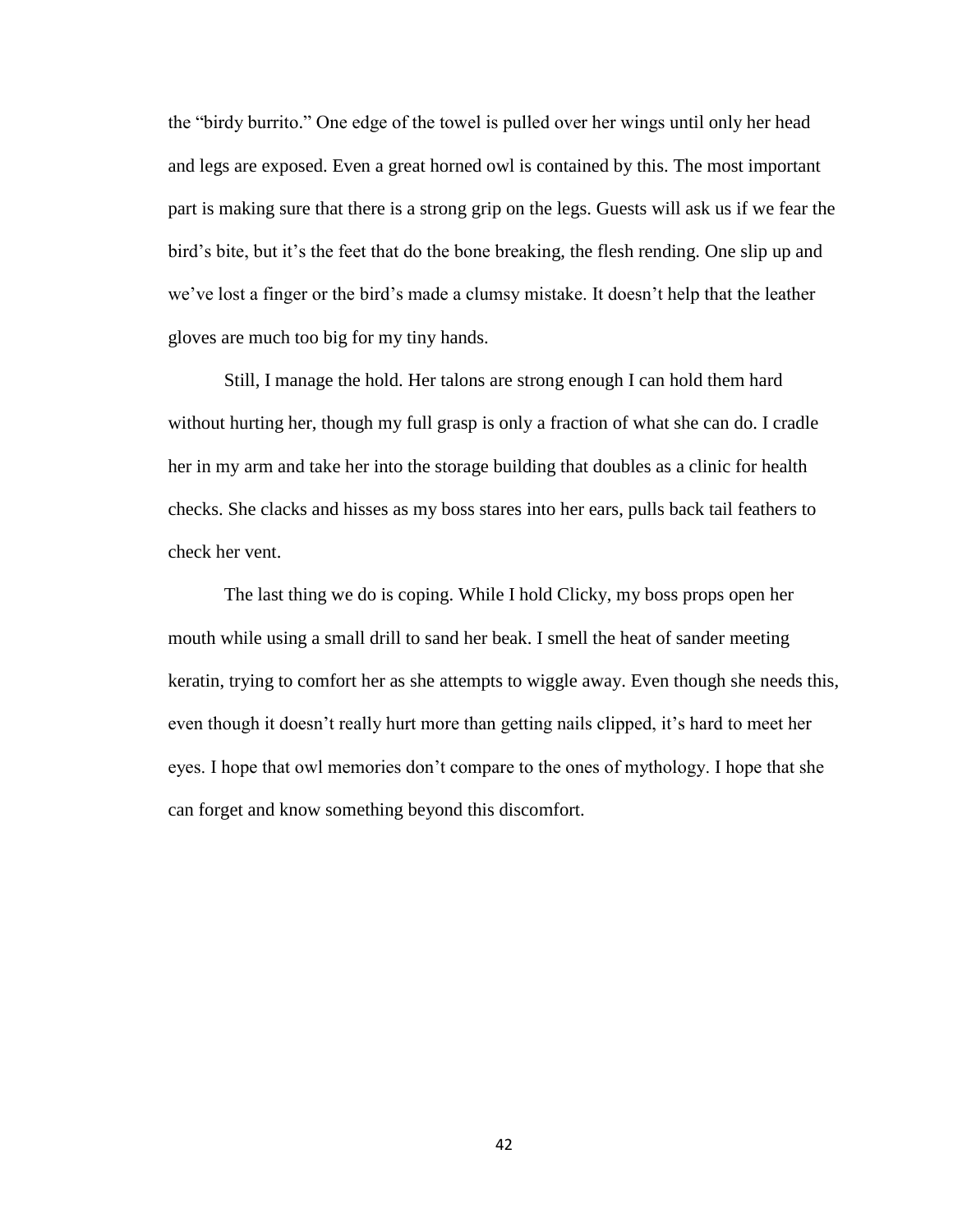#### The 'U'au

From the Supply Trail I can see the whole of Maui below me. Windmills catch the pre-evening light. Smoke rises from sugar cane fires on the isthmus, an essential step before its harvest. Tourists coming up for sunrise see the beads of red and gold and ask if it's lava from the volcano. All around the ocean stretches. My coworkers have lectured me about riptides and waves. Nothing I say convinces them that I already knew these things. I know the Great Lakes aren't the same, but the endless stretches of water are one of the few things here that always feel like home.

It's this montane land that makes me feel all the four thousand miles separating me from home. In Michigan, the elevation rarely tops a thousand feet. Here, I live more than a mile above sea level. There are none of the maples, oaks, and cottonwood. Instead, there are shrubs with thick stems and leaves to hold in water during the dry season. Even though it's well into spring, temperatures rarely climb over sixty. Most visitors in the park are from California and have never been so cold in their life. Every sunrise I see people huddled together under hotel blankets and bathrobes, their only defense against the chill. That's not to say there isn't beauty in Haleakala, but sometimes I'm left winded at its alienness.

Maybe that's why I've set out on this hike even with the daylight quickly slipping away. Armed with a small dinner, binoculars, camera, and my cellphone, I intend to look for the 'u'au. Every day I tell guests about the how the petrel's wide wings carry it for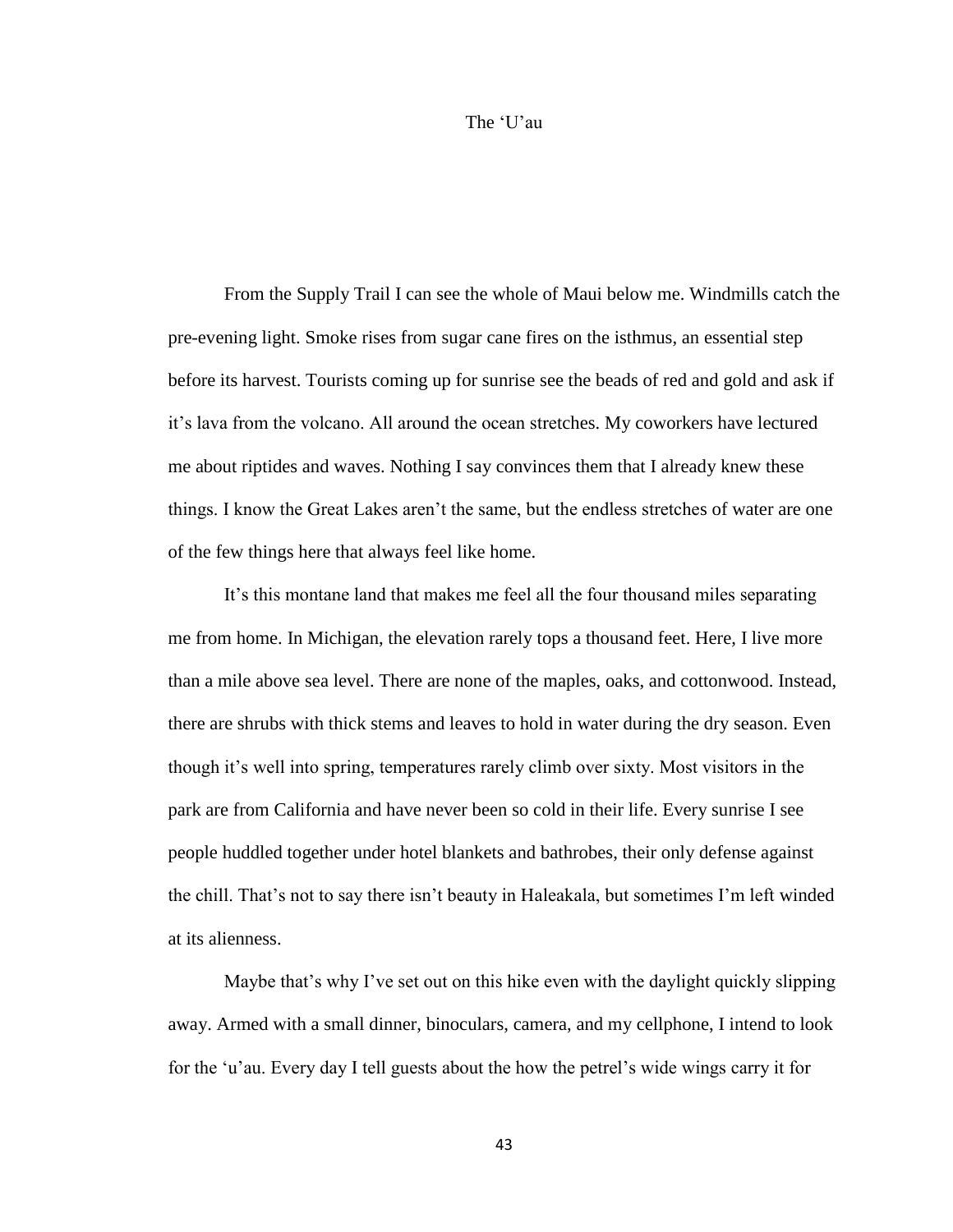weeks at a time over the open ocean. On my guided hikes I always bring a photo of one sitting in front of its nest, big eyes staring at the camera. There are some who would be reluctant to call it cute, but I have no such qualms. For a month I teach the public about the bird. They do not know it's a bird I have not yet seen.

I don't think anyone really cares, but I do. I can't stand the gap between knowledge and experience. But it's even more than that. I've been here a month with the 'u'au practically on my doorstep. I can't go another night without trying to witness it firsthand.

This urge to see is familiar, the obsession comforting. I'm used to chasing down birds. Even though I'm forced to clamber over rocks and cinder, the procedure soothes me. I don't worry about how I will get back down or how tired I'll be working the visitor desk at Haleakala National Park the next day. Those will be things post-'u'au Ashely will be happy to deal with.

After two miles of hiking I get to the crater rim, taking a seat at the top of the switchbacks that lead to the crater floor, pulling out a somewhat-disintegrated tuna fish sandwich. Just like the 'u'au I've brought seafood to the top of Maui, though I will try not to leave any trace of my sandwich unlike the squid beaks they regurgitate near their burrows.

The story goes that the 'u'au was believed extirpated from the islands until a man visiting the islands chased down rumors of strange noises in the crater, rediscovering the birds as they flew in to roost for the night. I tell the visitors this story to encourage them to explore, convince them that they too can make great discoveries. I leave out the part about how the man was an ornithologist, since they'll see the bird as realms of experts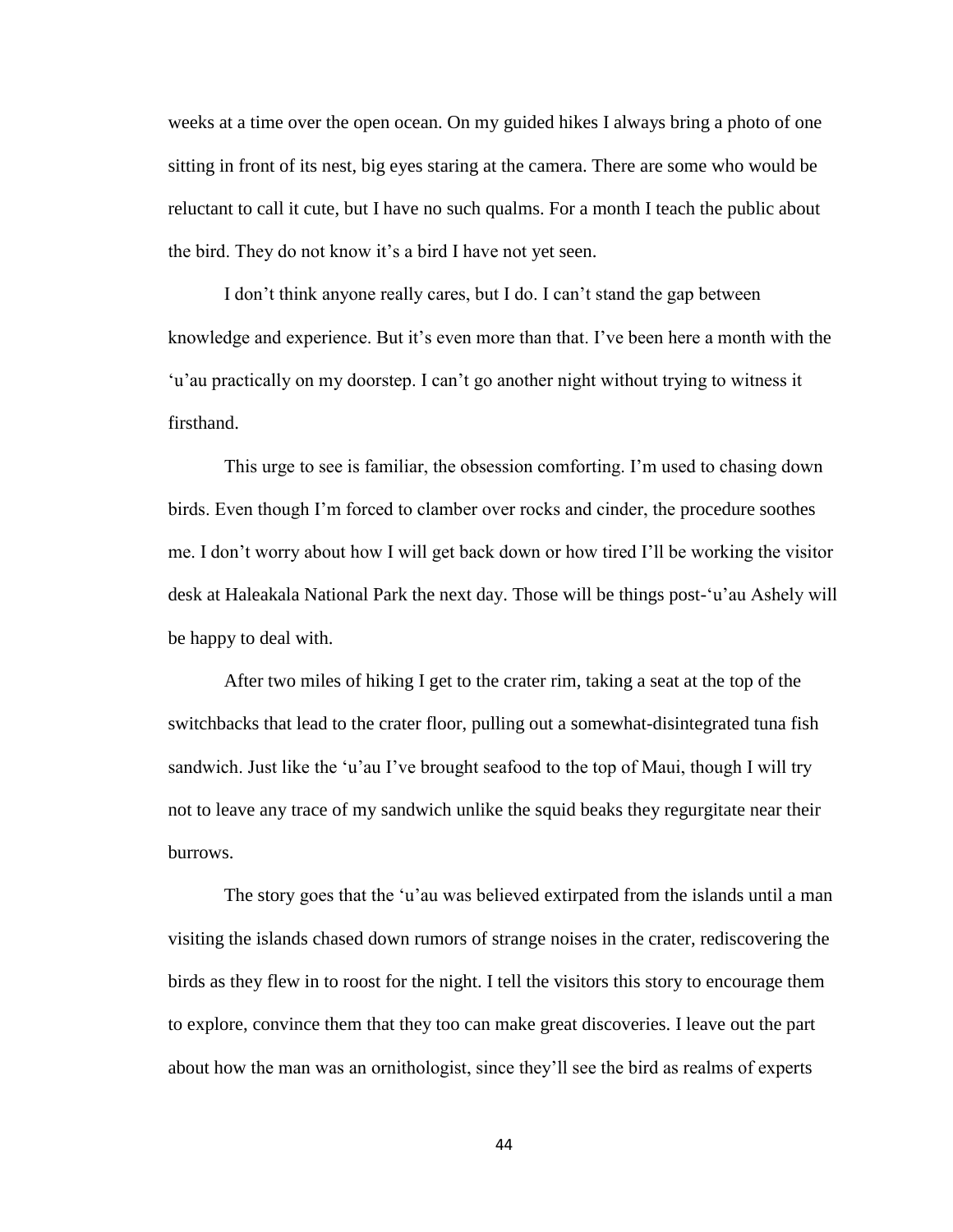instead. It's hard enough to get all these transient people to care about a place they consume as a point on a vacation checklist.

I don't intend to do something so incredible. Sometimes, just working here is an honor too much to bear. I don't understand how someone like me can be working in a place like Maui when so many others applied. In the quiet moments, it's easy to get overwhelmed by the opportunity. I get lost in the rising of Scorpio, Maui's fish hook, over the volcano or in the shade of the rainforest. Maybe it's too much to ask for the 'u'au on top of everything, but I want to try all the same.

I wait and wait as the last bits of daylight slip away. I try to stay patient, but I've made such a commitment. I know I'll have to hike back in the dark. The moths have already emerged, buzzing past my ear. In the silence of the mountain, they are as loud as helicopters in my ear. Back home the crickets and tree frogs would be chirping, but it's only insects and the wind at this altitude. The island can seem so empty at times.

Somewhere in the crater I hear a low "*ooo."* I tilt my head, trying to figure out if the sound is true or some sort of hope-induced hallucination. A minute passes and I think I hear something, but once again, it's too far away to be sure. More minutes trickle past until a barking "*ku-ku-ku*" sends me to my feet. The clouds that had filled the crater start to part, but I can't see anything yet. The wailing of petrels builds, as if they were all waiting for that first bird to give the call, a symphony unlocked from the cinders. Though I can't see it, I imagine the 'u'aus coming home to their burrows in the crater walls, squeezing their bodies down between stones and greeting the single hatchling they will devote all their attentions to for the next half year. Somehow, they carve out homes in the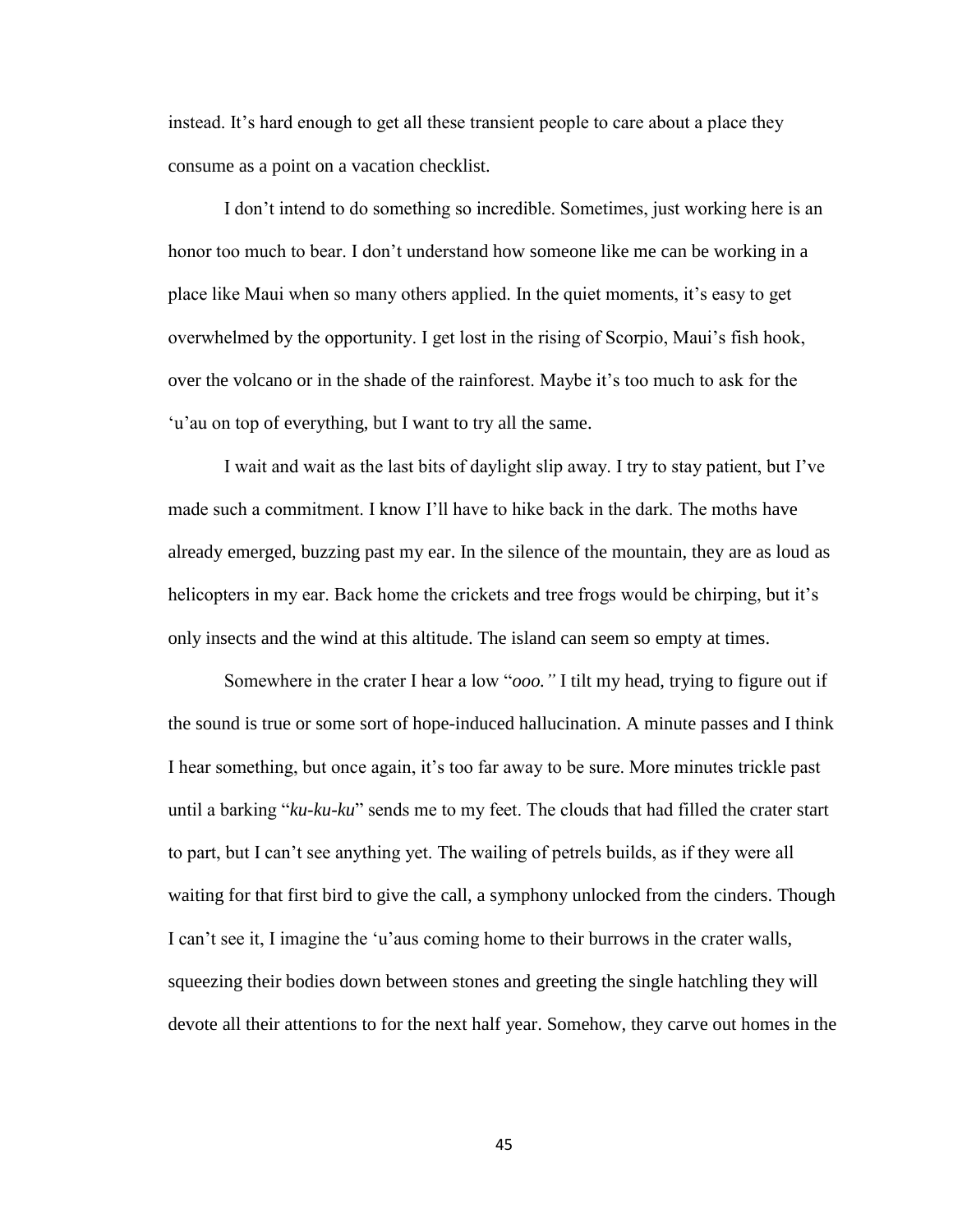volcano with their webbed feet and blunt beaks. I listen to their reunion songs, wonder if the 'u'au somehow recognize the impossibility of their lives.

This melody would have been enough, but in the darkness I see something move. I don't bother with my binoculars. The thing moving is too fast and it's too dark for my binoculars to be much use. I catch the shape again as it cuts around an outcropping, something black as a piece of old lava carved into wings. It turns, exposing its white belly. It stands out so sharp against the twilight mist that its impression is burned into the spot long after it's gone. I have seen the 'u'au.

I linger in the dark for well past sunset, stunned. I almost feel as if I could never move again, living off the echoes of the 'u'au in song and sight. Reluctantly, I remember my early wake-up time for work and put my head lamp on before heading down the mountain. In the light of moth eyes I can hardly believe my luck. How have I been so lucky to see these animals? How will I be able to tell others of my gratitude? I know I will stumble when I share this. Coworkers and tourists alike will smile, maybe offer a small congratulations.

As the lights of my small apartment come into view and the bird's song has long since faded away, I wish I were someone better with words, to share with them the clouds sifting around the jagged rim peaks, how the nocturnal chorus finds me just as the silence overwhelms. But I know my joy and maybe that can be enough. The 'u'au can be enough.